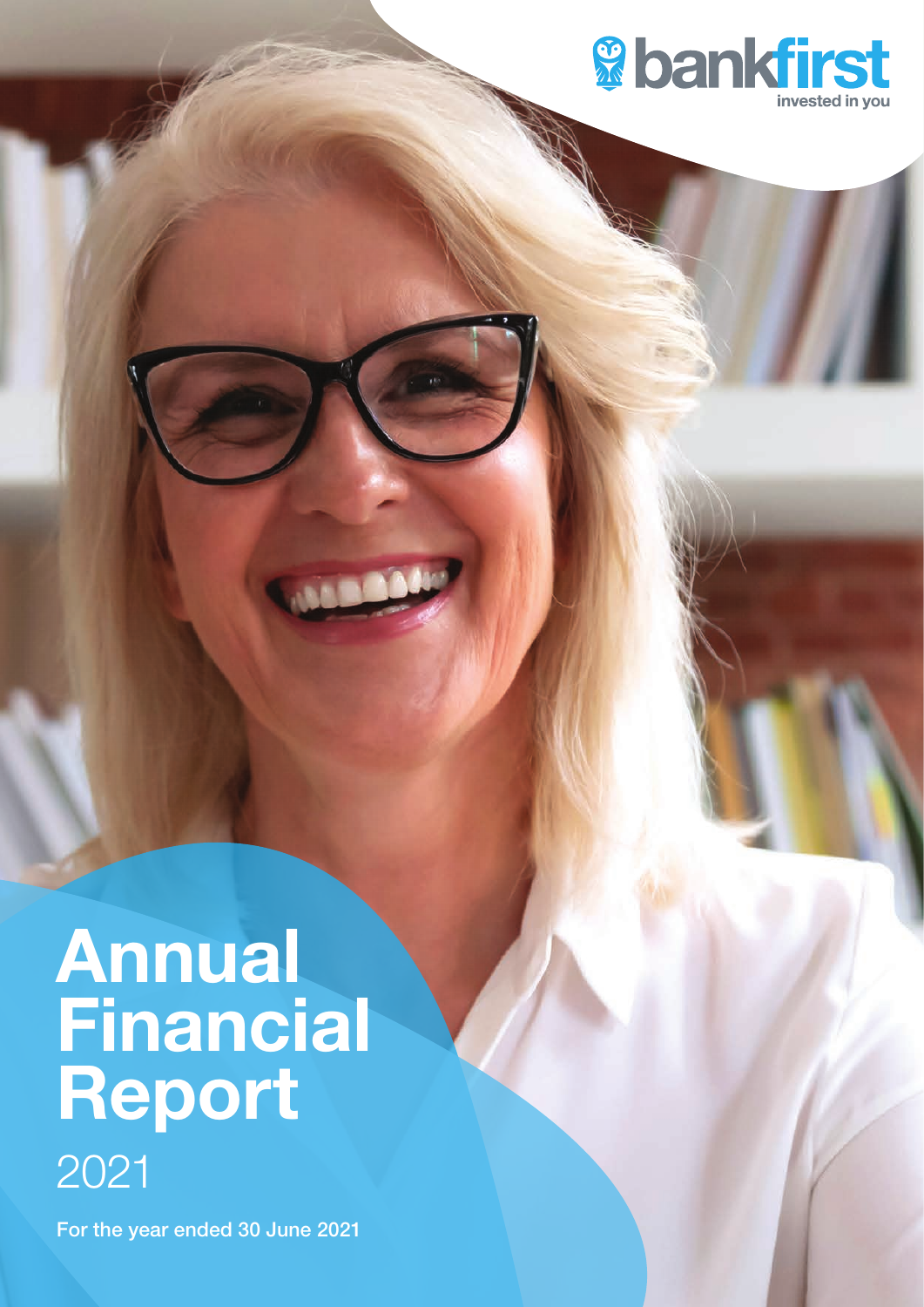

Our Members build better communities, and we're proud to be the bank that puts them first.

Over the last year we've provided support wherever we can during times of need, driven by our founding value - care. Financial support packages were available to Members affected by COVID-19 and natural disasters, and at the same time we've continued to grow and look to the future.

Despite being a year of change and uncertainty, Bank First achieved strong financial results, including high loan growth, while continuing to ensure the loans are in the best interest of our Members, placing the bank in a great position to continue to support its Members in the future.

As a customer-owned bank, we exist to financially empower our Members. It is this purpose that directs our sound financial management and ensures that the needs of both borrowers and depositors are taken into account when developing our pricing model.

Growth has continued to be strong, with total assets increasing by 11.55% and total equity by 5.57%. Bank First is well positioned for continued growth with a capital adequacy ratio of 15.72%.

Profit after income tax of \$11.9m was achieved and reinvested back into the organisation to enable us to continue to create value for our Members and the wider education and healthcare community.

Despite uncertain socioeconomic conditions, the quality of our lending book continued to be sound. 2020-21 was also a record-breaking year with extremely high loan growth (8.4%) and the highest Funds Under Advice (\$395m) since the bank was founded in 1972.

Our steadfast financial approach and strong results continue to put Bank First in a great position to provide real value to our Members.

### 2020-21 Financial Results

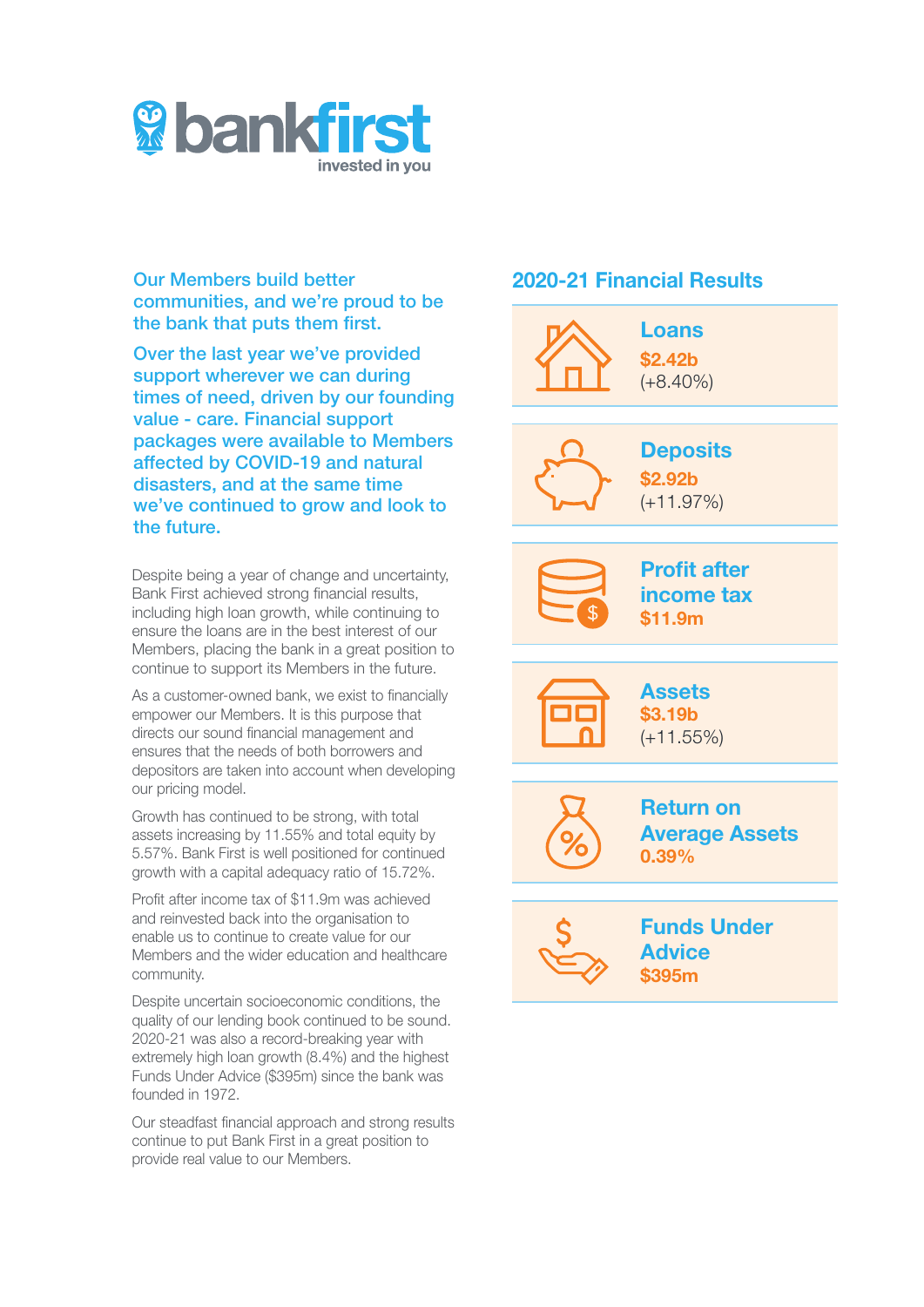### Chair's Report



### Bernie Lloyd

I am very pleased to present my annual Board perspective for the Annual Report. It's been yet again another successful year for Bank First despite the deepening shadow of the Covid pandemic. You'll discover the financial metrics that demonstrate this progress as you read through these documents and I encourage you to do so. We met all of our targets despite significant headwinds such as continuing record low interest rates and fierce competition from bigger banks. For many days our beautiful main branch in Camberwell was almost deserted except for the contact centre. That challenge we also rose to - to successfully run our bank from the actual homes of staff points to the options for future ways of working that will emanate from this experience.

Experience only brings value when we reflect on it and learn from it. What have we learnt this year? It's been affirmed for us that our stated purpose to help our people realise their financial dreams is still a guiding star. We've learnt to give up old ways of working without losing our focus on Member service and creating benefits for our customers. In fact, we've agreed as an organisation that we will create increased value for Members through both service and product. We need each other; invested in you has never seemed more resonant as a cut through message.

What has prevailed, and this is so heartening, is your satisfaction with us. Formal surveys as well as anecdotal evidence show you have faith in us as your preferred bank. It's very important to us that we are a constant and reliable presence in the lives of many of you and we want to strengthen those relationships. Rudyard Kipling wrote: The strength of the wolf is in the pack and the strength of the pack is in the wolf. The uncertainty of our society as illuminated by a world-wide pandemic reminds us of the need for social and business relationships where the players are governed by respect and compassion. Caring is what we are about but, of course, to be competitive in the financial arena we must also be efficient, agile and smart.

You'll remember that we farewelled William Wolke as CEO in October last year and welcomed Michelle Bagnall. Michelle has already proven to be an excellent cultural match for us and has led us through a stringent process of reflection, evaluation and strategy readjustment as part of a revamped operating model. The Board as well as staff and third parties has participated in this program and your Directors have relished opportunities to celebrate our legacy and co-imagine our future.

Bank First is unashamedly true to its values and we have unwavering belief in our people, in our customers – many of whom are involved in the education and health sectors – who help build community and who have stood tall to face those significant challenges already mentioned. Our Relationship Officers have missed their face to face contact with schools and health centres but willingly retrained when their services were needed for other business units. Directors missed the chances to present funds to innovative school personnel who won awards through the TIPS program. We've all missed something but Bank First has remained steadfast. We are proud of our dedication and determination to serve you and I thank all staff and Directors who make this possible.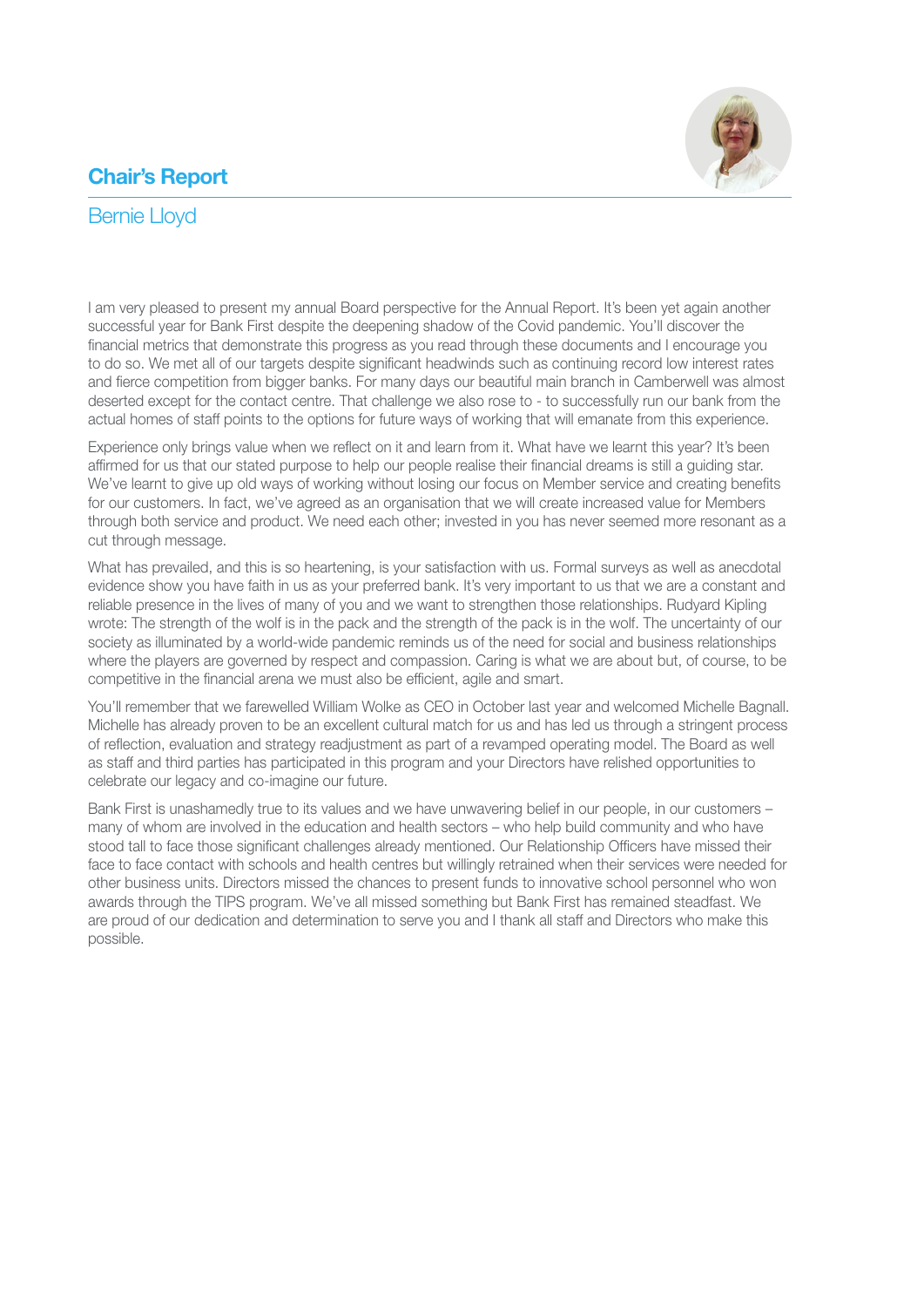### CEO's Report



### Michelle Bagnall

Bank First is a bank built by our Members, for our Members.

As we close out this past financial year, we are proud of the way in which our bank responded to the challenges of the past year with a strong focus on our Members and our people.

We exist to serve essential workers in vocations such as education, nursing and allied health, those working to create a more resilient and strong community, in caring for others. Our purpose is 'financially empowering people who build community realise their dreams'. That means that as you work to make our community more resilient, we are working to help you create greater financial resilience in your own lives.

We have worked hard to ensure that this level of care has shown up in our every-day actions and most importantly in practical ways when we interact with our Members in every small way. Over the past year, under very unusual circumstances, this has meant being there when our Members needed us most – in times when they're facing into hardship.

The impacts of the pandemic have touched so many through this period, and have shone a light on our resilience as a community. That's true also of our people here at Bank First. We have taken extra actions this past year to take care of our people through a series of wellness initiatives, including supporting them with time away from the business for their vaccinations.

Not only have we withstood these unusual conditions, but the strength of our business means we have continued to meet the needs of our Members, to grow and to care for our Bank First people who serve you.

This is my first annual review to our Members as your new CEO, having joined the business in February of this year. My first impressions of this place is that of uncommon humanity and a genuine care for our Members. I wish to extend my thanks to our past CEO, William Wolke, whose 18 years of service at Bank First laid a foundation for the future of stability and safety. I also wish to acknowledge the hard work and dedication of our Board members, under the leadership of our Chair Bernie Lloyd, and the way in which the Board works in concert with management to create an even stronger future for Bank First.

This past year we have continued to invest in our business so that we continue to be safe and strong, meeting all our regulatory requirements. Our lending growth has been the highest in the Bank's history and our focus on responsible practices ensures that we are keeping both our bank and our Members safe. We are committed to continuing our investment in the operations of our bank so that we can simplify and streamline the way we work. This makes it easier for our people to get things done, and in turn will make it easier, faster and simpler for our Members.

As we invest in the bank of today, we are always thinking about what this means for Bank First into the future. This future strategy is being mapped out as we head into our next financial year, with an emphasis on building a better banking experience that is even more meaningful for our Members in education, healthcare and allied health. We will be investing in ways to improve our Member experience, including enhancing our digital experience, making it simpler and easier to do your banking with us. We have heard our Members' feedback that there are things that we need to improve and do better, and we will be working actively to make these improvements. At the heart of our experience, however, is our people and we will be working even harder to ensure we never lose our 'human touch'. We know it's the people of Bank First that truly differentiate us from being just another bank.

2022 will mark our 50 years of service to our Members. As we head into our 50th year, we are consciously taking ourselves back to our origins in 1972 and actively thinking about our foundational Members, who set out to help each other, and their fellow educators. These founding principles of giving our Members access to something that they couldn't get from any other bank are a guiding light as we map out our future.

As we close out the last financial year and look forward to an even stronger, brighter future, I want to thank you on behalf of the whole team for being a Member of Bank First. Thank you for the work that you have done, and continue to do in creating a more resilient and stronger community.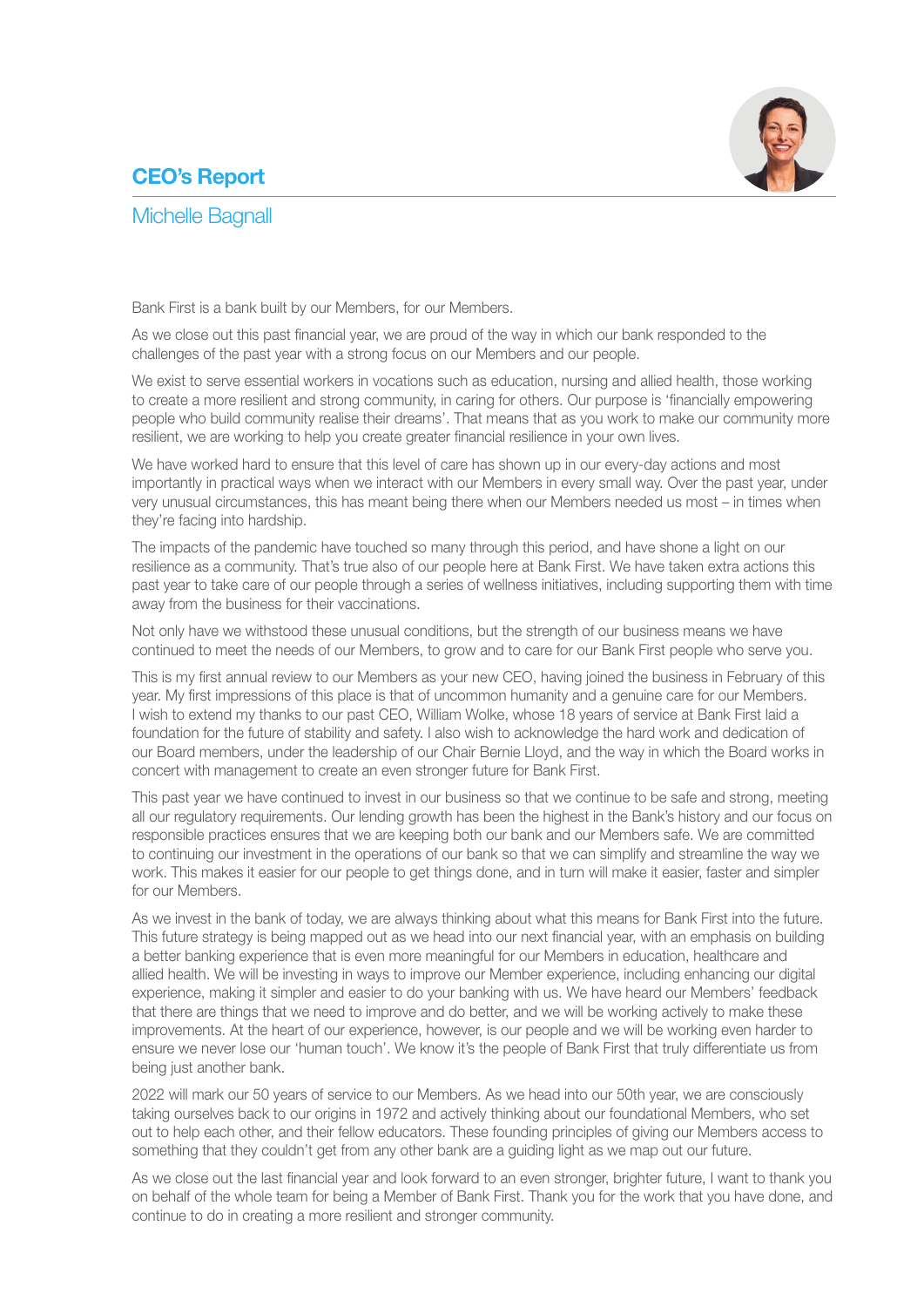### **Contents**

| <b>Corporate Information</b>              |           |
|-------------------------------------------|-----------|
| <b>Corporate Governance</b>               | $2 - 6$   |
| <b>Executive Management</b>               | 7         |
| <b>Directors' Report</b>                  | 8         |
| <b>Auditor's Independence Declaration</b> | 9         |
| <b>Directors' Declaration</b>             | 10        |
| <b>Statement of Comprehensive Income</b>  | 11        |
| <b>Statement of Financial Position</b>    | 12        |
| <b>Statement of Changes in Equity</b>     | 13        |
| <b>Statement of Cash Flows</b>            | 14        |
| Notes to the financial statements         | $15 - 41$ |
| <b>Independent Auditor's report</b>       | $42 - 44$ |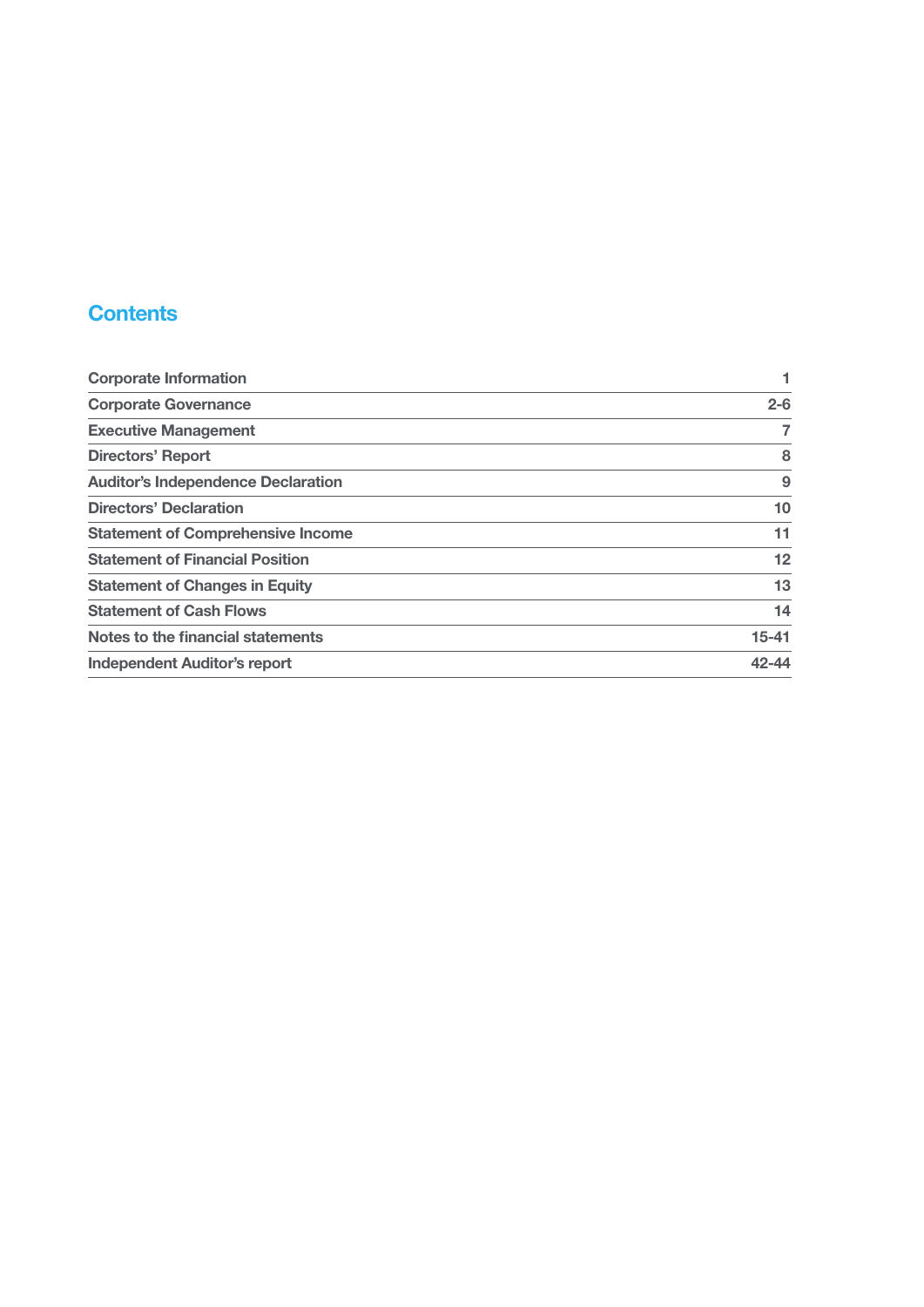### 2021 ANNUAL REPORT

### Corporate Information

Victoria Teachers Limited trading as Bank First, is an Australian for profit company limited by shares and registered under the Corporations Act 2001. It is a mutual entity with a core objective of benefitting its **Memhers** 

Members have two relationships with Bank First, as a customer and as an owner/shareholder. As customers, Members exercise choice through their selection of the products and services they believe best suit their individual needs. As owners and holders of a Member share, Members have the right, and are encouraged, to participate as appropriate in determining the activities of Bank First.

A Member Share in Bank First is non-transferable and has no "traded value" (as in share price) but each Member has an equal and important vote in the governance of Bank First, no matter the extent of their customer relationship. Members and their communities share the benefits of ownership through competitive interest rates, fairer fees and premium service.

Bank First is an Authorised Deposit-taking Institution (ADI) supervised by the Australian Prudential Regulation Authority (APRA) under the Banking Act 1959. Bank First is also supervised by the Australian Securities & Investments Commission (ASIC) under the Corporations Act 2001, and holds an Australian Financial Services Licence and an Australian Credit Licence.

### Corporate Governance

The Board of Directors (the Board), the CEO and senior executives are committed to managing Bank First's business ethically and maintaining high standards of corporate governance.

The Corporate Governance information outlined below generally describes the practices and processes adopted to ensure sound management of Bank First within the legal and regulatory framework it operates under.

Bank First is protected by the same safeguards that apply to all ADIs (which includes listed banks, credit unions, and building societies), and is regulated by the same authorities. Bank First and its related bodies corporate (the 'Consolidated Entity') acts in accordance with the laws, regulations, standards and codes applicable to it; seeks to adopt proper standards of business practice; and act ethically and with integrity.

### Role of the Board

The Board maintains a formal Board Charter setting out its role and responsibilities. The interests of Members are paramount to Bank First's operations and the Board sees their primary role is to protect and enhance long-term Member value.

In fulfilling this role, the Board is responsible for setting the overall governance framework of Bank First. This includes providing strategic guidance; establishing and monitoring the performance of Bank First against its objectives; ensuring the integrity of internal controls and information systems; ensuring regulatory compliance; setting Bank First's appetite and tolerance for risk; and maintaining sound financial and risk management systems oversight.

To assist in the execution of its responsibilities the Board has established a number of key committees, each with its own charter. Details of the various Board committees are outlined further in this report.

The Board has delegated responsibility for day to day operations and management of Bank First to the CEO and the executive management team.

### Board Composition

Board composition is determined in accordance with Bank First's Constitution, regulatory requirements and the Board's policy on Composition and Renewal.

The Constitution provides that the number of Directors is a minimum of five; that the Board may be comprised of both Member elected and Board appointed Directors; and that a majority of the Directors are Member elected Directors.

Directors must satisfy the requirements of the Board's 'Responsible Persons - Fit and Proper Policy' in compliance with APRA's Prudential Standard CPS 520 Fit and Proper.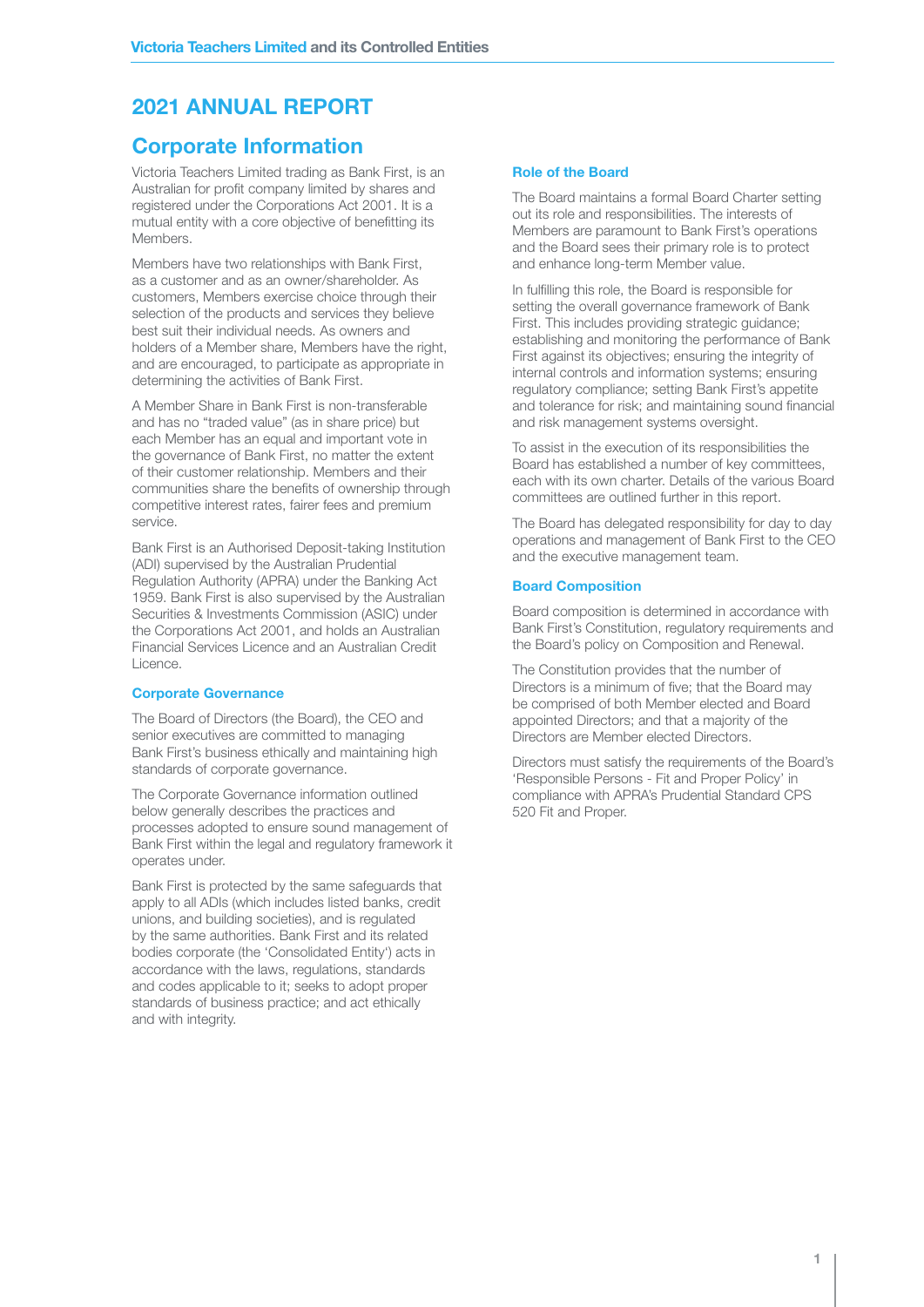The names and details of Directors and the Company Secretary of Bank First in office at any time during or since the end of the financial year are:

| <b>Names</b>            | <b>Qualifications</b>                                                            | <b>Position</b>                         |
|-------------------------|----------------------------------------------------------------------------------|-----------------------------------------|
| <b>Bernadette Lloyd</b> | BA, DipEd, MEd, Dip Financial<br>Services (AMI), FAICD<br>Director since 2011    | Chair,<br>Non-Executive Director        |
| <b>Graeme Willis</b>    | FAICD, FCIBS, SF Fin<br>Director since 2013                                      | Deputy Chair,<br>Non-Executive Director |
| <b>Judith Crowe</b>     | BA, Dip Ed, Dip SS, Dip Admin,<br>Dip Psych, FACEL, GAICD<br>Director since 2018 | Non-Executive Director                  |
| <b>Joanne Dawson</b>    | B.Comm, MBA, Dip FP, CA, FAICD<br>Director since 2014                            | Non-Executive Director                  |
| <b>Mark Devadason</b>   | <b>B.SSc, MAICD</b><br>Director since 2020                                       | Non-Executive Director                  |
| <b>Michael Monester</b> | LLB, B. Juris., FAICD<br>Director since 2010                                     | Non-Executive Director                  |
| <b>Simon Terry</b>      | B. Comm, LLB, GAICD<br>Director since 2018                                       | Non-Executive Director                  |
| <b>Emily McGrath</b>    | B.Hons Law, AGIA, AGRCI, AAICD<br>Company Secretary since 2018                   | Company Secretary                       |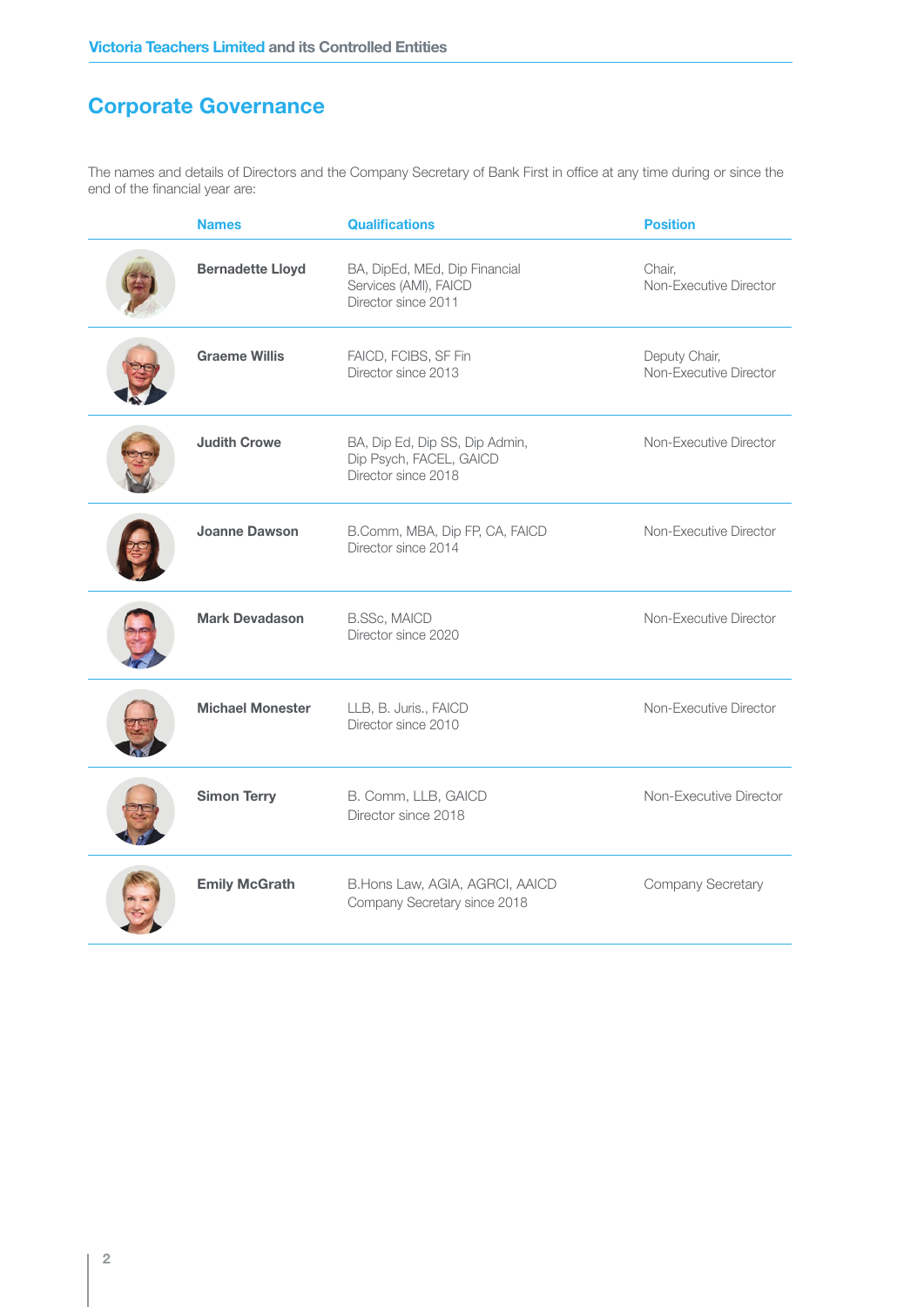#### Director Independence

It is the policy of Bank First that the Chair of the Board and a majority of the Directors are independent Non-Executive Directors. In assessing independence, the Board considers whether any Director has relationships that would materially affect their ability to exercise unfettered and independent judgment in looking after the interests of Bank First and its Members. In this regard, and more broadly, Bank First complies with APRA's Prudential Standard CPS 510 Governance.

The Board's renewal and succession processes support the maintenance of a majority of independent Non-Executive directors.

There are procedures in place to enable the Board collectively, and each Director individually, to seek independent professional advice at Bank First's expense to assist them carry out their responsibilities.

#### Conflicts of Interest

In accordance with the Corporations Act 2001, Directors must keep the Board advised of any interest that could potentially conflict with the interests of Bank First. The Board has developed guidelines to assist Directors in disclosing actual or potential conflicts of interest.

Transactions between Directors and Bank First are subject to the same terms and conditions that apply to Members.

Executive Management, the Company Secretary and other key employees are also required to declare any interests that could potentially conflict with the interests of Bank First.

#### Diversity and Non-discrimination

The Board recognises that diversity of perspectives promotes understanding, and supports business success. Managing and respecting diversity makes Bank First responsive, productive, and competitive, which creates value for its Members.

It is the policy of Bank First to treat all Members, employees, prospective employees, agents, contractors, and suppliers fairly, equally and in a non-discriminatory or non-harassing manner, and to value diversity.

Bank First recognises and embraces the diverse skills, experience, backgrounds and perspectives that people bring to the organisation irrespective of their gender or relationship status, origin, ethnicity, culture, disability, age, sexual orientation, industrial activities, political and/or religious beliefs.

During the year in accordance with the requirements of the Workplace Gender Equality Act 2012 (Act), Bank First lodged its annual compliance report with the Workplace Gender Equality Agency (Agency).

Provided in the report was information such as the gender composition of the workforce and the Board, and the formal policies and strategies in place that specifically support equality in Bank First.

Bank First has been assessed as compliant with the requirements under the Act.

### Ethical Standards

The Board has adopted a Code of Conduct to guide the Directors in ethical and responsible decision making, and in recognising their legal and other obligations to stakeholders. All Directors, management and staff are expected to act with the utmost honesty and integrity at all times, in accordance with the values of Bank First.

The Board has also agreed that Bank First be bound by the Customer Owned Banking Code of Practice which sets down principles by which Bank First deals with its Members and keeps them informed of the services available, fees, and other relevant information. As part of this Code, Bank First has procedures for resolving complaints from Members, and where necessary, refer disputes to an independent arbiter, the Australian Financial Complaints Authority.

### Qualifications & Training

The policy of the Board requires Director's to attain the Australian Institute of Company Directors (AICD), Company Directors Diploma Course qualification; and depending on the assessment by the Board of their collective skill requirements, individual directors will be required to have qualifications and experience in specific skills.

Details of Directors qualifications are reported in the table above on page 2.

In addition, the Board has a strong commitment to continuous improvement through:

- New Directors, managers and staff undertaking an induction program; and
- Directors, managers and staff undertaking relevant and appropriate training and professional development programs on an ongoing basis.

### Board Composition and Renewal

A Board Composition and Renewal Policy is maintained to ensure that the composition of the Board is appropriate to the circumstances of Bank First; and that Bank First has in place appropriate Board renewal arrangements.

### Board and Director Performance Evaluations

The Board is committed to continuous improvement and undertakes performance evaluations of the Board, key Board committees and of individual Directors.

Bank First complies with APRA Prudential Standards CPS 510 Governance and CPS 520 Fit and Proper which requires those responsible for the management and oversight of an Authorised Deposit-taking Institution (Responsible Persons) to have appropriate skills, experience and knowledge, and that they act with honesty and integrity. The eligibility of Responsible Persons, which largely represents the Directors and Senior Executives of Bank First, must generally be assessed prior to their initial appointment and then re-assessed annually.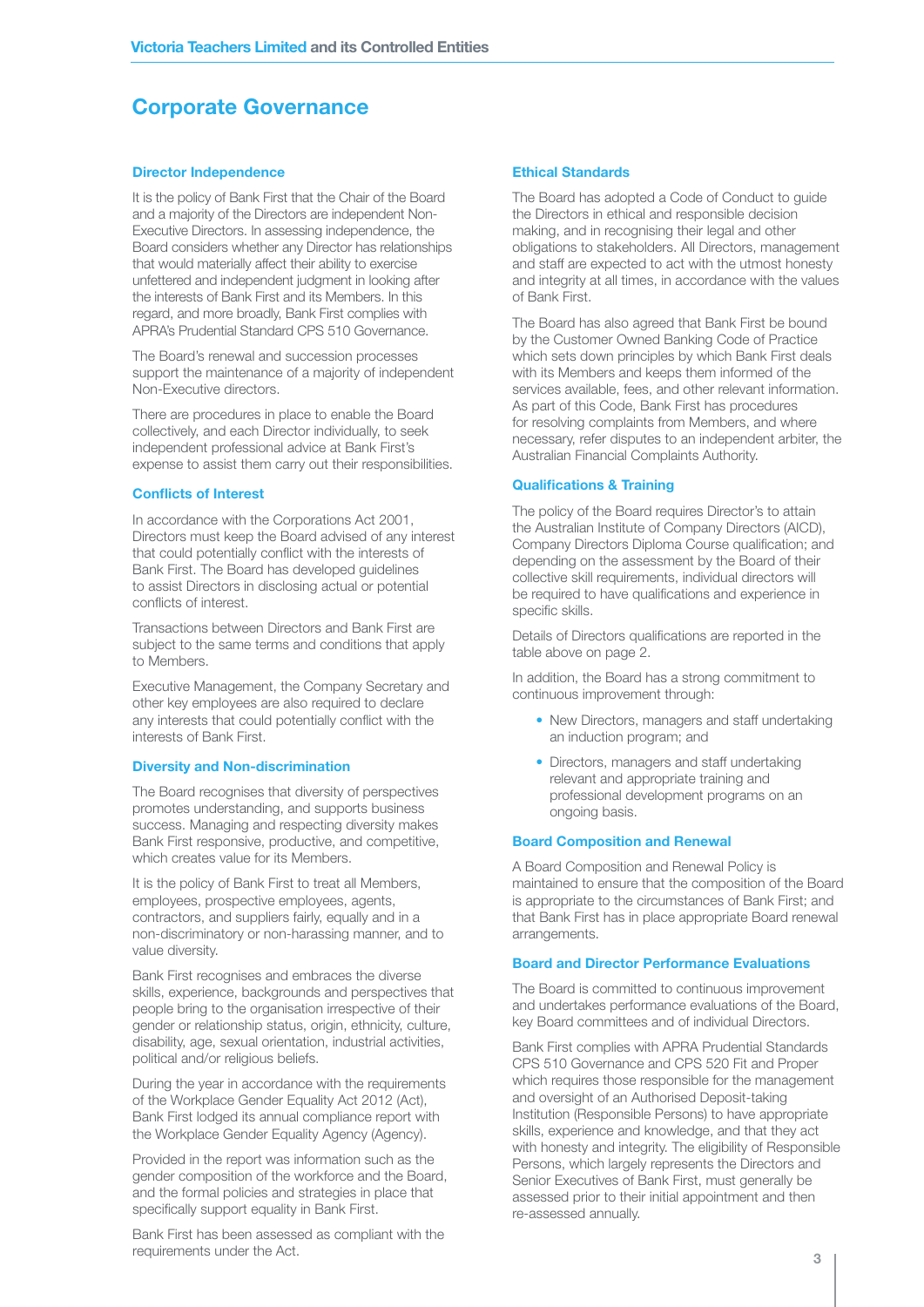#### Director Remuneration

Remuneration for Directors is determined by the Board as approved by Members at a General Meeting. The pool of approved remuneration funds is allocated to each Director in accordance with their specific role and responsibilities.

The Board has approved a Remuneration Policy and the remuneration of the Directors, the CEO and Executive Managers is overseen by the Governance, Culture, Remuneration and Accountability Committee.

Further information in relation to the remuneration of Directors, the CEO and Executive Managers (those persons determined to be Key Management Personnel) is contained in the notes to the financial statements.

### Controlled entities

The activities of controlled entities in the Bank First group are overseen by Bank First's Board. They have their own Board of Directors that are drawn from Bank First's Board and Executive Management. The entities are required to operate within Bank First's governance framework.

### Constitution, Board and Committee Charters, and Policies

The Board operates in accordance with Bank First's Constitution, a comprehensive policy framework, the Board Charter, and the Charters of Board Committees.

Copies of the following are available on Bank First's website at bankfirst.com.au:

- Constitution:
- Board Charter;
- Governance, Culture, Remuneration and Accountability Committee Charter;
- Risk Committee Charter:
- Audit Committee Charter: and
- Responsible Officers Fit and Proper Policy.

### Board Committees

At all times the Board retains full responsibility for oversight of Bank First's operations. In order to more effectively discharge its governance and oversight responsibilities the Board makes use of Committees.

Specialist Committees are able to focus on particular responsibilities and provide informed feedback to the Board.

In brief, the composition and role of the established Board Committees as at the end of the financial year were:

### Audit Committee

Consists of Directors: Joanne Dawson (Chairperson), Graeme Willis, Simon Terry and Bernadette Lloyd.

The role of the Audit Committee is to provide the Board with an objective view of the effectiveness and integrity of the financial reporting and prudential reporting framework, internal and external audit assurance processes and performance, and the overall internal control framework

### Risk Committee

Consists of Directors: Graeme Willis (Chairperson), Joanne Dawson, Mark Devadason and Michael Monester.

The purpose of the Risk Committee is to assist the Board of Directors (Board) in fulfilling its responsibilities to oversee Bank First's risk management framework.

The framework includes the strategies, policies, processes, and systems established by management to identify, assess, measure, monitor, and manage the material risks facing Bank First. The material risks are categorised as: credit risk; capital risk; liquidity risk; market risk; operational risk (such as information security/cyber-security risk, technology risk, people risk and compliance risk), governance risk (includes conduct risk), and strategic risk.

The Committee also assists the Board by enhancing the Board's understanding of Bank First's overall risk appetite and enterprise-wide risk management activities and their effectiveness; and assists the Board and other Board committees that undertake governance related activities by maintaining risk oversight across these activities.

### Governance, Culture, Remuneration and Accountability Committee

Consists of Directors: Simon Terry (Chairperson), Bernadette Lloyd, Graeme Willis and Judith Crowe.

The Governance, Culture, Remuneration and Accountability Committee assists the Board in the discharge of its responsibilities by developing, reviewing and making recommendations on governance policies, practices and processes; and Board engagement, representation and interaction with Members and stakeholders. This Committee also assists the Board in fulfilling its obligations and responsibilities with respect to the effective management of and adherence to APRA's remuneration standards including those set out under the Banking Executive Accountability Regime. The Committee is also is responsible for ensuring that candidates standing for election or appointment to the Board meet the requirements of the Constitution, APRA prudential requirements and Bank First's Responsible Officers – Fit & Proper Policy.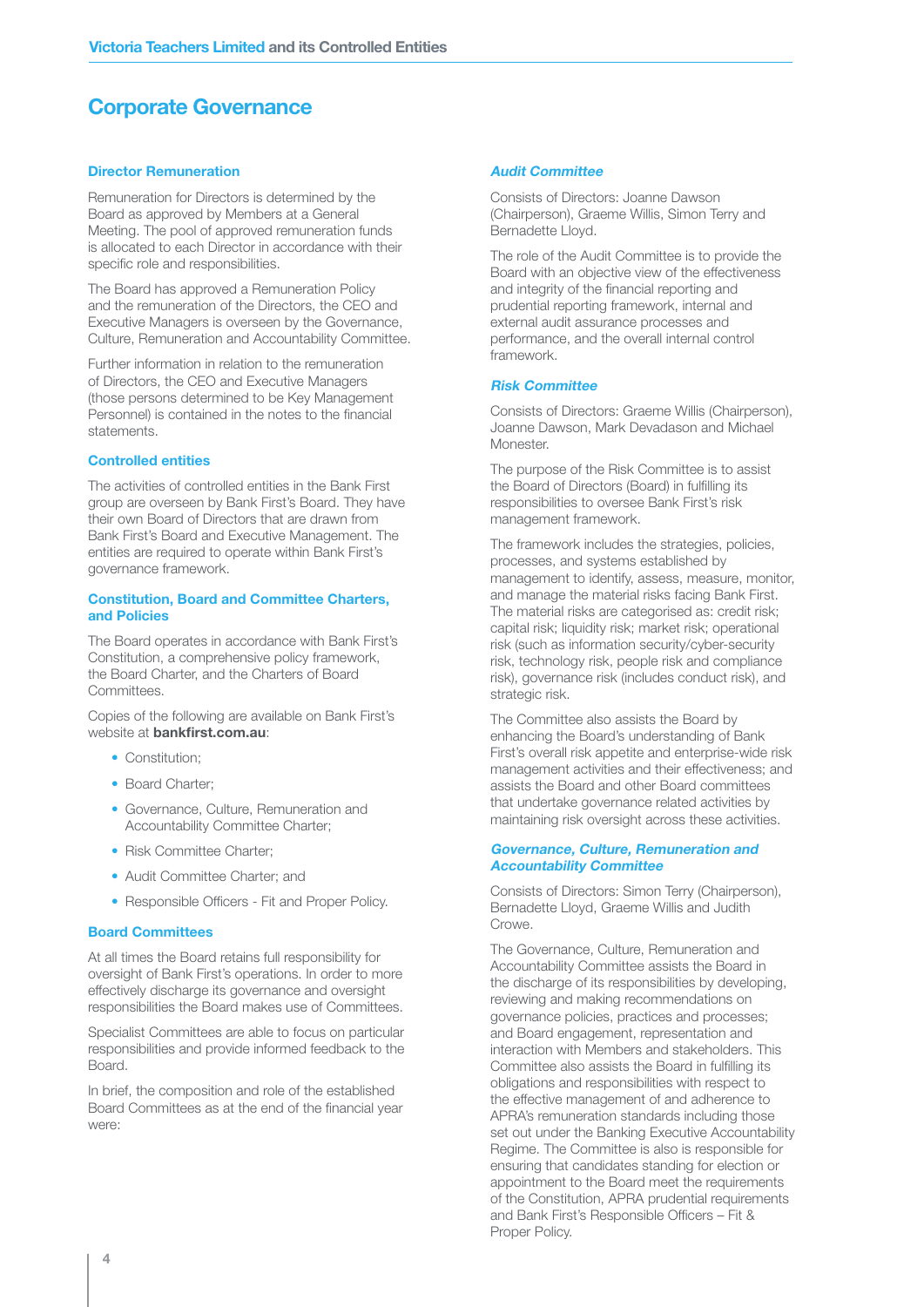### Corporate Citizenship

Bank First seeks to be a trusted and responsible corporate citizen, through initiatives to reduce its impact on the environment, initiatives that give back to the education community, and by being a responsible lender and basing pricing on a fair exchange between Bank First and Members.

### Customer Communication

Part of Bank First carrying out its responsibility to act in the best interests of its Members is the need to provide relevant and timely information.

Members have access to information in relation to Bank First through the Slate and eSlate newsletters, the Annual Review and Annual Financial Report, the Chair's and CEO's addresses to the Annual General Meeting, Bank First's website, and by providing other contact points for Members to make enquiries with Bank First.

The Board receives regular reports detailing information on both customer satisfaction and customer complaints. The Board also receives reports on the results of Customer Insight Surveys.

#### Whistleblower Protection

Bank First has established a Whistleblowing Policy aimed at providing a safe environment for employees and Directors to voice genuine concerns in relation to legislative, regulatory and code breaches, financial misconduct, impropriety, fraud and criminal activity.

### Modern Slavery

Bank First is committed to complying with the Modern Slavery Act 2018. It has policies and processes in place in relation to workplace rights and to help prevent, identify and remediate modern slavery in its supply chain. Further information can be found in our Modern Slavery Statement, which details the actions Bank First has taken to identify, assess and address modern slavery risks. Our Modern Slavery Statement is submitted to the Department of Home Affairs and published annually on our website by 31 December.

#### **Privacy**

Bank First places great importance on the confidentiality of our Members' personal information. We take steps to ensure that Member information is not disclosed to, or accessed by, unauthorised persons, and that we comply with the Australian Privacy Principles, the Mandatory Data Breach notification requirements, and the Credit reporting Code of Conduct.

Bank First's Privacy Policy is available on its website.

### Compliance Program

Bank First has comprehensive Compliance Management Programs in support of:

- Bank First's Australian Financial Services Licence and Australian Credit Licence obligations;
- The Customer Owned Banking Code of Practice and other relevant industry codes;
- The Anti-Money Laundering Counter-Terrorist Financing (AML/CTF) legislation;
- The ePayments Code;
- Corporate compliance policies and procedures; and
- Statutory and regulatory requirements.

#### Risk Management

The Board has determined Bank First's appetite and tolerance for risk after taking into account its strategic objectives and other factors including Member expectations, financial and capital requirements, external conditions, organisational culture and Bank First's experience or demonstrated capacity in managing risks.

The Board has adopted a Risk Management Strategy and ensures material risks facing Bank First have been identified and that appropriate and adequate mitigation actions, policies, controls, monitoring and reporting mechanisms are in place. Each operational area within Bank First manages its own risks. This approach creates a first line of defence and encourages a risk culture that involves all staff. A central risk and compliance team, led by the Chief Risk Officer, creates a second line of defence. The Board accepts its responsibilities to ensure that the Directors collectively have the necessary skills, knowledge and experience to understand the risks of Bank First, including its legal and prudential obligations; and to ensure that Bank First is managed in an appropriate way taking into account these risks.

### Internal and External Audit

The Internal Audit function provides an independent third line of defence assurance function. The internal audit plan is approved by the Audit Committee. The Head of Internal Audit reports to the Audit Committee; and to the CEO for day-to-day operational issues as appropriate.

The external audit firm is Deloitte. The appointed external audit partner is required to be independent and meet APRA's Fit & Proper prudential standard. The external auditor has access to the Audit Committee and the Risk Committee. The external audit engagement contributes to the integrity of the financial reporting, fulfills the role and responsibilities of the auditor appointed under APRA Prudential Standard APS 310 Audit & Related Matters, and undertakes the Australian Financial Services Licence (AFSL) audit and the statutory audit for the purposes of the Corporations Act.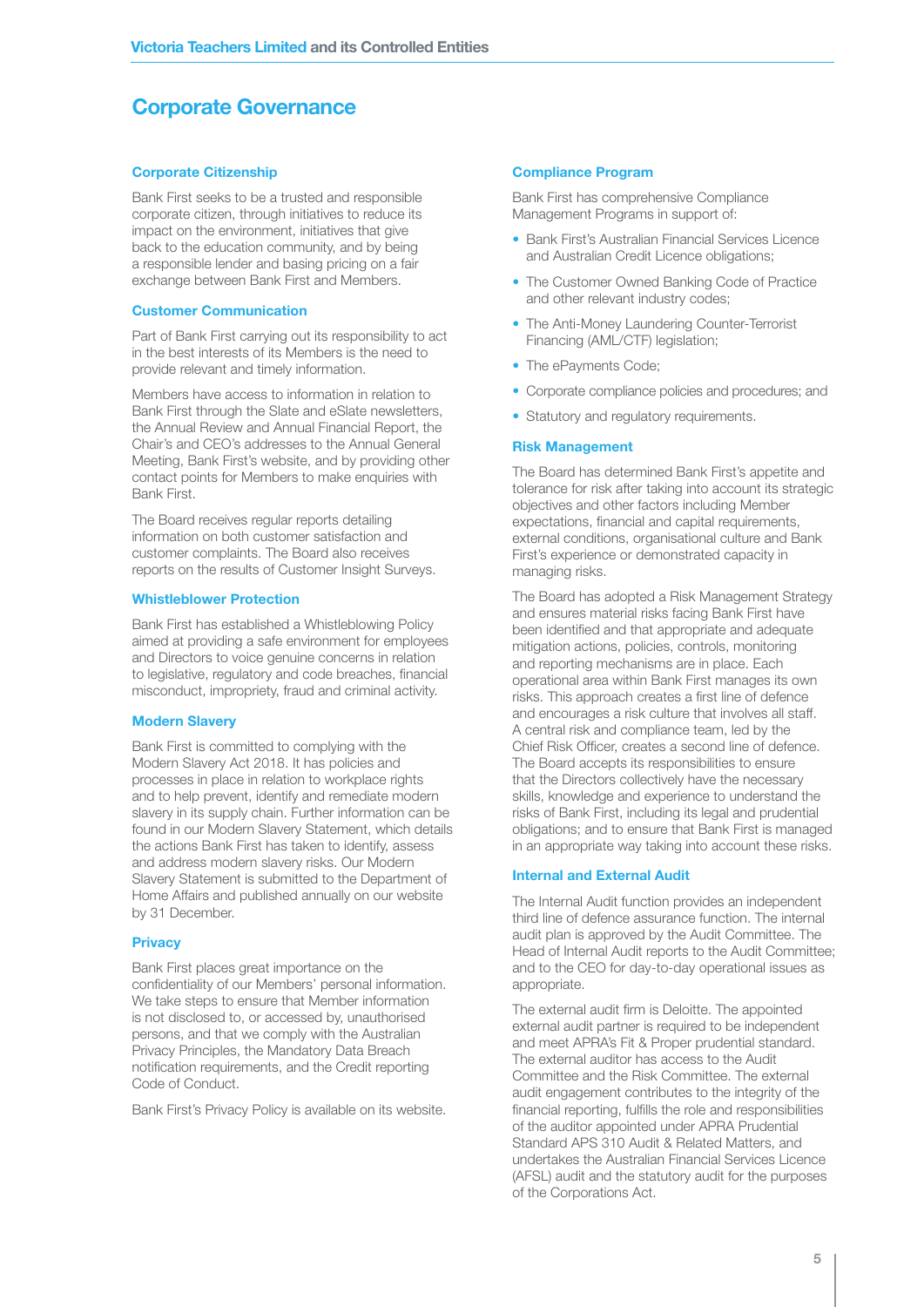### DIRECTORS MEETING ATTENDANCE 2020/21

The number of Board meetings (including meetings of Committees of the Board) and number of meetings attended by each Director during the financial year were:

|                  | <b>Board meetings</b> |                 |               | <b>Strategic Interface Sessions</b> | <b>GRCA Committee*</b> |                 |
|------------------|-----------------------|-----------------|---------------|-------------------------------------|------------------------|-----------------|
|                  | <b>Eligible</b>       | <b>Attended</b> | Eligible      | <b>Attended</b>                     | <b>Eligible</b>        | <b>Attended</b> |
| Bernadette Lloyd |                       |                 |               |                                     |                        |                 |
| Graeme Willis    | 11                    | 11              | $\mathcal{P}$ | Ω                                   |                        |                 |
| Michael Monester | 11                    | 10              | ∩             | ∩                                   |                        |                 |
| Joanne Dawson    | 11                    | 11              | $\cap$        | Ω                                   |                        |                 |
| Simon Terry      | 11                    | 11              | $\cap$        | ∩                                   |                        | $\Delta$        |
| Judith Crowe     | 11                    | 11              | $\cap$        | ◠                                   |                        | 4               |
| Mark Devadason   |                       | 11              |               |                                     |                        |                 |

|                  |                          | <b>Risk Committee</b> |                | <b>Audit Committee</b> |                 | <b>Nominations Committee</b> |  |
|------------------|--------------------------|-----------------------|----------------|------------------------|-----------------|------------------------------|--|
|                  | <b>Eligible</b>          | <b>Attended</b>       | Eligible       | <b>Attended</b>        | <b>Eligible</b> | <b>Attended</b>              |  |
| Bernadette Lloyd | $\overline{\phantom{a}}$ | 9                     | $\overline{4}$ |                        |                 |                              |  |
| Graeme Willis    | 9                        | 9                     | $\overline{4}$ |                        |                 |                              |  |
| Michael Monester | 9                        | 9                     |                |                        |                 |                              |  |
| Joanne Dawson    | 9                        | 9                     | $\overline{4}$ |                        |                 |                              |  |
| Simon Terry      |                          |                       |                | 4                      |                 |                              |  |
| Judith Crowe     |                          | $\sim$                | $\sim$         | $\sim$                 |                 |                              |  |
| Mark Devadason   | 9                        | 9                     | $\sim$         |                        |                 |                              |  |

|                  | <b>Strategic Planning Session</b> |                 |                 | <b>TOTAL</b>    |
|------------------|-----------------------------------|-----------------|-----------------|-----------------|
|                  | <b>Eligible</b>                   | <b>Attended</b> | <b>Eligible</b> | <b>Attended</b> |
| Bernadette Lloyd |                                   |                 | 22              | 31              |
| Graeme Willis    |                                   |                 | 32              | 32              |
| Michael Monester |                                   |                 | 23              | 22              |
| Joanne Dawson    |                                   |                 | 27              | 27              |
| Simon Terry      |                                   |                 | 23              | 23              |
| Judith Crowe     |                                   |                 | 18              | 18              |
| Mark Devadason   |                                   |                 | 24              | 23              |

Eligible - Number of meetings directors are eligible to attend in their capacity as a member of the Board or respective Board Committee.

Attended - Number of Board and Board Committee meetings attended by directors in their capacity as a member.

\* Governance, Culture, Remuneration and Accountability Committee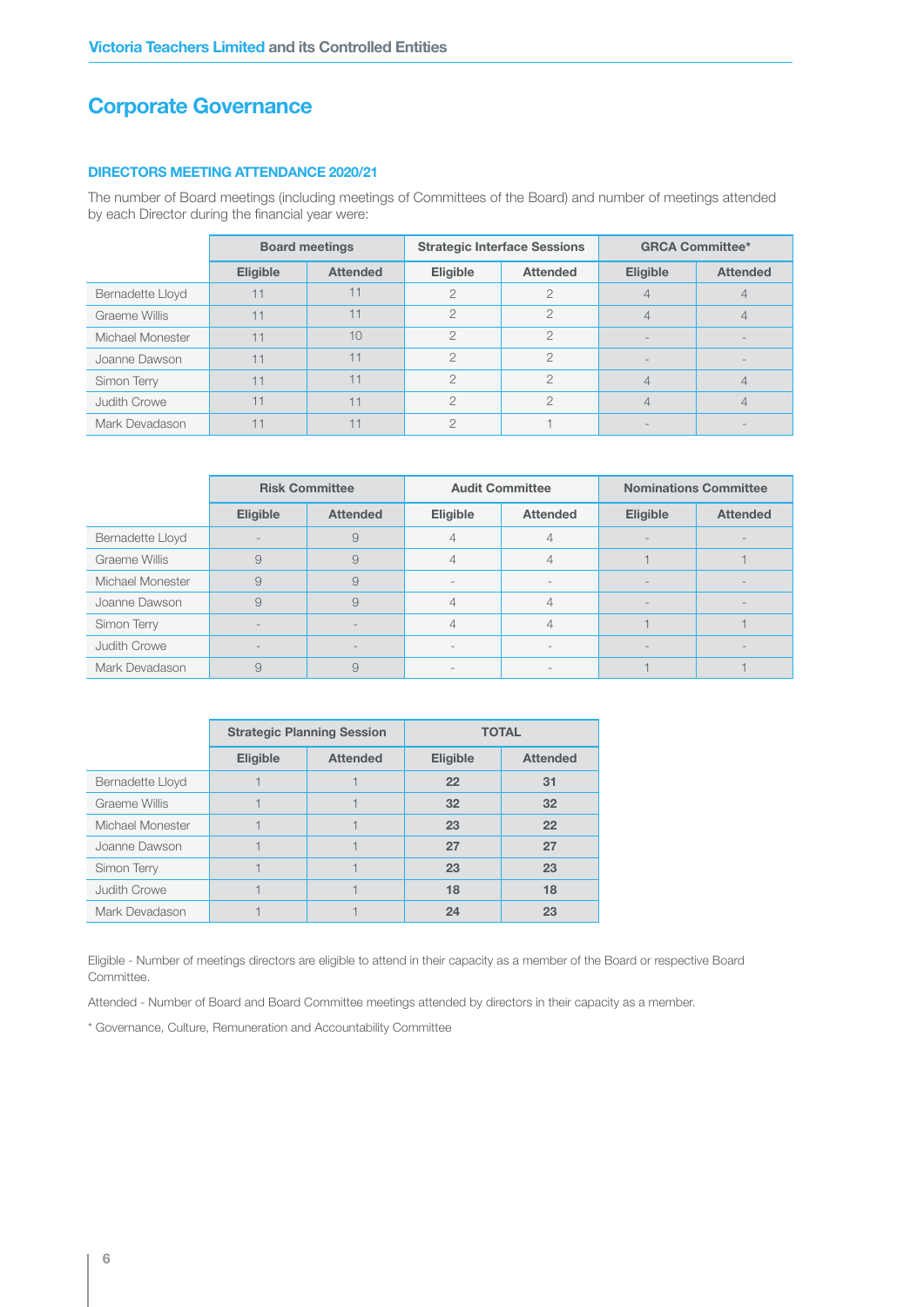### Executive Management

The Executive Managers of Bank First as at the date of this report (28 September 2021) are as follows:



Michelle Bagnall MBA, GAICD, SFFin Chief Executive Officer

Michelle brings over 25 years of financial services experience in Australia and internationally. She has held executive positions at RACQ, Suncorp, NAB, RBS and IAG. She is a Senior Fellow of FINSIA, AICD graduate and holds an MBA. She has held Executive Director positions on the Boards of the Suncorp Superannuation Trustee and RACQ Financial Planning Pty Ltd.

### Glenn Borg B.Bus, CAHRI, GAICD Chief People & Culture Officer

Glenn joined Bank First in 2007. He leads the People & Culture functional team and has extensive experience in culture, leadership and people management, with strengths and expertise in employee and industrial relations, organisation development, capability, health and wellbeing and talent attraction and management. His formal qualifications are supported by Australian Institute of Company Directors and Australian Human Resources Institute memberships.



### Mark Di Donato GCertITLdshp Chief Technology Officer (Acting)

Mark has 25 years' experience in the financial services sector with strengths in leading technology teams to manage infrastructure, risk, compliance, and technology projects including cyber security. Mark's experience is complemented by his active membership of the Australian Computer Security, The Institute of Electrical and Electronics Engineers (IEEE) and Information Systems Audit and Control Association (ISACA).



### Alison Hill Bachelor of Commerce / Law, CPA, CIA Chief Risk Officer

Alison brings over 25 years of risk management, governance, and audit experience across a range of sectors in Australia. Alison joined Bank First in June 2021 and prior to that held senior positions at RACQ Bank and Deakin University. She is passionate about instilling good governance practices as well as developing high performing teams that enable achievement of business goals in a safe and responsible way.



### **Ashley Hood B.Com FFin** Chief Operations Officer

Prior to joining Bank First, Ashley was COO of Beyond Bank Australia and CEO of Nexus Mutual. He is a banker with over 30 years' experience, having held senior executive roles at Bendigo and Adelaide Bank. Ashley is passionate about the customer and improving the prosperity and capacity of the communities he serves. Ashley is a graduate of the University of Queensland, a Director of the Customer Owned Banking Association (COBA) and a Fellow at the Financial Services Institute of Australia (FINSIA).



### David Percival B. Bus (Accounting), CPA, MBA, GAICD Chief Financial Officer

David joined Bank First in 2002 and has over 30 years experience within the financial services industry. In his current role as Chief Financial Officer at Bank First he is responsible for the Banks management, statutory and regulatory reporting. David is also responsible for the Banks Treasury, Project Management Office (PMO), Property and Procurements functions and is the Chair of the Banks Asset and Liability Committee (ALCO).



### **Matthew Ricker B. Ec (Economics), MBA** Chief Distribution Officer

Matthew joined Bank First in 2018 and leads the Lending, Insurance, Financial Planning, Member Service Centre and the Member Contact Centre teams. With over 30 years' experience within the Banking industry, Matthew has held senior executive roles in consumer banking across large scale operations, finance, customer service and sales/distribution. Since 2013, Matthew has been a board member, including time as Chair, of not-for-profit KIDS Foundation.



### **Simone Van Veen MBA, BA (psychology)** Chief Member Officer

Prior to joining Bank First in August 2021, Simone was Executive Everyday Banking at NAB. Simone has held senior positions across product, digital, marketing, projects and agile delivery functions. Simone has a deep care for people and is passionate about creating outstanding customer experiences. Simone is a member of FINSIA, has completed an MBA and Bachelor of Arts majoring in Psychology. Simone has previously held a Non-Executive Director position on the Eftpos Board.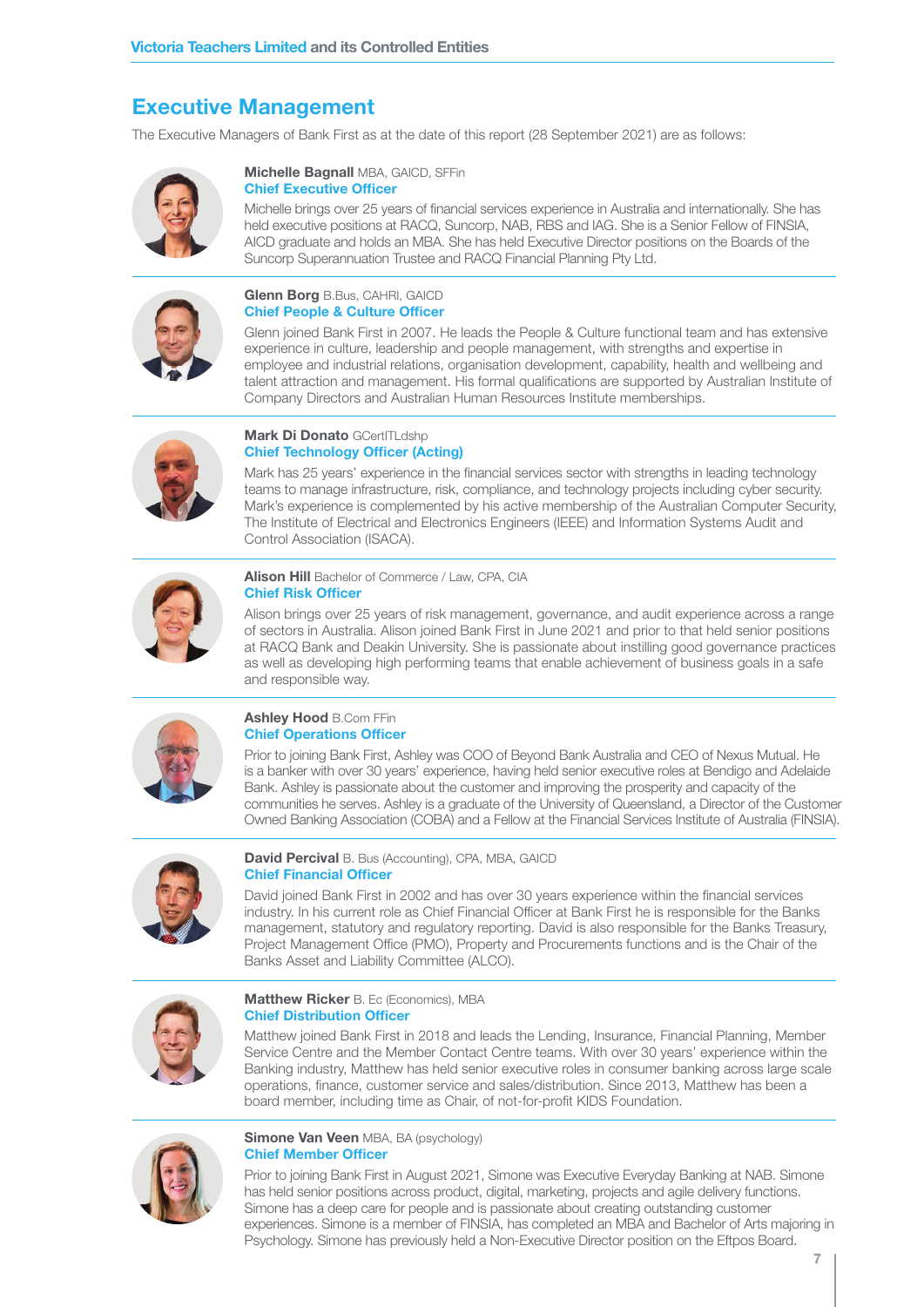### Directors' report

Your Directors submit their report for Victoria Teachers Limited trading as Bank First for the year ended 30 June 2021.

### Principal activities

During the financial year there were no significant changes to the principal activities of the Consolidated Entity, these being the provision of deposit taking facilities, credit facilities and related financial services to assist the economic and social wellbeing of **Members** 

#### Review of Operations

The net profit after related income tax expense of Bank First was \$11,559k (2020: \$9,010k). The consolidated net profit after related income tax expense for the Consolidated Entity was \$11,942k (2020: \$9,364k).

There remains significant uncertainty regarding how the COVID-19 pandemic will evolve and the measures to contain it continue to impact the economic outlook. Bank First have carefully considered the impact of COVID-19 in preparing the financial statements for the year ended 30 June 2021.

A detailed review of operations of Bank First during the period is contained in the Chair's and Chief Executive Officer's Reports presented separately in the Annual Review.

### **Dividends**

No dividends have been paid or declared on Member shares by Bank First since the end of the previous financial year.

#### Significant changes in the state of affairs

In the opinion of the Directors, there have been no significant changes in the state of affairs of the Consolidated Entity that occurred during the financial year under review.

### **Employees**

The Consolidated Entity at reporting date employed 231 employees as at 30 June 2021 (2020: 225).

#### Auditor independence and Audit Services

The Directors received the declaration from the Auditors of Bank First and this is presented on page 9 of the Annual Report and forms part of this Directors' Report.

### Indemnification and Insurance of Directors and **Officers**

Bank First has paid premiums in respect of Directors and Officers Liability insurance and associated legal expenses insurance. Disclosure of the nature of the liabilities or the amount of the premium paid in respect of the Directors and Officers liability and legal expenses insurance contracts is prohibited under the terms of the contract.

#### Indemnification of auditors

To the extent permitted by law, Bank First has agreed to indemnify its auditors, Deloitte, as part of the terms of its audit engagement agreement, against claims by third parties arising from the audit (for an unspecified amount). No payment has been made to indemnify Deloitte during or since the financial year.

#### Events Subsequent to Balance Date

There are no transactions or events of a material nature likely, in the opinion of the Directors, to affect significantly the operations of the Consolidated Entity, the results of those operations, or the state of affairs of the Consolidated Entity, in subsequent financial years.

### Likely developments

Bank First will continue to pursue its mission to benefit Members through advice, relationships and services, and will strive to achieve sustainable growth in its operations.

Disclosure of information relating to future developments in the operations of Bank First, which is not prejudicial to the economic interests of Bank First is contained in the Chair's and Chief Executive Officer's Reports presented separately in the Annual Review.

#### Directors' Interests and Benefits

During or since the end of the financial year no Directors have received or become entitled to any benefits (other than a benefit included in the aggregate amount of remuneration received or due and receivable by Directors shown in the accounts) from a contract between Bank First and themselves, their firm or a company in which they have a substantial interest.

Directors' benefits are included in Note 21.

#### Rounding

The amounts contained in the financial report have been rounded to the nearest \$1,000 (where rounding is applicable) where noted (\$000) under the option available to Bank First under ASIC Corporations Instrument 2016/191. Bank First is an entity to which the class order applies.

BRUayd

Bernadette Lloyd Chair Melbourne 28 September 2021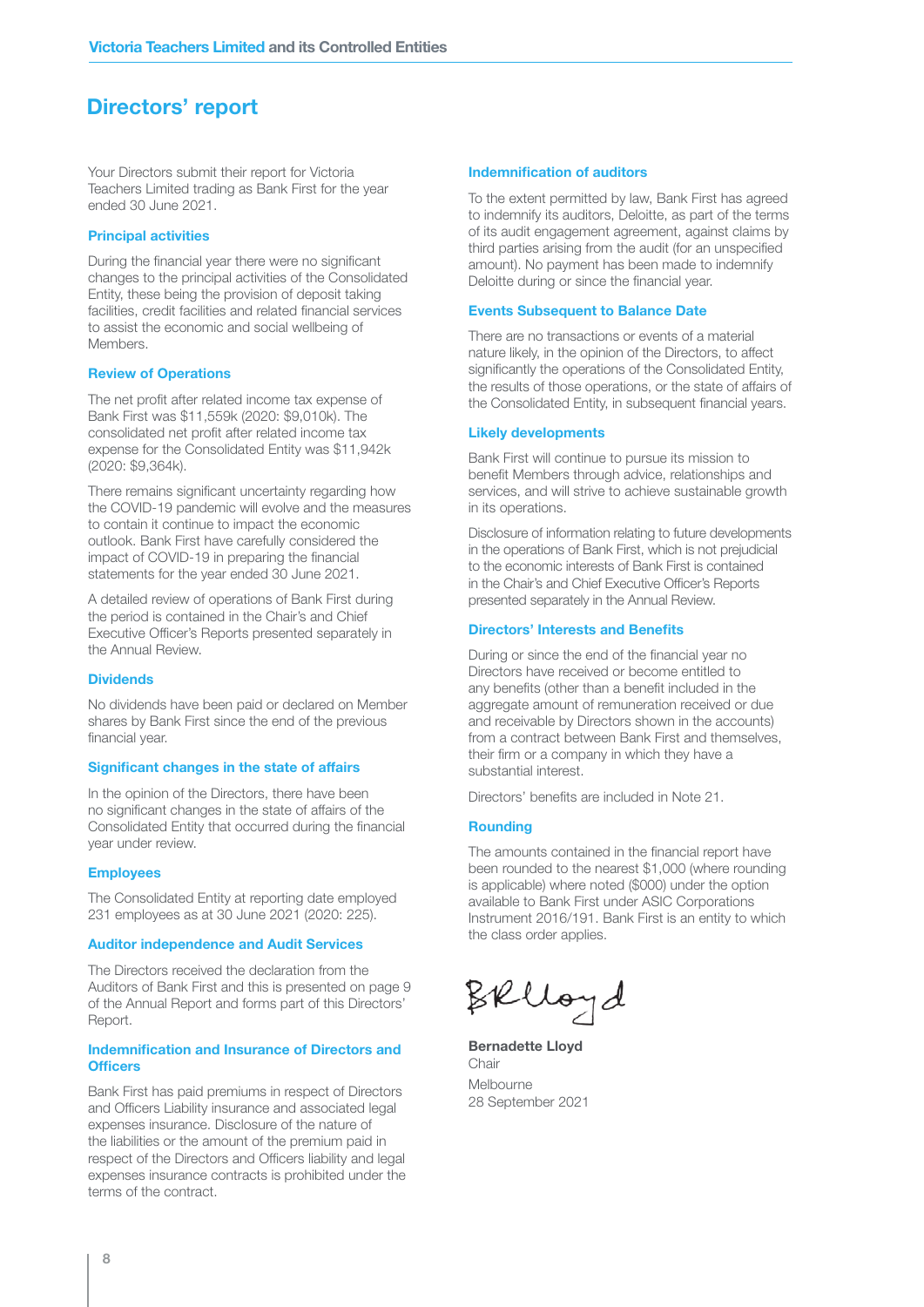Deloitte Touche Tohmatsu Pelolite Totche Tom  $M = 490121000$ 

477 Collins Street 477 Collins Street<br>Melbourne VIC 3000 GPO Box 78 SFO BOX 76<br>Melbourne VIC 3001 Australia  $F$  ividibourne  $V$  identity

Tel: +61 3 9671 7000 Fax: +61 3 9671 7001 www.deloitte.com.au

28 September 2021

The Board of Directors Victoria Teachers Limited 117 Camberwell Road HAWTHORN EAST VICTORIA 3123

Dear Board Members **Independence Dear** 

### Auditor's Independence Declaration to Victoria Teachers Limited

In accordance with section 307C of the *Corporations Act 2001*, I am pleased to provide the following declaration of independence to the directors of Victoria Teachers Limited.

As lead audit partner for the audit of the financial statements of Victoria Teachers Limited and controlled entities for the financial year ended 30 June 2021, I declare that to the best of my knowledge and belief, there have been no contraventions of: **Corporations act 2001 in relations act 2001** in relations and audit in relations and audit in relations act 2001 in relations act 2001 in relations act 2001 in relations and audit in relations a

- (i) the auditor independence requirements of the *Corporations Act 2001* in relation to the audit; and
- (ii) any applicable code of professional conduct in relation to the audit.

Yours sincerely

Deloible Touche Tohmaton

DELOITTE TOUCHE TOHMATSU

 $\sqrt{2}$ Partner

Mark Stretton Partner Chartered Accountants

Liability limited by a scheme approved under Professional Standards Legislation.

Member of Deloitte Asia Pacific Limited and the Deloitte organisation.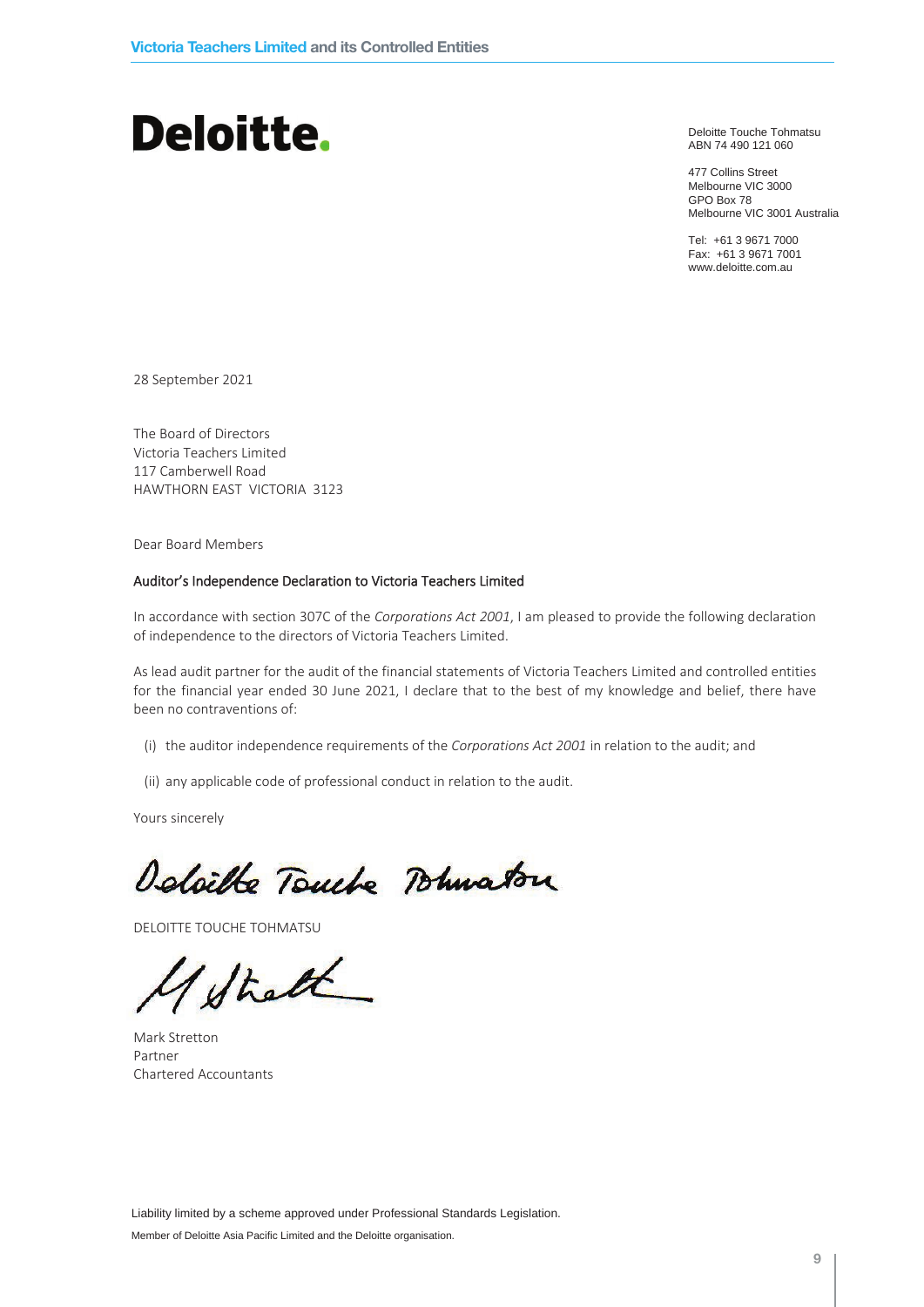### Directors' declaration

In accordance with a resolution of the Directors of Victoria Teachers Limited trading as Bank First, I state that:

In the opinion of the Directors of Bank First:

- a. The financial statements and notes of Bank First and of the Consolidated Entity are in accordance with the *Corporations Act 2001*, including:
	- i. Giving a true and fair view of Bank First's and the Consolidated Entity's financial position as at 30 June 2021 and of its performance for the year ended on that date; and
	- ii. Complying with Australian Accounting Standards (including the Australian Accounting Interpretations) and the *Corporations Regulations 2001*; and
- b. The financial statements and notes also comply with International Financial Reporting Standards as disclosed in Note 1; and
- c. There are reasonable grounds to believe that Bank First will be able to pay its debts as and when they become due and payable.

On behalf of the Board

BRUoyd

Bernadette Lloyd Chair Melbourne 28 September 2021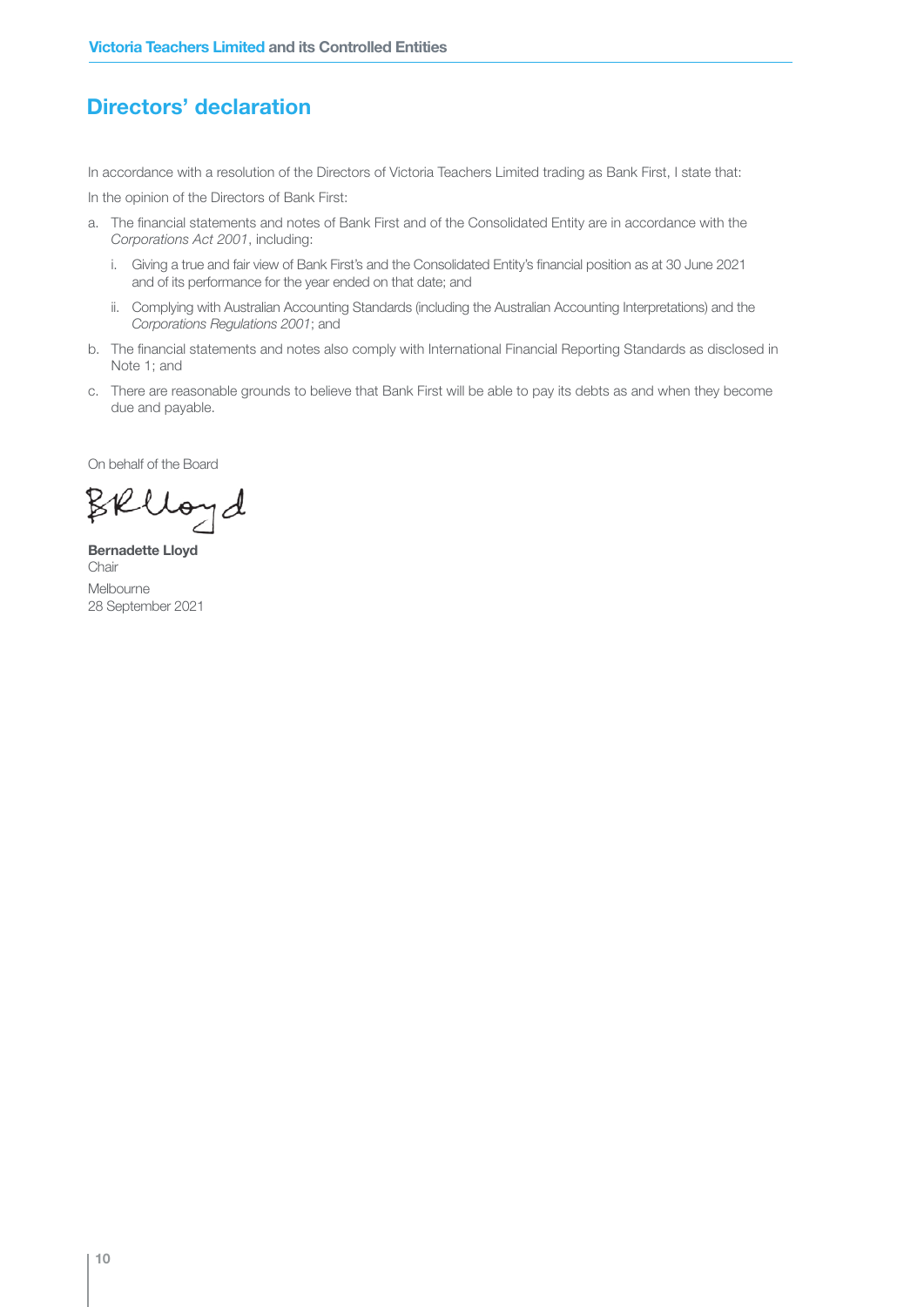### Statement of comprehensive income

### For the year ended 30 June 2021

|                                                          |              | <b>Bank First</b> |         | <b>Consolidated Entity</b> |         |
|----------------------------------------------------------|--------------|-------------------|---------|----------------------------|---------|
|                                                          |              | 30 June           | 30 June | 30 June                    | 30 June |
|                                                          |              | 2021              | 2020    | 2021                       | 2020    |
|                                                          | <b>Notes</b> | \$000's           | \$000's | \$000's                    | \$000's |
| Interest income                                          | 3(a)         | 74,610            | 88,496  | 73,409                     | 87,243  |
| Interest expense                                         | 3(b)         | 16,582            | 33,732  | 16,578                     | 33,723  |
| Net interest income                                      |              | 58,028            | 54,764  | 56,831                     | 53,520  |
| Other operating income                                   | 3(c)         | 9,085             | 10,128  | 9,914                      | 11,039  |
| Net operating income before expenses                     |              | 67,113            | 64,892  | 66,745                     | 64,559  |
| Less                                                     |              |                   |         |                            |         |
| Salaries and related expenses                            |              | 27,352            | 25,943  | 27,352                     | 25,943  |
| Member access and statement expenses                     |              | 6,221             | 6.347   | 6,221                      | 6,347   |
| Administration expenses                                  |              | 3,628             | 3,641   | 3,628                      | 3,643   |
| Depreciation and amortisation                            |              | 2,003             | 2,283   | 3,029                      | 3,296   |
| Information technology costs                             |              | 5,048             | 4,861   | 5,048                      | 4,861   |
| Occupancy expenses                                       |              | 3,321             | 3,346   | 1,380                      | 1,493   |
| Marketing expenses                                       |              | 2,544             | 2,699   | 2,544                      | 2,699   |
| Charge for impairment                                    | 3(d)         | 470               | 2,936   | 470                        | 2,936   |
| <b>Total operating expenses</b>                          |              | 50,587            | 52,056  | 49,672                     | 51,218  |
| Profit for the year before income tax                    |              | 16,526            | 12,836  | 17,073                     | 13,341  |
| Income tax expense                                       | 4            | 4,967             | 3,826   | 5,131                      | 3,977   |
| Net profit for the year                                  |              | 11,559            | 9,010   | 11,942                     | 9,364   |
| Other comprehensive income                               |              |                   |         |                            |         |
| Items that will not be reclassified to profit or loss    |              |                   |         |                            |         |
| Net gain/(loss) on equity instruments designated at fair |              |                   |         |                            |         |
| value through other comprehensive income                 |              | 51                | (66)    | 51                         | (66)    |
| Net gains/(losses) on cash flow hedges                   |              |                   |         |                            |         |
| taken to equity                                          | 15           |                   | 48      |                            | 48      |
| Total other comprehensive income                         |              | 51                | (18)    | 51                         | (18)    |
| Total comprehensive income for the year                  |              | 11,610            | 8,992   | 11,993                     | 9,346   |
|                                                          |              |                   |         |                            |         |

The above statement of comprehensive income should be read in conjunction with the accompanying notes.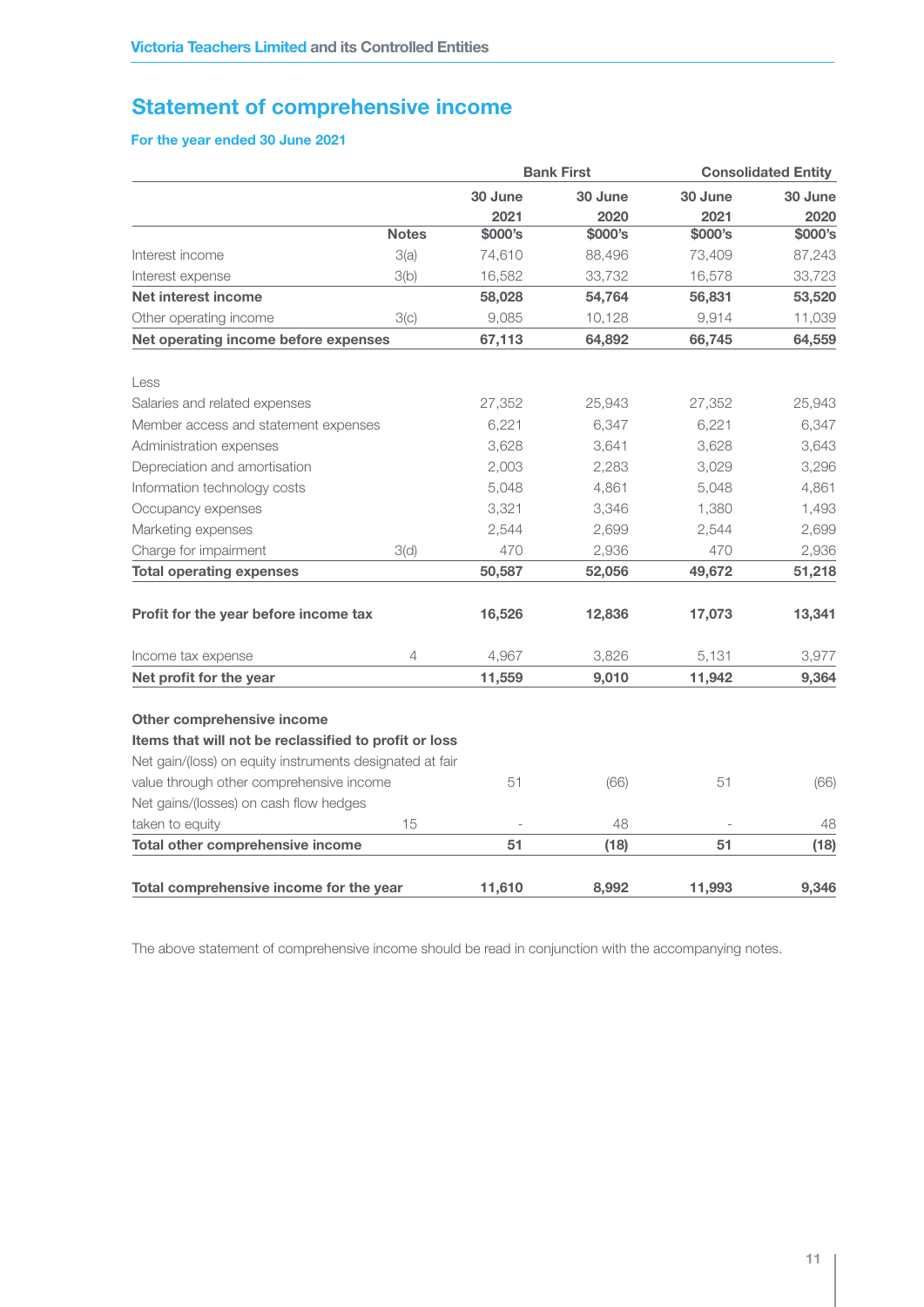### Statement of financial position

### As at 30 June 2021

|                               |                | <b>Bank First</b> |           | <b>Consolidated Entity</b> |           |
|-------------------------------|----------------|-------------------|-----------|----------------------------|-----------|
|                               |                | 30 June           | 30 June   | 30 June                    | 30 June   |
|                               |                | 2021              | 2020      | 2021                       | 2020      |
|                               | <b>Notes</b>   | \$000's           | \$000's   | \$000's                    | \$000's   |
| <b>Assets</b>                 |                |                   |           |                            |           |
| Cash and cash equivalents     | 5              | 120,373           | 108,541   | 120,373                    | 108,541   |
| Trade receivables             | 6              | 565               | 1,021     | 645                        | 1,103     |
| Investments                   | $\overline{7}$ | 594,347           | 463,197   | 594,347                    | 463,197   |
| Loans and advances            | 8              | 2,419,862         | 2,232,311 | 2,419,862                  | 2,232,311 |
| Due from controlled entities  | 9              | 23,749            | 24,437    |                            |           |
| Property, plant and equipment | 11             | 23,567            | 26,490    | 45,732                     | 46,189    |
| Deferred tax assets           | 12             | 3,660             | 3,482     | 3,759                      | 3,569     |
| Other assets                  | 10             | 7,708             | 7,324     | 4,168                      | 3,817     |
| <b>Total Assets</b>           |                | 3,193,831         | 2,866,803 | 3,188,886                  | 2,858,727 |
| <b>Liabilities</b>            |                |                   |           |                            |           |
| Deposits and other borrowings | 13             | 2,917,720         | 2,605,432 | 2,916,045                  | 2,604,343 |
| Trade and other payables      | 14             | 35,234            | 31,925    | 16,538                     | 11,395    |
| Income tax payable            |                | 385               | 24        | 646                        | 208       |
| Provisions                    | 16             | 5,255             | 5,782     | 5,255                      | 5,782     |
| Deferred tax liabilities      | 12             | 251               | 264       | 4,345                      | 3,929     |
| <b>Total Liabilities</b>      |                | 2,958,845         | 2,643,427 | 2,942,829                  | 2,625,657 |
| <b>Net Assets</b>             |                | 234,986           | 223,376   | 246,057                    | 233,070   |
| <b>Equity</b>                 |                |                   |           |                            |           |
| Reserves                      |                | 234,986           | 223,376   | 246,057                    | 233,070   |
| <b>Total Equity</b>           |                | 234,986           | 223,376   | 246,057                    | 233,070   |

The above statement of comprehensive income should be read in conjunction with the accompanying notes.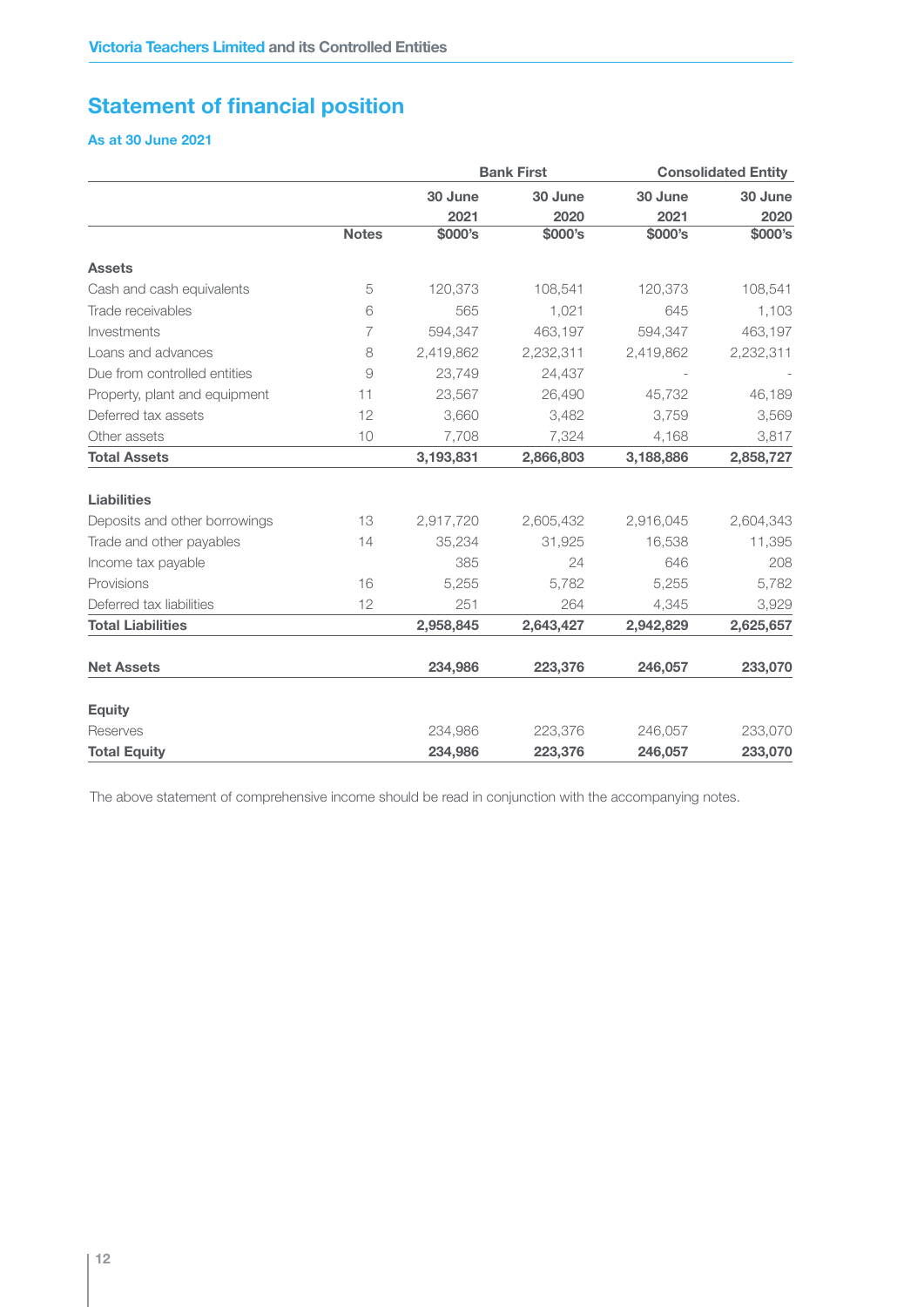### Statement of changes in equity

### For the year ended 30 June 2021

|                                       | General<br>reserve | Asset<br>revaluation<br>reserve | Reserve<br>for credit<br>losses | <b>Cash flow</b><br>hedge<br>reserve | Fair<br>value<br>reserve | <b>Total</b>   |
|---------------------------------------|--------------------|---------------------------------|---------------------------------|--------------------------------------|--------------------------|----------------|
|                                       | \$000's            | \$000's                         | \$000's                         | \$000's                              | \$000's                  | \$000's        |
| <b>Bank First</b>                     |                    |                                 |                                 |                                      |                          |                |
| <b>Balance at 30 June 2019</b>        | 207,285            | 87                              | 7,060                           | (48)                                 |                          | - 214,384      |
| Profit for the period                 | 9,010              |                                 |                                 |                                      |                          | 9,010          |
| Other comprehensive income            |                    |                                 |                                 | 48                                   | (66)                     | (18)           |
| <b>Total comprehensive income</b>     | 9,010              |                                 |                                 | 48                                   | (66)                     | 8,992          |
| Transfer to reserve for credit losses | 1,173              |                                 | (1, 173)                        |                                      |                          |                |
| Balance at 30 June 2020               | 217,468            | 87                              | 5,887                           | ä,                                   |                          | (66) 223,376   |
| Balance at 30 June 2020               | 217,468            | 87                              | 5,887                           |                                      |                          | (66) 223,376   |
| Profit for the period                 | 11,559             |                                 |                                 |                                      |                          | 11,559         |
| Other comprehensive income            |                    |                                 |                                 |                                      | 51                       | 51             |
| <b>Total comprehensive income</b>     | 11,559             | ÷,                              | $\overline{\phantom{a}}$        | $\sim$                               | 51                       | 11,610         |
| Transfer to reserve for credit losses | (842)              |                                 | 842                             |                                      |                          |                |
| Balance at 30 June 2021               | 228,185            | 87                              | 6,729                           | $\sim$                               |                          | $(15)$ 234,986 |
| <b>Consolidated Entity</b>            |                    |                                 |                                 |                                      |                          |                |
| Balance at 30 June 2019               | 210,044            | 4,376                           | 7,060                           | (48)                                 |                          | $-221,432$     |
| Profit for the period                 | 9,364              |                                 |                                 | J.                                   |                          | 9,364          |
| Other comprehensive income            |                    |                                 |                                 | 48                                   | (66)                     | (18)           |
| <b>Total comprehensive income</b>     | 9,364              |                                 | ä,                              | 48                                   | (66)                     | 9,346          |
| Transfer to reserve for credit losses | 1,173              |                                 | (1, 173)                        |                                      |                          |                |
| <b>Asset Revaluation</b>              |                    | 2,292                           |                                 |                                      |                          | 2,292          |
| Balance at 30 June 2020               | 220,581            | 6,668                           | 5,887                           |                                      |                          | (66) 233,070   |
| Balance at 30 June 2020               | 220,581            | 6,668                           | 5,887                           |                                      |                          | (66) 233,070   |

Profit for the period 11,942 - - - - - 11,942 Other comprehensive income and the state of the state of the state of the state of the state of the state of the state of the state of the state of the state of the state of the state of the state of the state of the state Total comprehensive income 11,942 - - - - 51 11,993 Transfer to reserve for credit losses (842) - 842 - - - Asset Revaluation and the set of the set of the set of the set of the set of the set of the set of the set of the set of the set of the set of the set of the set of the set of the set of the set of the set of the set of th Balance at 30 June 2021 231,681 7,662 6,729 - (15) 246,057

The above statement of changes in equity should be read in conjunction with the accompanying notes.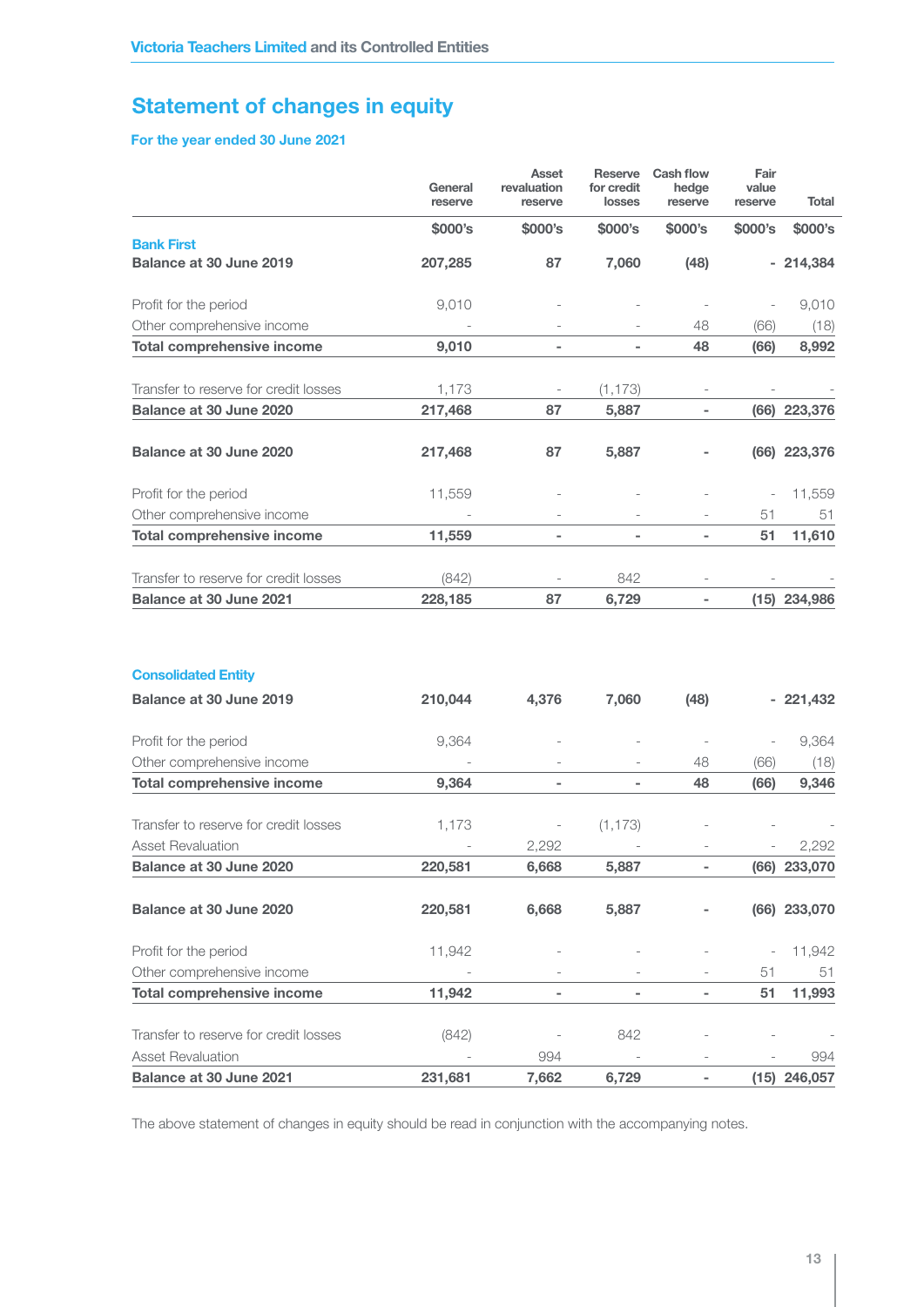### Statement of cash flows

### For the year ended 30 June 2021

|                                                                   | <b>Bank First</b> |            | <b>Consolidated Entity</b> |            |  |
|-------------------------------------------------------------------|-------------------|------------|----------------------------|------------|--|
|                                                                   | 30 June           | 30 June    | 30 June                    | 30 June    |  |
|                                                                   | 2021              | 2020       | 2021                       | 2020       |  |
| <b>Notes</b>                                                      | \$000's           | \$000's    | \$000's                    | \$000's    |  |
| <b>Cash flows from operating activities</b>                       |                   |            |                            |            |  |
| <b>Inflows</b>                                                    |                   |            |                            |            |  |
| Interest received                                                 | 74,960            | 89,360     | 73,759                     | 88,107     |  |
| Dividends received                                                |                   | 35         |                            | 35         |  |
| Bad debts recovered                                               | 203               | 127        | 203                        | 127        |  |
| Other operating income                                            | 9,905             | 10,832     | 11,056                     | 12,150     |  |
| <b>Total inflows</b>                                              | 85,068            | 100,354    | 85,018                     | 100,419    |  |
| <b>Outflows</b>                                                   |                   |            |                            |            |  |
| Interest paid                                                     | (19, 148)         | (35, 392)  | (19, 144)                  | (35, 383)  |  |
| Salaries and related expenses                                     | (27, 879)         | (25, 486)  | (27, 879)                  | (25, 486)  |  |
| Other payments in the course of operations                        | (11, 759)         | (19, 862)  | (12, 244)                  | (20, 236)  |  |
| Income tax paid                                                   | (4, 819)          | (4,973)    | (4, 915)                   | (5,033)    |  |
| <b>Total outflows</b>                                             | (63, 605)         | (85, 713)  | (64, 182)                  | (86, 138)  |  |
|                                                                   |                   |            |                            |            |  |
| Net cash flows provided by operating                              |                   |            |                            |            |  |
| activities<br>18                                                  | 21,463            | 14,641     | 20,836                     | 14,281     |  |
| <b>Cash flows from investing activities</b>                       |                   |            |                            |            |  |
| Net increase in loans                                             | (187, 976)        | (43, 738)  | (187, 976)                 | (43, 738)  |  |
| Net movement in investments                                       | (131, 388)        | (129, 247) | (131, 388)                 | (129, 247) |  |
| Net movement in equity investments                                | (298)             | (61)       | (203)                      |            |  |
| Payments for property, plant and equipment                        | (491)             | (778)      | (491)                      | (814)      |  |
| Proceeds from sale of property, plant and equipment               | 243               | 207        | 243                        | 207        |  |
| Net decrease/(increase) in loans due from controlled entities 688 |                   | 1,200      |                            |            |  |
| Payments for intangible assets                                    | (834)             | (1,010)    | (834)                      | (1,010)    |  |
| Net cash flows used in investing activities                       | (320, 056)        | (173, 427) | (320, 649)                 | (174, 602) |  |
|                                                                   |                   |            |                            |            |  |
| <b>Cash flows from financing activities</b>                       |                   |            |                            |            |  |
| Net increase in deposits                                          | 312,288           | 156,103    | 311,702                    | 155,860    |  |
| Payment of principal portion of lease liabilities                 | (1,863)           | (1,827)    | (57)                       | (49)       |  |
| Net cash flows from financing activities                          | 310,425           | 154,276    | 311,645                    | 155,811    |  |
|                                                                   |                   |            |                            |            |  |
| Net increase/(decrease) in cash and cash equivalents              | 11,832            | (4, 510)   | 11,832                     | (4, 510)   |  |
| Cash and cash equivalents at the beginning of                     |                   |            |                            |            |  |
| the period                                                        | 108,541           | 113,051    | 108,541                    | 113,051    |  |
| Cash and cash equivalents at the                                  |                   |            |                            |            |  |
| end of the period<br>5                                            | 120,373           | 108,541    | 120,373                    | 108,541    |  |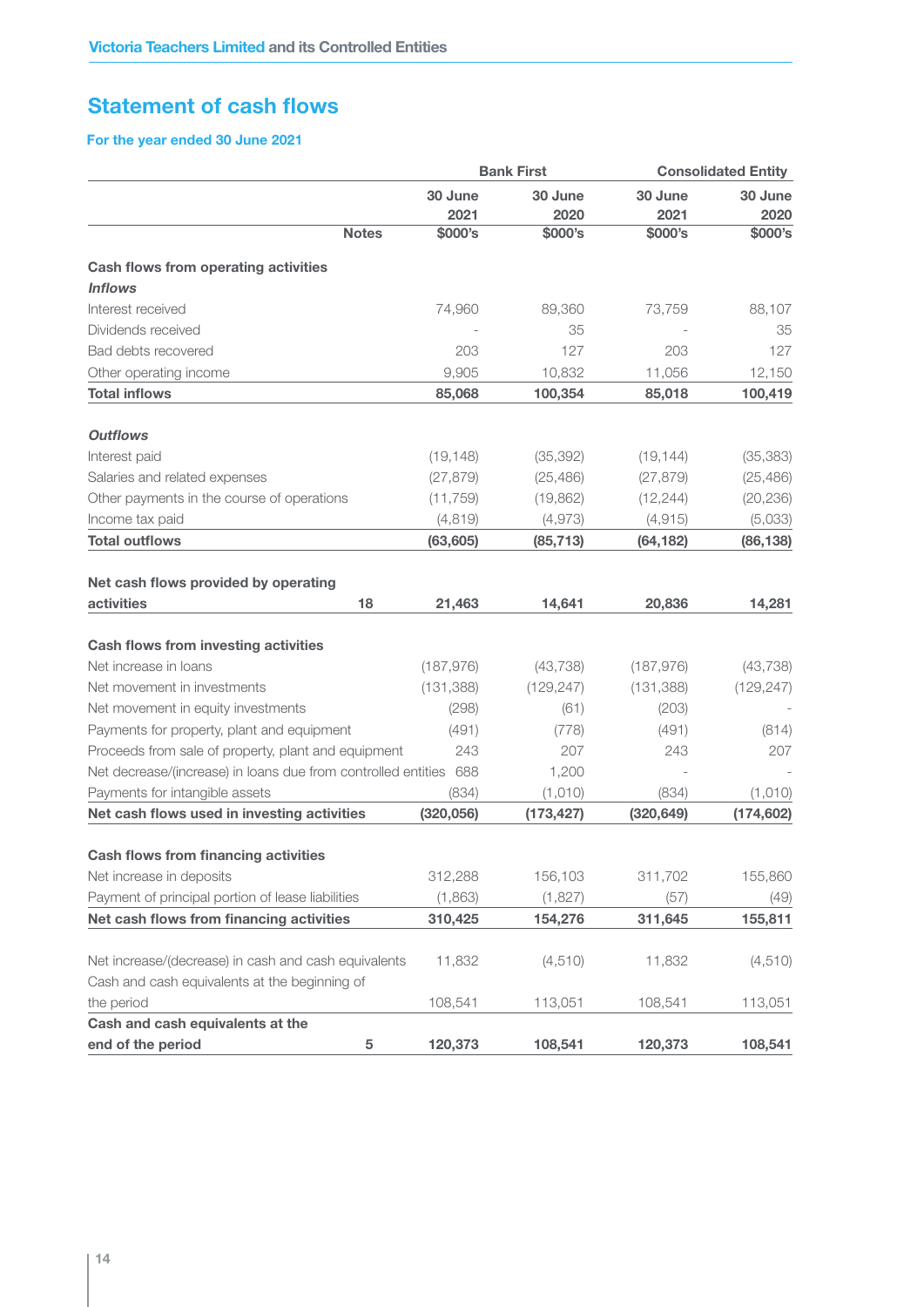### For the year ended 30 June 2021

### Contents of the notes to the financial statements

|                                                 | Page      |
|-------------------------------------------------|-----------|
| 1 Summary of significant accounting policies    | $16 - 21$ |
| 2 New and amended standards and interpretations | 21        |
| 3 Selected income and expenses                  | 22        |
| 4 Income tax expense                            | $22 - 23$ |
| 5 Cash and cash equivalents                     | 23        |
| 6 Trade and other receivables                   | 23        |
| <b>7 Investments</b>                            | 23        |
| 8 Loans and advances                            | $23 - 25$ |
| 9 Due from controlled entities                  | 25        |
| <b>10 Other assets</b>                          | 25        |
| 11 Property, plant and equipment                | $25 - 26$ |
| 12 Deferred tax assets and liabilities          | 27        |
| 13 Deposits and other borrowings                | 27        |
| 14 Trade and other payables                     | 27        |
| <b>15 Derivative financial instruments</b>      | 27        |
| <b>16 Provisions</b>                            | 28        |
| 17 Equity                                       | 28        |
| <b>18 Statement of cash flows</b>               | 29        |
| <b>19 Commitments and contingencies</b>         | $29 - 30$ |
| 20 Auditor's remuneration                       | 30        |
| 21 Director and executive disclosures           | $31 - 32$ |
| 22 Financial risk management                    | 32-39     |
| 23 Fair value measurement                       | 39        |
| <b>24 Regulatory Capital</b>                    | 40        |
| 25 Events after the reporting period            | 41        |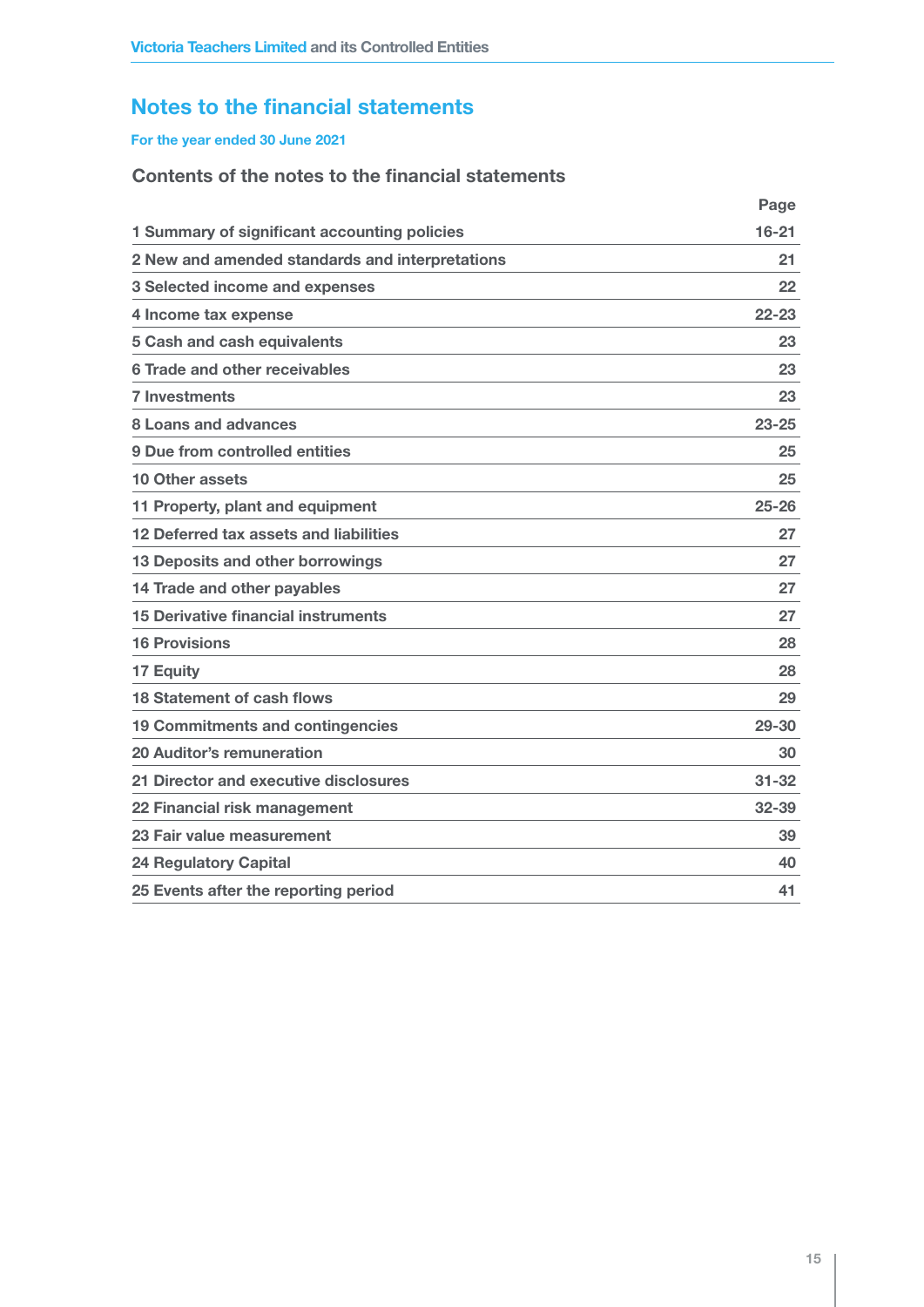### For the year ended 30 June 2021

#### 1. Summary of significant accounting policies

The significant accounting policies that have been adopted in the preparation of the financial statements have been applied consistently to all periods and have been applied consistently by the consolidated entity.

#### a. Basis of preparation

The financial report is a general purpose financial report, which has been prepared in accordance with the requirements of the *Corporations Act 2001*, Australian Accounting Standards and other authoritative pronouncements of the Australian Accounting Standards Board. The financial report has been prepared on a going concern basis using a historical cost basis, except for land and buildings, derivatives and equity investments, which have been measured at fair value.

The financial report is presented in Australian dollars and all values are rounded to the nearest thousand dollars (\$000's) unless otherwise stated.

#### b. Statement of compliance

The financial report complies with Australian Accounting Standards and International Financial Reporting Standards (IFRS) as issued by the International Accounting Standards Board.

No new or amended standards or interpretations that apply to the current financial year have caused a need for significantly altering the accounting policies of the Consolidated Entity.

### Future Accounting Developments:

Australian Accounting Standards and interpretations that have recently been issued or amended but are not yet effective and have not been adopted by the Consolidated Entity for the annual reporting period ended 30 June 2021, are set out below together with an assessment of the impact of these new standards and interpretations (to the extent relevant to the Consolidated Entity):

AASB 2020-5 Amendments to Australian Accounting Standards - Insurance Contracts - No Impact.

AASB 2020-8 Amendments to Australian Accounting Standards - Interest Rate Benchmark Reform Phase 2 - No Impact.

AASB 2021-3 Amendments to Australian Accounting Standards - Covid-19-Related Rent Concessions beyond 30 June 2021 - No impact.

### c. Basis of consolidation

The consolidated financial statements comprise the financial statements of Victoria Teachers Limited, its subsidiary VTMB Properties Pty Ltd and special purpose entities as at 30 June each year (the Consolidated Entity). Bank First comprises Victoria Teachers Limited and the consolidation of Victoria Teachers Trust Series 2012-1 (the "Series").

The financial statements of subsidiaries are prepared for the same reporting period as Bank First, using consistent accounting policies.

In preparing the consolidated financial statements, all intercompany balances and transactions and profits and losses resulting from intra-group transactions have been eliminated in full.

Investments in subsidiaries held by Bank First are accounted for at cost in the separate financial statements of the parent entity less any impairment charges. Dividends, if applicable, received from subsidiaries are recorded as a component of other revenues in the separate income statement of the parent entity, and do not impact the recorded cost of the investment. Upon receipt of dividend payments from subsidiaries, the parent will assess whether any indicators of impairment of the carrying value of the investment in the subsidiary exist. Where such indicators exist, to the extent that the carrying value of the investment exceeds its recoverable amount, an impairment loss is recognised.

Subsidiaries are fully consolidated from the date on which control is obtained by the Consolidated Entity and cease to be consolidated from the date on which control is transferred out of the Consolidated Entity.

### Residential Mortgage Securitisation Programs:

The Consolidated Entity engages in a securitisation program with the Victoria Teachers Trust Series 2012-1. The principal activity of the Victoria Teachers Trust Series 2012-1 is to act as a securitisation Special Purpose Entity for the purpose of liquidity contingency for Bank First.

Securitisation provides the Consolidated Entity the option to liquefy a pool of assets and increase its funding capacity. Where Bank First has on-going exposure to the risks and rewards associated with the assets (e.g. due to subscription of issued notes), the originated assets remain recognised on the balance sheet of Bank First for accounting purposes.

### d. Impact of coronavirus (COVID-19)

The COVID-19 pandemic and the measures taken to contain it have dramatically changed the global economic outlook, causing large scale economic disruption and volatility in financial markets. The disruption is expected to lead to rising levels of unemployment and higher credit defaults. In an attempt to mitigate the economic effects of the COVID-19 pandemic, governments, regulators and central banks have offered significant fiscal, regulatory and monetary support to business and consumers. The extent of those efforts to reduce the adverse effects of the pandemic remain uncertain.

Management have carefully considered the impact of COVID-19 in preparing the financial statements for the year ended 30 June 2021. The key impact has been on the provision for impairment of loans and advances. In assessing forecast conditions, management have incorporated the effects of COVID-19 and government support measures on a reasonable and supportable basis. The AASB 9 impairment methodology, and the definition of default have remained consistent with prior periods.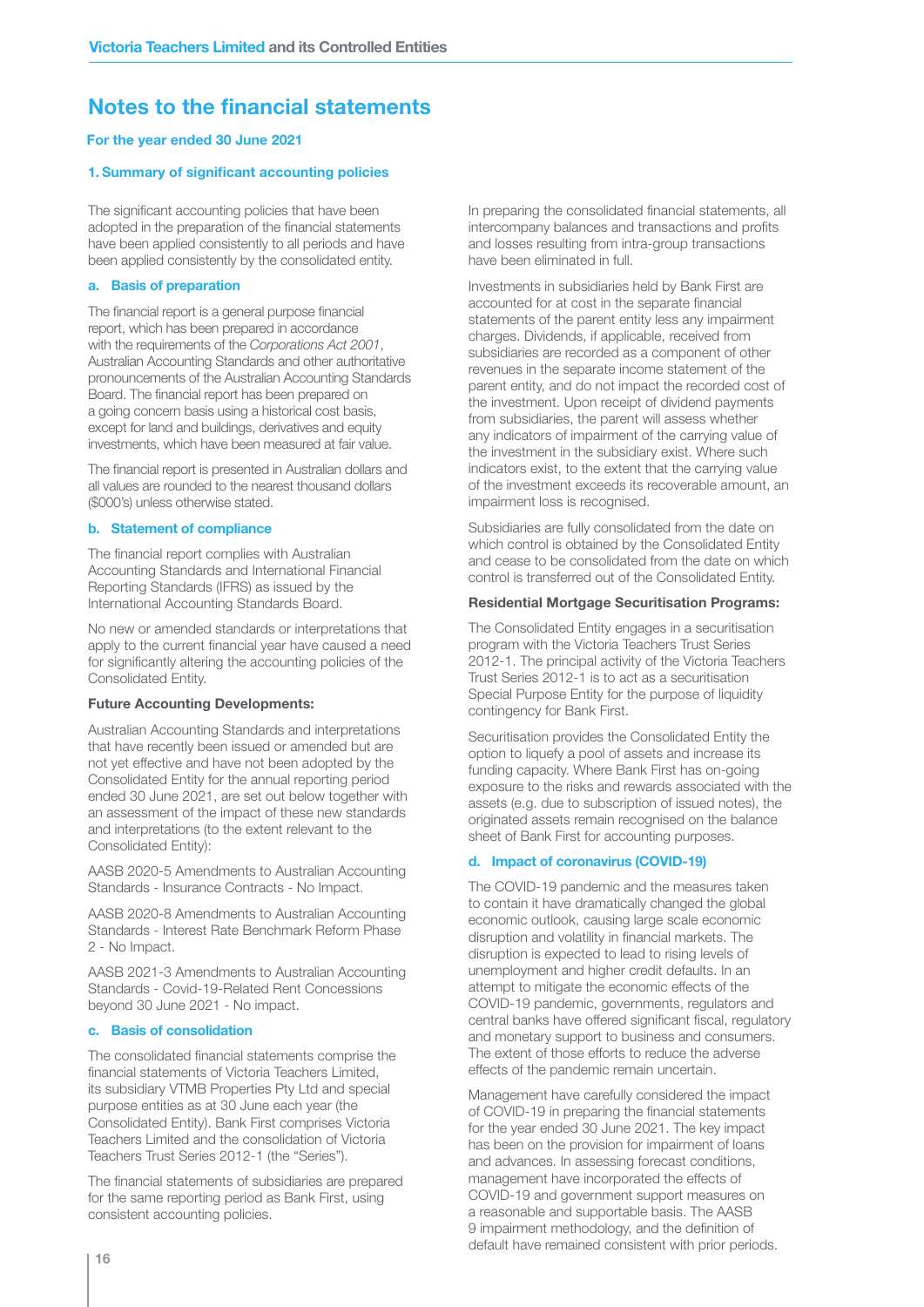### For the year ended 30 June 2021

Forward looking adjustments have been determined on a range of plausible economic stress factors and taking into account mitigating impacts of government assistance and loan deferral packages. An economic overlay provision has been included to reflect the uncertainty of the current environment and likely impact of additional impairment of loans in addition to our normal impairment methodology.

### e. Significant accounting judgements, estimates and assumptions

The preparation of the financial statements requires management to make judgements, estimates and assumptions that affect the reported amounts in the financial statements. Management continually evaluates its judgements and estimates in relation to assets, liabilities, revenue and expenses. The judgements and estimates are based on historical experience and other various factors believed to be reasonable under the circumstances, the results of which form the basis of the carrying values of assets and liabilities that are not readily apparent from other sources. Actual results may differ from these estimates under different assumptions and conditions.

Management has identified critical accounting policies for which significant judgements, estimates and assumptions are made, information about which is included in Note 1(k) – Loans and advances.

### f. Revenue recognition

Revenue is recognised to the extent that it is probable that the economic benefits will flow to the Consolidated Entity and the revenue can be reliably measured. The following specific recognition criteria must also be met before revenue is recognised:

### Interest income:

Revenue is recognised as interest accrues using the effective interest method. This is a method of calculating the amortised cost of a financial asset and allocating the interest income over the relevant period using the effective interest rate, which is the rate that exactly discounts estimated future cash receipts through the expected life of the financial asset to the net carrying amount of the financial asset.

Interest receivable is included in the amount of trade and other receivables in the statement of financial position.

Interest earned on loans is calculated and accrued on the daily outstanding balance and is charged to a Member's loan on the last day of each month.

Loan establishment fees (or fee discounts) are initially deferred as part of the loan balance, and are amortised as income (or expense) over the expected life of the loan. The amortised amounts are included as part of interest income.

### Other income:

The Consolidated Entity recognises other income when (or as) a performance obligation is satisfied, i.e. when 'control' of the goods or services underlying the particular performance obligation is transferred to the customer.

#### g. Leases

### As a lessee

Where the entity is a lessee, all leases are recognised as a right-of-use asset and lease liability on the balance sheet, unless the underlying asset is of a low value and the lease has a term of 12 months or less. The entity assesses at contract inception whether a contract is, or contains, a lease. That is, if the contract conveys the right to control the use of an identified asset for a period of time in exchange for consideration.

### i) Right-of-use assets

The right-of-use asset is initially recognised at the commencement day and measured at cost, consisting of the amount of the initial measurement of the lease liability, plus any lease payments made to the lessor at or before the commencement date less any lease incentives received, the initial estimate of restoration costs and any initial direct costs incurred by the lessee. The provision for the make good costs is recognised as a separate liability.

Subsequent to initial measurement right-of-use assets are amortised on a straight-line basis over the remaining term of the lease.

### ii) Lease liabilities

Lease liabilities are measured at the present value of the contractual payments due to the lessor over the lease term, with the discount rate determined by reference to the rate inherent in the lease unless (as is typically the case) this is not readily determinable, in which case the group's incremental borrowing rate on commencement of the lease is used. Variable lease payments are only included in the measurement of the lease liability if they depend on an index or rate. In such cases, the initial measurement of the lease liability assumes the variable element will remain unchanged throughout the lease term. Other variable lease payments are expensed in the period to which they relate.

On initial recognition, the carrying value of the lease liability also includes:

- amounts expected to be payable under any residual value guarantee;
- the exercise price of any purchase option granted in favour of the group if it is reasonable certain to assess that option;
- any penalties payable for terminating the lease, if the term of the lease has been estimated on the basis of termination option being exercised.

The lease liability will subsequently be adjusted for lease payments, interest unwind and any lease modifications.

iii) Short-term leases and leases of low-value assets Payments associated with short-term leases of equipment and vehicles and all leases of low-value assets are recognised on a straight-line basis as an expense in profit or loss. Short-term leases are leases with a lease term of 12 months or less. Low-value assets comprise IT equipment and small items of office furniture.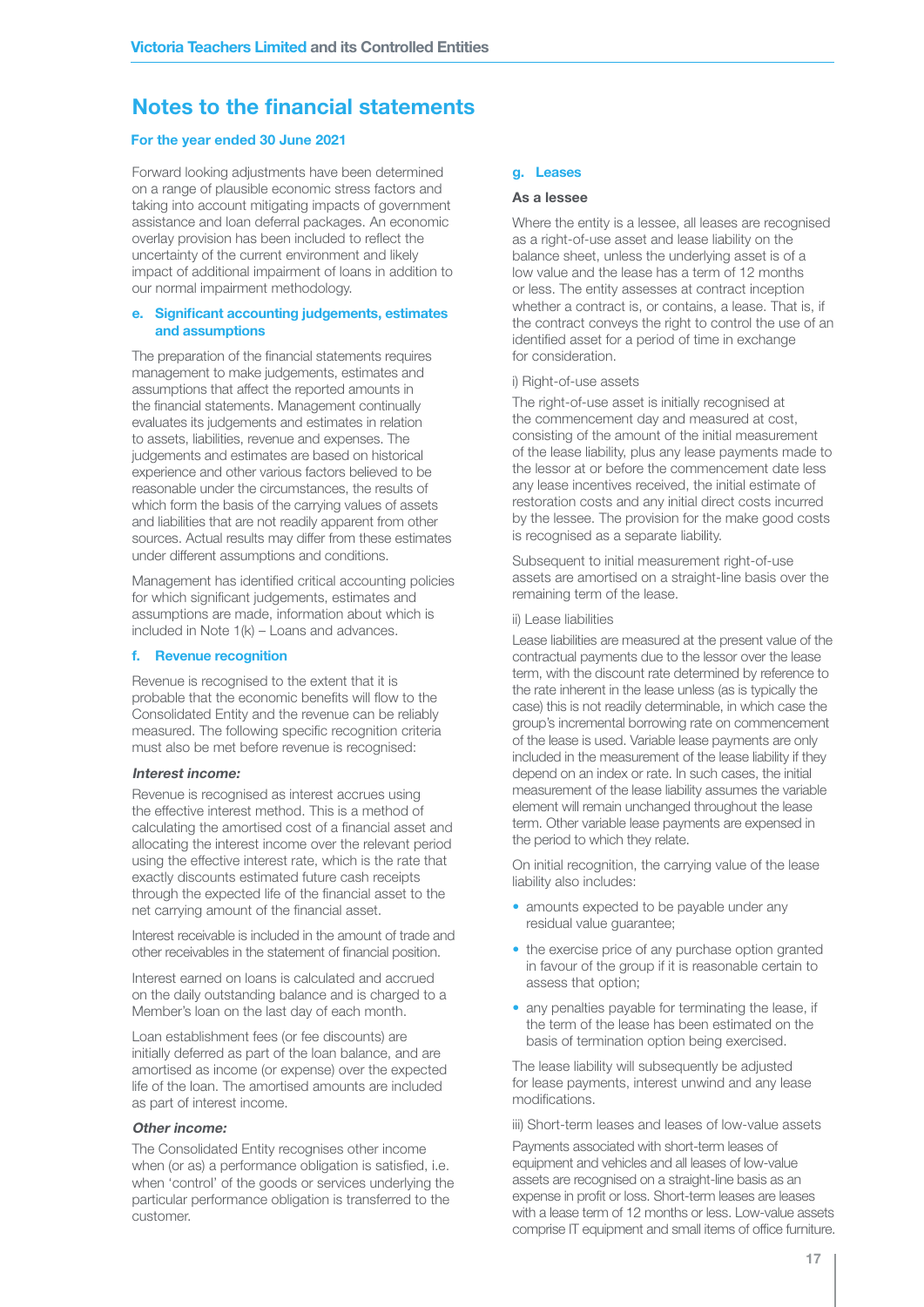### For the year ended 30 June 2021

#### As a lessor

The entity still has to classify leases as either finance or operating, depending on whether substantially all of the risk and rewards incidental to ownership of the underlying asset have been transferred. For a finance lease, the lessor recognises a receivable at an amount equal to the net investment in the lease which is the present value of the aggregate of lease payments receivable by the lessor and any unguaranteed residual value. If the contract is classified as an operating lease, the lessor continues to present the underlying assets. Initial direct costs incurred in negotiating and arranging an operating lease are added to the carrying amount of the leased asset and recognised over the lease term on the same basis as rental income. Contingent rents are recognised as revenue in the period in which they are earned.

### h. Income tax and other taxes

Income tax on the statement of comprehensive income for the year comprises current and deferred tax.

The income tax expense (Note 4) is based on the profit for the year adjusted for any non-assessable or non-deductible items. It is calculated using tax rates enacted or substantively enacted at the balance date.

Deferred tax (Note 12) is recognised using the balance sheet liability method, providing for temporary differences between the carrying amounts of assets and liabilities for financial reporting purposes and the amounts used for taxation purposes.

Deferred tax is calculated at the tax rates that are expected to apply to the period when the asset is realised or liability is settled. Deferred tax is credited in the Statement of Comprehensive Income except where it relates to items that may be credited directly to equity, in which case the deferred tax is adjusted directly against equity.

A deferred tax asset is recognised only to the extent that it is probable that future taxable profits will be available against which the asset can be utilised. Deferred tax assets are reduced to the extent that it is no longer probable that the related tax benefit will be realised.

#### Tax consolidation:

Bank First and its subsidiaries participate in a tax consolidation group. Bank First is liable for any tax payable on behalf of its subsidiaries. However, the subsidiaries are generally required under UIG Interpretation 1052 Tax Consolidation Accounting to recognise their income tax expense and deferred taxes in their annual report and to report the current tax liability to Bank First as a contribution of equity by Bank First. Bank First reports the income tax payable as additional contributions of equity and increases Bank First's investment in its subsidiaries.

### Goods and services tax:

Revenues, expenses and assets are recognised net of the amount of goods and services tax (GST), except where the amount of GST is not recoverable from the Australian Tax Office (ATO). In these circumstances the GST is recognised as part of the cost of acquisition of the asset or as part of an item of expense.

Receivables and payables are stated with the amount of GST included. The net amount of GST recoverable from, or payable to, the ATO is included as a part of receivables or payables in the Statement of Financial Position.

Cash flows are included in the Statement of Cash Flows on a gross basis and the GST components of the cash flows arising from investing and financing activities that are recoverable from, or payable to, the ATO are classified as operating cash flows.

### i. Cash and cash equivalents

Cash and cash equivalents in the Statement of Financial Position comprise cash at bank and in hand and deposits at call which are readily converted to cash and which are subject to an insignificant risk of change in value.

For the purposes of the statement of cash flows, cash and cash equivalents consist of cash and cash equivalents as defined above, net of any outstanding bank overdrafts.

Cash and cash equivalents are carried at amortised cost in the Statement of Financial Position.

### **i.** Valuation of financial instruments

Financial instruments represent the majority of the Consolidated Entity's balance sheet, including loans and advances, deposits, securities and derivatives. The carrying amount presented on the balance sheet reflects the Group's business model for managing the asset. Where that model is to collect contractual cash flows (such as with loans and advances), the financial instrument is measured at amortised cost. Conversely, where the financial instrument is managed on a fair value basis, that instrument will be measured as such. This approach presents relevant information about the nature and risks associated with the Group's balance sheet.

The Group determines the business model at the level that reflects how groups of financial assets are managed. In determining the business model, all relevant evidence that is available at the date of assessment is used including:

- how the performance of the financial assets held within that business model are evaluated and reported to the Group's key management personnel;
- the risks that affect the performance of the business model (and the financial assets held within that business model) and, in particular, the way in which those risks are managed.

The Group exercises judgement to determine the appropriate level at which to assess its business models and its business objectives with respect to financial assets.

The Group's basis of classification and measurement is as follows:

• Loans are classified at amortised cost as disclosed in Note 8: these are held within a business model whose objective is to collect contractual cash flows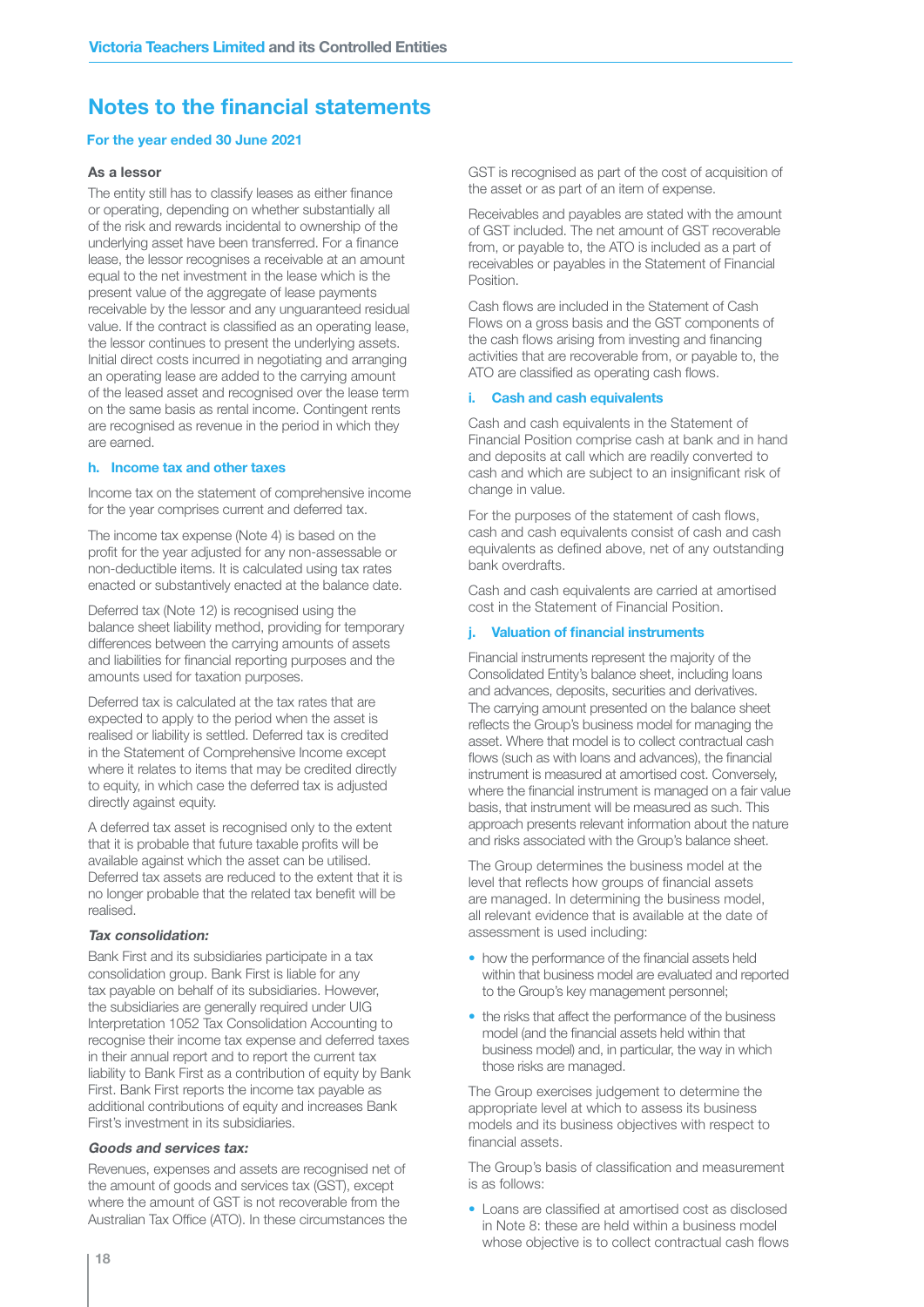### For the year ended 30 June 2021

that are solely payments of principal and interest on the principal outstanding. Accordingly, these financial assets are subsequently measured at amortised cost under the application of AASB 9.

- Equity Investments are measured at fair value through other comprehensive income (FVOCI) as disclosed under Note 10 Other assets.
- Derivatives are measured at fair value and are classified as trading except where they are designated as a part of an effective hedge relationship and classified as hedging derivatives.
- All other financial assets and liabilities are measured at amortised cost.

### k. Loans and advances

Loans and advances are non-derivative financial assets with fixed or determinable payments that are not quoted in an active market. Loans and advances are initially recognised at fair value plus transaction costs directly attributable to the origination of the loan or advance, which are primarily brokerage and origination fees. These costs are amortised over the estimated life of the loan. Subsequently, loans and advances are measured at amortised cost using the effective interest rate method, net of any provision for credit impairment.

### Impairment Assessment

AASB 9 introduced a forward-looking expected credit loss (ECL) model to assess impairment for loans, which are measured at amortised cost.

The allowance for ECL is based on an assessment of the probability of default, exposure at default and loss given default, discounted at the effective interest rate to give a net present value. The probability of default for loans is based on historical data for the Consolidated Entity and sector, taking into account all reasonable and supportable information, including forward looking economic assumptions. The loss given default reflects the Consolidated Entity's estimate of cash shortfalls in the event of default. The loss given default input, is estimated based on the historical loss experience of the Consolidated Entity taking into account the loan product, the net amount written off and the gross exposure.

Loans are considered in default when there is evidence the borrower will not be able to meet contractual credit obligation in full, or the exposure is 90 days past due. Loans are considered impaired when there is doubt as to whether the full amounts due, including interest, will be received in a timely manner. Loans are written off when there is no reasonable expectation of recovery.

For the purpose of calculating ECL, loans are categorised into three stages as follows:

Stage 1: no significant increase in credit risk since initial recognition

On initial recognition, and for loans where there has not been a significant increase in credit risk since the date of advance, provision is made for losses from credit default events expected to occur within the next 12 months.

Stage 2: significant increase in credit risk

Loans are categorised as being in stage 2 where the loan has experienced a significant increase in credit risk since initial recognition. When determining whether the risk of default on a loan has increased significantly since initial recognition, the Consolidated Entity uses the criteria of 30 days past due or loans under credit hardship as the criteria to identify whether there has been a significant increase in credit risk.

For these loans, provision is made for losses from credit default events expected to occur over the lifetime of the loan.

Stage 3: credit impaired

Loans are transferred to stage 3 when there is objective evidence of credit impairment. Loans are considered credit impaired when:

- significant financial difficulty of the borrower exists;
- it becomes probable that the borrower will enter bankruptcy or other financial reorganisation;
- restructuring of a loan or accepting a repayment plan on terms that the Consolidated Entity would not consider otherwise; and
- the loan is past due for 90 days or more without agreed arrangements, such as hardship or pending settlement.

For these loans, provision is made for losses from credit default events expected to occur over the lifetime of the loan.

### Economic Overlay

An economic overlay provision has been included to reflect the economic uncertainty associated with COVID-19 and likely impact of additional impairment of loans to our normal impairment methodology. The overlay provision is to reflect forward looking adjustments associated with a range of economic stress factors, including unemployment, impact upon asset values and the mitigating impacts of government assistance and loan deferral packages.

Bank First has provided loan repayment deferral arrangements to customers impacted by COVID-19 in line with industry practice and regulatory requirements. The packages have been offered to customers to provide short term cash flow support. During the deferral period interest is capitalised and it is expected that the loan balance along with the capitalised interest will be repaid in full. The temporary loan repayment deferral facility expired at 31 March 2021. The loans that remain as deferred are considered to represent a significant increase in credit risk and have been reclassified from Stage 1 to Stage 2 for ECL provisioning purposes.

Refer to Note 22(a) for further information on credit risk management.

Impaired loans are written off against the provision for impairment when there is no realistic prospect of future recovery and all collateral has been realised.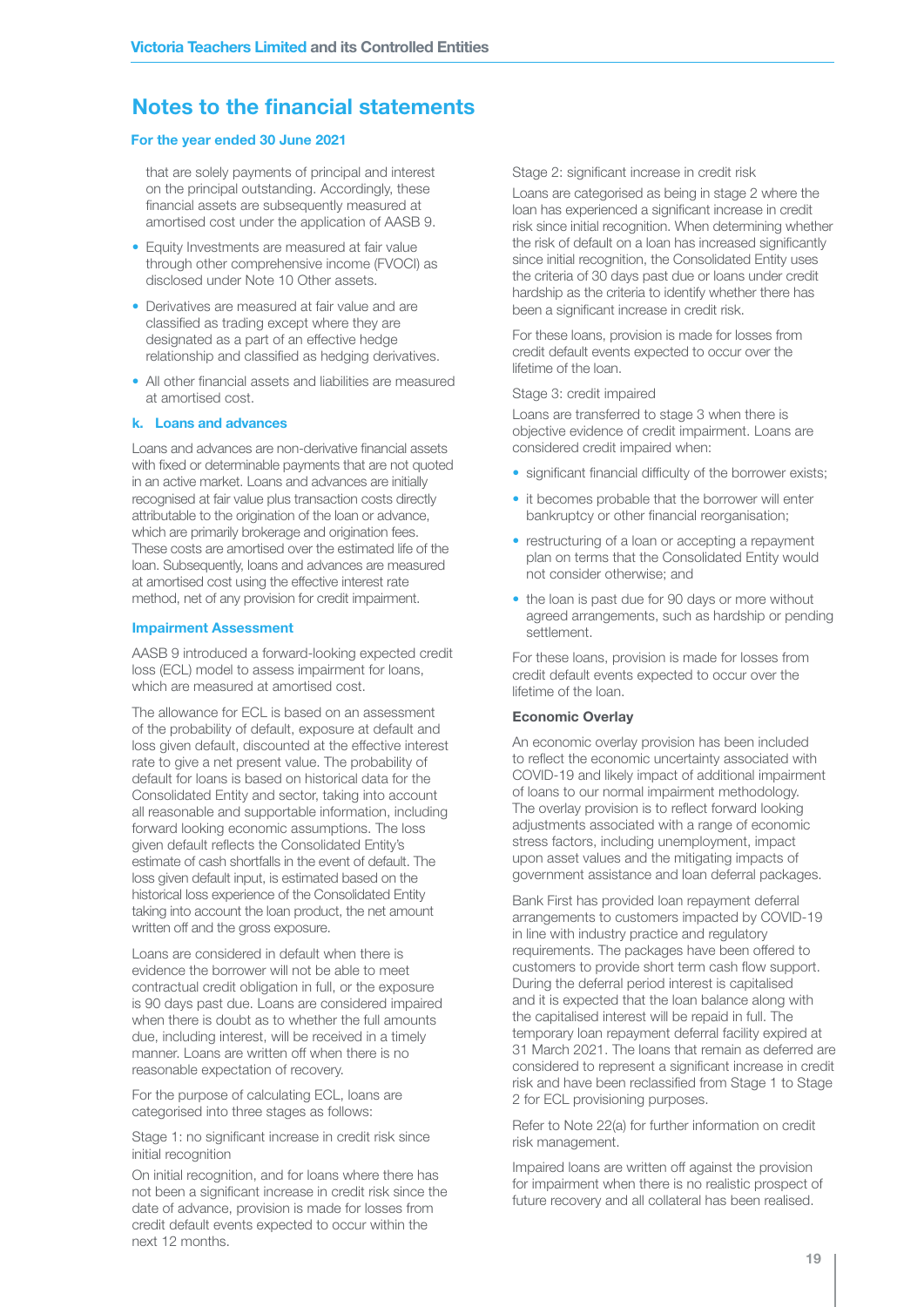### For the year ended 30 June 2021

The Consolidated Entity seeks to restructure loans rather than to take possession of collateral. This may involve extending the payment arrangements and the agreement of new loan conditions. Once the member terms have been renegotiated, the arrears profile of the member is extinguished after six months if the member has complied with the renegotiated terms.

A general reserve for credit losses is also held as an additional allowance for impairment losses to meet current prudential requirements. Refer to Note 17 for details of the reserve.

### l. Other investments

Investments in controlled entities are measured at cost less any allowance for impairment.

Investment in equity instruments are measured at fair value through other comprehensive income, where an irrevocable election has been made by management. Amounts presented in other comprehensive income are not subsequently transferred to profit or loss. Dividends that represent a return on investment (as opposed to a return of investment) continue to be recognised in profit or loss. Cumulative gains and losses recognised in other comprehensive income are never subsequently reclassified from equity to profit or loss, even on disposal of the investment, meaning there is no need to review such investments for possible impairment.

#### m. Property, plant and equipment

#### **Property**

Land and buildings are carried at revalued amount, being its fair value at the date of the revaluation less any subsequent accumulated depreciation and subsequent accumulated impairment losses. Revaluations are made with sufficient regularity to ensure that the carrying amount does not differ materially from that which would be determined using fair value at the end of the reporting period. Revaluations are carried out by an external independent valuer who assesses the valuation in accordance with generally accepted valuation Standards and Australian Accounting Standards.

#### Plant and equipment

Plant and equipment are carried at cost less any accumulated depreciation and any accumulated impairment losses.

The carrying values of plant and equipment are reviewed for impairment annually or when circumstances indicate that the carrying amount may not be recoverable. If such an indication exists and where the carrying amount exceeds the recoverable amount (being the higher of fair value and value in use), the assets are written down to their recoverable amount.

The recoverable amount is assessed on the basis of expected net cash flows that will be received from the asset's employment and subsequent disposal, discounted to their present values. Any decrement in the carrying amount is recognised as an impairment expense in the Statement of Comprehensive Income.

#### **Depreciation**

With the exception of land, all property, plant and equipment is depreciated over their useful lives commencing from the time the asset is held ready for use. Leasehold improvements are depreciated over the shorter of either the unexpired term of the lease or the estimated useful life of the improvements. Land is not depreciated.

Depreciation is calculated on a straight-line basis over the estimated useful life of the assets as follows:

| <b>Buildings</b>       | 40 years      |
|------------------------|---------------|
| Plant and equipment    | 5 to 20 years |
| Leasehold improvements | 17 years      |
| Artwork                | 40 years      |
| Computer equipment     | 2 to 4 years  |
| Motor vehicles         | 4 to 8 years  |

The assets residual values, useful lives and amortisation methods are reviewed and adjusted if appropriate at each financial year-end.

#### Derecognition and disposal

Any gain or loss arising on derecognition of the asset (calculated as the difference between the net disposal proceeds and the carrying amount of the asset) is included in the Statement of Comprehensive Income in the year the asset is derecognised.

### Revaluations of land and buildings

Any revaluation increment is credited to the asset revaluation reserve included in the equity section on the statement of financial position, except to the extent that it reverses a revaluation decrease of the same asset previously recognised in the statement of comprehensive income, in which case the increase is recognised in the statement of comprehensive income.

Any revaluation decrement is recognised in the statement of comprehensive income, except to the extent that it offsets a previous revaluation increase for the same asset, in which case the decrease is debited directly to the asset revaluation reserve to the extent of the credit balance existing in the revaluation reserve for that asset.

Additionally, any accumulated depreciation as at the revaluation date is eliminated against the gross carrying amounts of the assets and the net amounts are restated to the revalued amounts of the assets.

Upon disposal, any revaluation reserve relating to the particular asset being sold is transferred to retained earnings.

### n. Intangible assets

Intangible assets consist of computer software which has a finite useful life and is carried at cost less any accumulated amortisation and any impairment losses. Computer software is amortised on a straight-line basis over 2 to 3 years and assessed for impairment whenever there is an indication that the intangible asset may be impaired and is reviewed at least annually.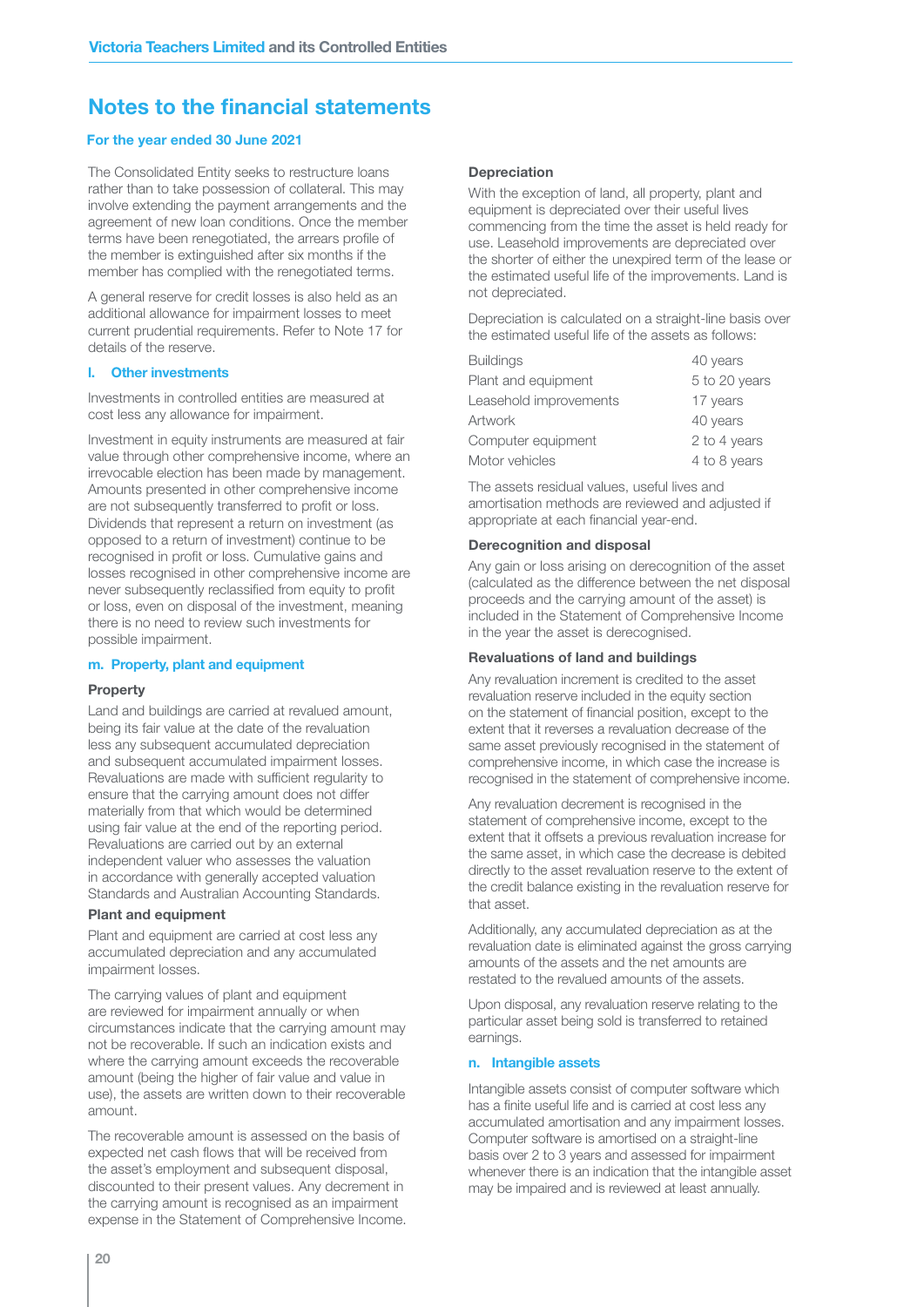### For the year ended 30 June 2021

#### o. Interest bearing loans and borrowings

All loans and borrowings are initially recognised at fair value less directly attributable transaction costs. After initial recognition, interest-bearing loans and borrowings are subsequently measured at amortised cost using the effective interest rate method.

### p. Deposits

All deposits are initially recognised at fair value. After initial recognition, deposits are subsequently measured at amortised cost using the effective interest rate method.

Interest is calculated on the daily balance and posted to the accounts periodically, or on maturity of the term deposit. Interest on deposits is calculated on an accrual basis. The amount of the accrual is shown as a part of trade and other payables.

#### q. Derivative financial instruments and hedge accounting

The Consolidated Entity enters into derivatives such as interest rate swaps to manage its exposure to interest rate risk.

Interest rate swaps relate to contractual agreements between two parties to exchange streams of payments over time based on specified notional amounts, in relation to movements in a specified underlying index such as interest rate. The Consolidated Entity either receives or pays a floating rate of interest in return for paying or receiving, respectively, a fixed rate of interest. The payment flows are usually netted against each other, with the difference being paid by one party to the other.

Derivatives are measured at fair value and are classified as trading except where they are designated as a part of an effective hedge relationship and classified as hedging derivatives. The carrying value of derivatives is measured at fair value throughout the life of the contract. Derivatives are carried as assets when the fair value is positive and as liabilities when the fair value is negative

#### Cash flow hedges

The Consolidated Entity designates its derivatives as hedges of highly probable future cash flows attributable to a recognised asset or liability, or a highly probable forecast transaction (cash flow hedges).

Documentation is prepared at the inception of the hedge to detail the relationship between the hedging instrument and hedged item including the effectiveness of the proposed hedge, along with the risk management objectives and strategy for undertaking the hedge transactions. On an ongoing basis, testing is conducted to document whether the hedging instrument used is highly effective in offsetting changes in cash flows of the hedged item.

The effective portion of changes in the fair value of derivatives that are designated and qualify as cash flow hedges are recognised in the cash flow hedge reserve within equity. The gain or loss relating to the ineffective portion is recognised immediately in the statement of comprehensive income. The carrying value of the

hedged item is not adjusted. Amounts accumulated in equity are transferred to the statement of comprehensive income in the period(s) in which the hedged item will affect profit or loss (e.g. when the forecast hedged variable cash flows are recognised within profit or loss).

When a hedging instrument expires or is sold, or when a hedge no longer meets the criteria for hedge accounting. any cumulative gain or loss existing in equity at that time remains in equity and is recognised in the income statement when the forecast transaction is ultimately recognised. When a forecast transaction is no longer expected to occur, the cumulative gain or loss that was recognised in equity is immediately transferred to the statement of comprehensive income.

Details of the fair value measurement of the derivative instruments used for hedging purposes are provided in Note 23.

### r. Employee benefits

#### (i) Wages

Liabilities for wages, including any non-monetary benefits expected to be settled within 12 months of the reporting date in respect of employees services up to the reporting date, are recognised in trade and other payables. They are measured at the amounts expected to be paid when the liabilities are settled.

#### (ii) Annual leave

Liabilities for annual leave expected to be settled within 12 months of the reporting date in respect of employees services up to the reporting date, are recognised in the provision for annual leave. They are measured at the amounts expected to be paid when the liabilities are settled.

#### (iii) Long service leave

The liability for long service leave in respect of services provided by employees up to the reporting date is recognised in the provision for long service leave and measured as the present value of expected future payments to be made.

Consideration is given to expected future wage and salary levels, experience of employee departures, and periods of service. Expected future payments are discounted using market yields at the reporting date on corporate bonds with terms to maturity that match, as closely as possible, the estimated future cash outflows.

#### 2. New and amended standards and interpretations

Several amendments and interpretations apply for the first time in the year ended 30 June 2021, but do not have an impact on the Bank's consolidated financial statements. The Bank has not adopted early any other standards, interpretations or amendments that have been issued but are not yet effective.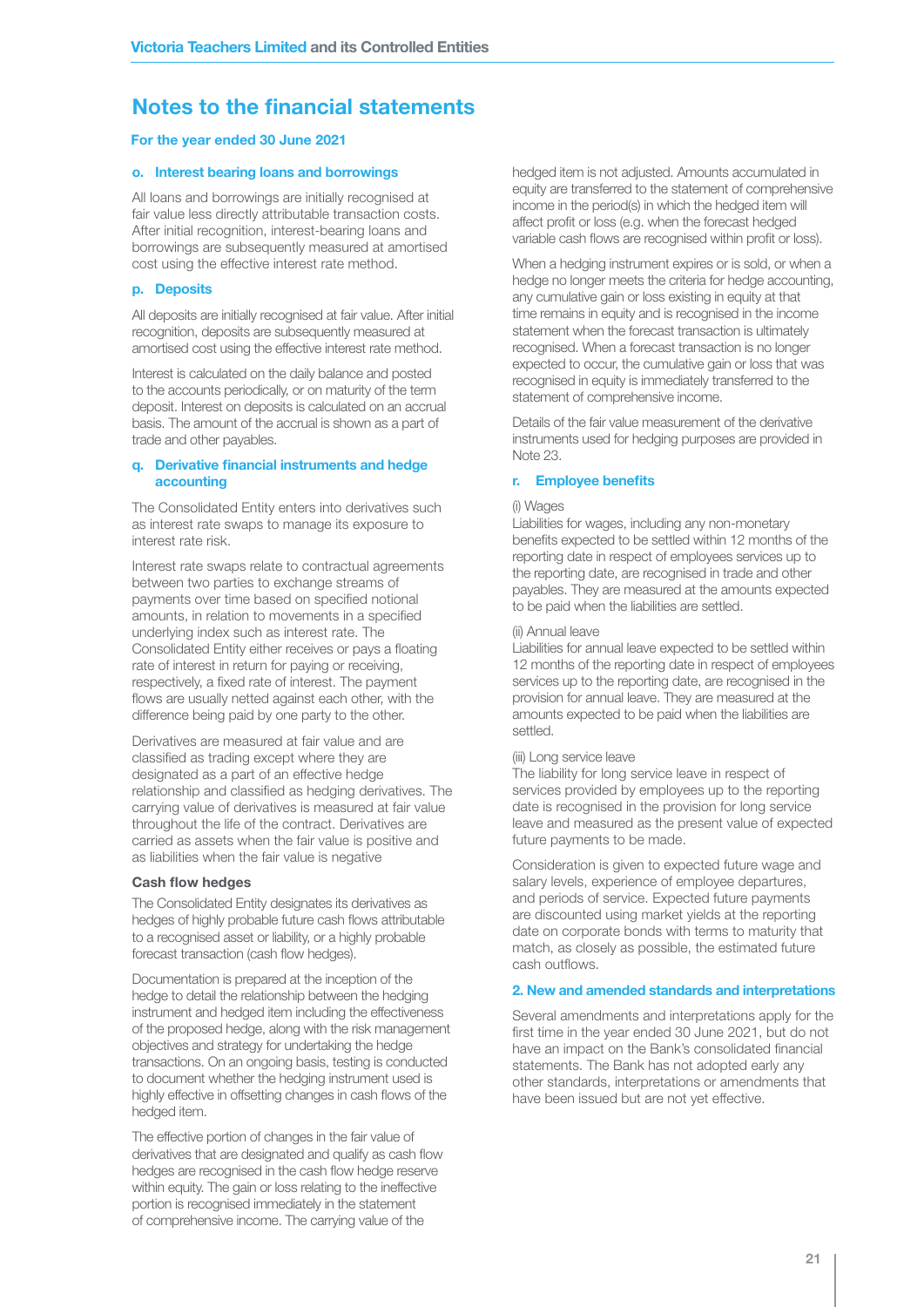### For the year ended 30 June 2021

|                                                      |            | <b>Bank First</b> | <b>Consolidated Entity</b> |              |
|------------------------------------------------------|------------|-------------------|----------------------------|--------------|
|                                                      | 30 June    | 30 June           | 30 June                    | 30 June      |
|                                                      | 2021       | 2020              | 2021                       | 2020         |
|                                                      | \$000's    | \$000's           | \$000's                    | \$000's      |
| 3. Selected income and expenses                      |            |                   |                            |              |
| a) Interest Income                                   |            |                   |                            |              |
| Loans secured by real estate mortgages               | 65,968     | 74,898            | 65,968                     | 74,898       |
| Investments                                          | 4,305      | 7,241             | 4,305                      | 7,241        |
| Government guaranteed loans                          | 1          | $\overline{2}$    | 1.                         | $\mathbf{2}$ |
| Other loans and advances                             | 3,135      | 5,102             | 3,135                      | 5,102        |
| Due from controlled entities                         | 1,201      | 1,253             |                            |              |
| <b>Total interest income</b>                         | 74,610     | 88,496            | 73,409                     | 87,243       |
| b) Interest expense                                  |            |                   |                            |              |
| Due to controlled entities                           | 4          | 9                 |                            |              |
| Other persons                                        | 16,578     | 33,723            | 16,578                     | 33,723       |
| <b>Total interest expense</b>                        | 16,582     | 33,732            | 16,578                     | 33,723       |
| c) Other Operating income                            |            |                   |                            |              |
| Fees                                                 | 1,855      | 2,626             | 1,855                      | 2,626        |
| Commissions                                          | 6,759      | 7.074             | 6,759                      | 7,074        |
| Other revenue from contracts with customers          | 465        | 354               | 437                        | 327          |
| <b>Total Revenue from contracts with customers</b>   |            |                   |                            |              |
|                                                      | 9,079<br>6 | 10,054<br>74      | 9,051<br>863               | 10,027       |
| Other                                                |            |                   |                            | 1,012        |
| <b>Total other operating income</b>                  | 9,085      | 10,128            | 9,914                      | 11,039       |
| d) Charge for impairment                             |            |                   |                            |              |
| Additional provisions                                | 425        | 3,052             | 425                        | 3,052        |
| Recoveries                                           | (193)      | (116)             | (193)                      | (116)        |
| <b>Charge for impairment on loans</b>                | 232        | 2,936             | 232                        | 2,936        |
| Additional provisions on Investments                 | 238        |                   | 238                        |              |
| <b>Total charge for impairment</b>                   | 470        | 2,936             | 470                        | 2,936        |
| 4. Income tax expense                                |            |                   |                            |              |
| The major components of income tax expense are:      |            |                   |                            |              |
| On net profit for the period:                        |            |                   |                            |              |
| Current income tax charge                            |            | 4,447             |                            |              |
|                                                      | 5,278      |                   | 5,372                      | 4,630        |
| Adjustments for income tax expense of previous years |            | (42)              |                            | (42)         |
| Deferred tax relating to origination and             |            |                   |                            |              |
| reversal of temporary differences                    | (311)      | (579)             | (241)                      | (611)        |
| Income tax expense reported in the statement of      |            |                   |                            |              |
| comprehensive income                                 | 4,967      | 3,826             | 5,131                      | 3,977        |

Refer to Note 12 for details of deferred tax assets and liabilities.

The balance of franking credits for Bank First as at 30 June 2021 was \$91m (2020: \$86m).

A reconciliation between income tax expense on net profit for the period before income tax reported in the statement of comprehensive income, and net profit for the period before income tax multiplied by the Consolidated Entity's applicable income tax rate, is as follows: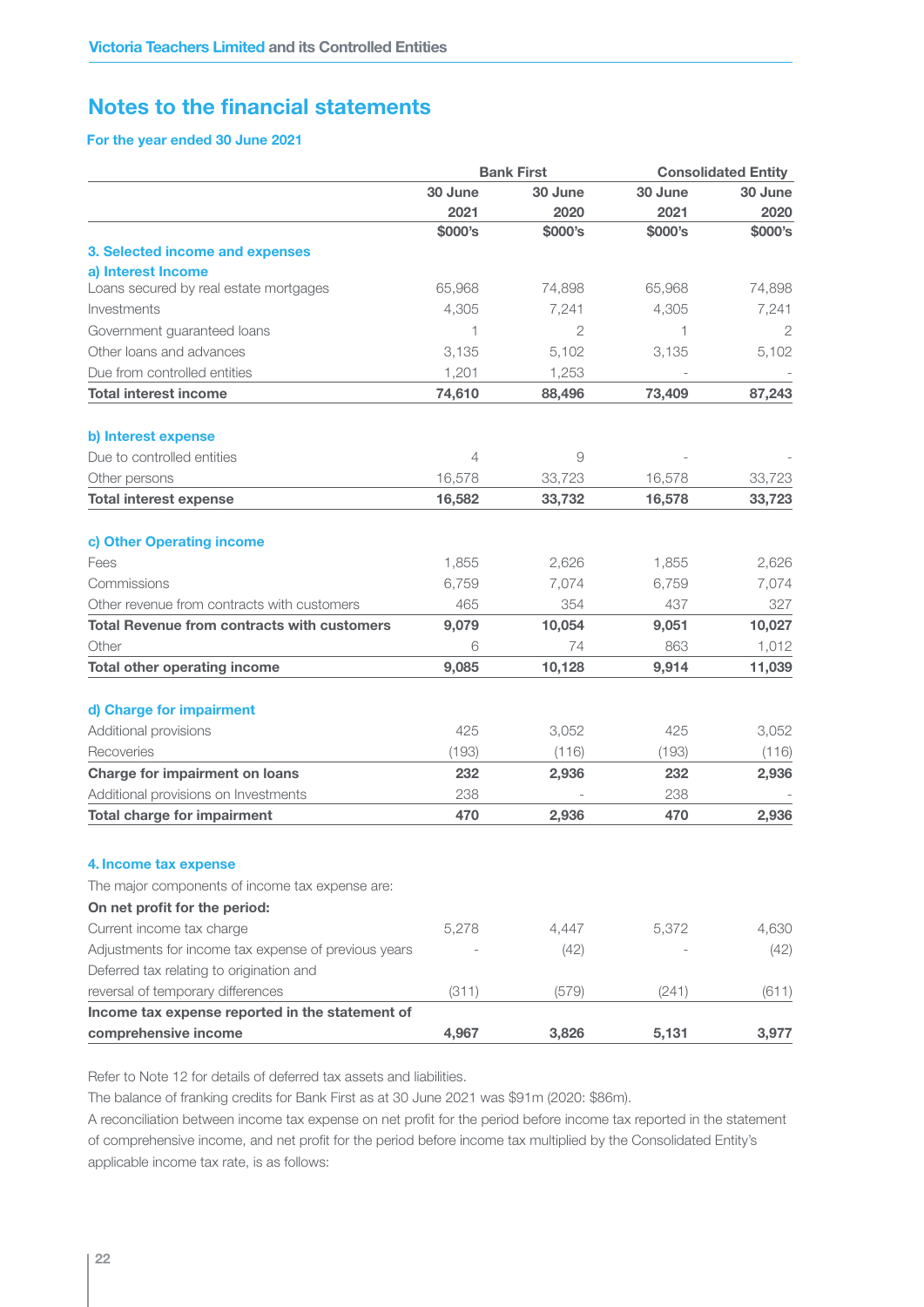### For the year ended 30 June 2021

|                                                           | <b>Bank First</b> |         |         | <b>Consolidated Entity</b> |
|-----------------------------------------------------------|-------------------|---------|---------|----------------------------|
|                                                           | 30 June           | 30 June | 30 June | 30 June                    |
|                                                           | 2021              | 2020    | 2021    | 2020                       |
|                                                           | \$000's           | \$000's | \$000's | \$000's                    |
| Profit for the period before income tax                   | 16,526            | 12,836  | 17,073  | 13,341                     |
| Income tax expense at the Consolidated Entity's statutory |                   |         |         |                            |
| income tax rate of 30% (2020: 30%)                        | 4,958             | 3,851   | 5,122   | 4,001                      |
| Tax on expenses not allowable as tax deductions           | 9                 | 17      | 9       | 17                         |
| Adjustments for income tax of previous years              |                   | (42)    |         | (42)                       |
| Income tax expense reported in the statement of           |                   |         |         |                            |
| comprehensive income                                      | 4,967             | 3,826   | 5,131   | 3,977                      |
| 5. Cash and cash equivalents                              |                   |         |         |                            |
| Cash at bank and on hand                                  | 95,373            | 83,541  | 95,373  | 83,541                     |
| Deposits at call                                          | 25,000            | 25,000  | 25,000  | 25,000                     |
|                                                           | 120,373           | 108,541 | 120,373 | 108,541                    |
| 6. Trade and other receivables                            |                   |         |         |                            |
| Interest receivable on investments                        | 563               | 913     | 563     | 913                        |
| Other receivables                                         | 2                 | 108     | 82      | 190                        |
|                                                           | 565               | 1,021   | 645     | 1,103                      |

Other receivables recognised as amounts owed to the Consolidated Entity are for services provided, unpresented cheques and deposits not yet credited to the bank account, and reimbursements of expenses incurred on behalf of a third party. Amounts due for services provided are settled on normal commercial terms.

| 7. Investments                         |         |         |         |         |
|----------------------------------------|---------|---------|---------|---------|
| Investments with banks                 | 561.129 | 431.552 | 561.129 | 431.552 |
| Investments with non-bank ADIs         |         |         |         |         |
| - Indue Ltd                            | 19,956  | 7.217   | 19,956  | 7.217   |
| - Credit unions and building societies | 13,500  | 24.428  | 13,500  | 24,428  |
|                                        | 594,585 | 463.197 | 594,585 | 463,197 |
| Provision for impairment               | (238)   |         | (238)   |         |
|                                        | 594.347 | 463.197 | 594.347 | 463,197 |

All investments are in Stage 1 for ECL provisioning purposes. The provision for impairment results from new provisions made during the year ended 30 June 2021.

| 594.347 | 463.197 | 594.347 | 463.197 |
|---------|---------|---------|---------|
| (238)   |         | (238)   |         |
| 594,585 | 463.197 | 594,585 | 463,197 |
| 218,882 | 187.691 | 218,882 | 187,691 |
| 136.297 | 151.452 | 136.297 | 151,452 |
| 239,406 | 124.054 | 239,406 | 124.054 |
|         |         |         |         |
|         |         |         |         |

All investments are held directly with Australian banks and subsidiaries and Australian registered Authorised Deposit-taking Institutions (ADIs). Refer to Note 22(a) for further comments and tables on credit quality and risk.

8. Loans and advances

| Net loans and advances             | 2,419,862 | 2,232,311 | 2,419,862 | 2,232,311 |
|------------------------------------|-----------|-----------|-----------|-----------|
| Provision for impairment           | (2,533)   | (3,313)   | (2,533)   | (3,313)   |
|                                    | 2,422,395 | 2,235,624 | 2.422.395 | 2,235,624 |
| Capitalised origination costs      | 3.444     | 2.771     | 3.444     | 2.771     |
| Other loans and advances           | 54.745    | 72.378    | 54.745    | 72,378    |
| Government guaranteed school loans | 60        | 84        | 60        | 84        |
| Secured by real estate mortgage    | 2,364,146 | 2.160.391 | 2,364,146 | 2,160,391 |
| a) By class                        |           |           |           |           |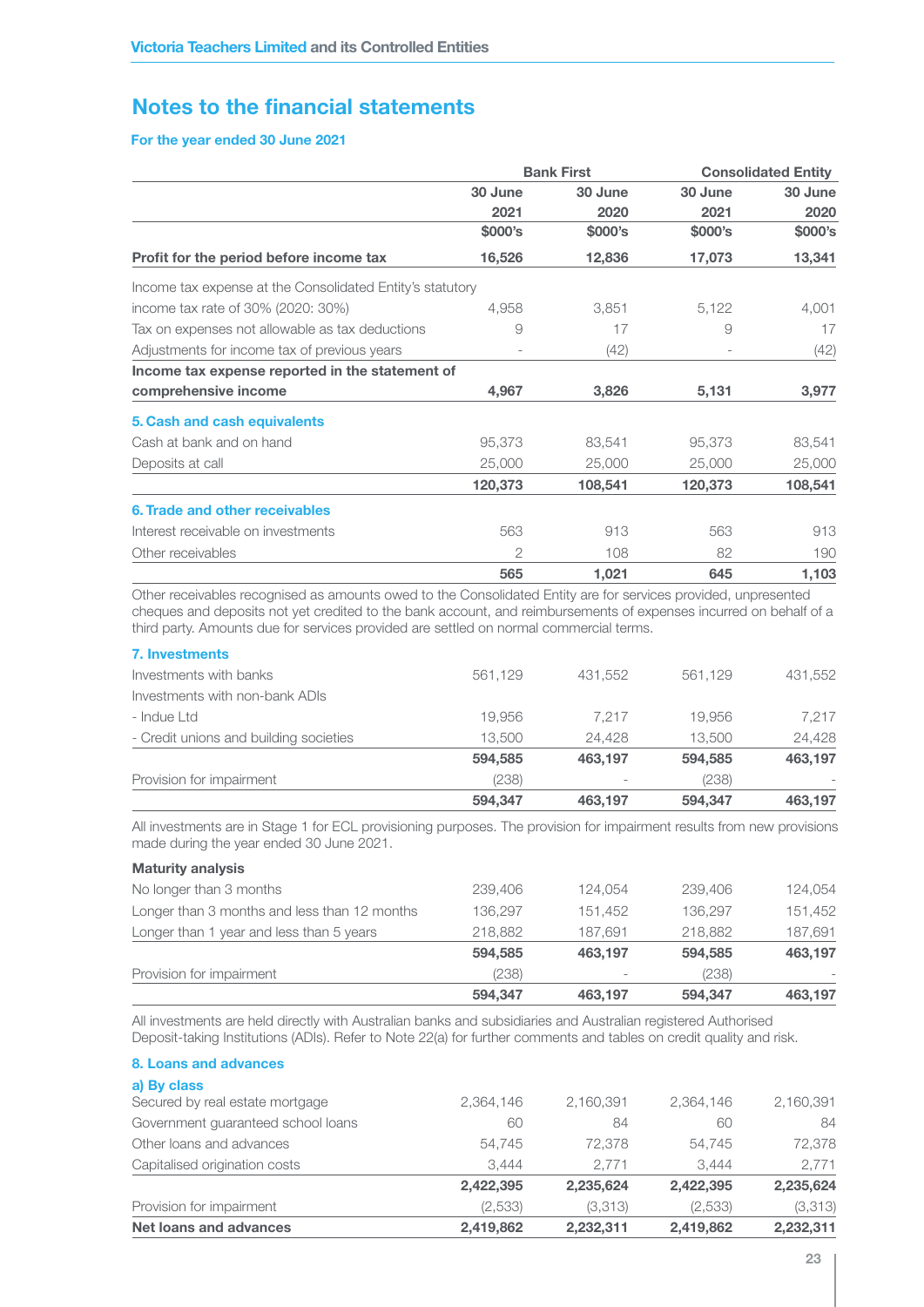### For the year ended 30 June 2021

As at 30 June 2021 the Consolidated Entity and Bank First predominantly had loans contractually maturing longer than 5 years.

### b) By risk level

The following tables set out information in relation to credit quality of loans and advances by category of loss allowance.

|                               | <b>Bank First and Consolidated Entity</b> |         |         |           |  |
|-------------------------------|-------------------------------------------|---------|---------|-----------|--|
|                               | Stage 1                                   | Stage 2 | Stage 3 | Total     |  |
|                               | \$000's                                   | \$000's | \$000's | \$000's   |  |
| As at 30 June 2021            |                                           |         |         |           |  |
| Residential mortgages         | 2,354,193                                 | 9,953   |         | 2,364,146 |  |
| Government guaranteed loans   | 60                                        |         |         | 60        |  |
| Other loans and advances      | 53,168                                    | 892     | 685     | 54,745    |  |
| Capitalised origination costs | 3,444                                     |         |         | 3,444     |  |
| Total                         | 2,410,865                                 | 10,845  | 685     | 2,422,395 |  |
| Provision for impairment      | (779)                                     | (615)   | (599)   | (1,993)   |  |
| Economic Overlay              | (343)                                     | (144)   | (53)    | (540)     |  |
| Net loans and advances        | 2,409,743                                 | 10,086  | 33      | 2,419,862 |  |
| As at 30 June 2020            |                                           |         |         |           |  |
| Residential mortgages         | 2,146,241                                 | 14,144  |         | 2,160,384 |  |
| Government guaranteed loans   | 84                                        |         |         | 84        |  |
| Other loans and advances      | 70,657                                    | 683     | 1,045   | 72,385    |  |
| Capitalised origination costs | 2,771                                     |         |         | 2,771     |  |
| Total                         | 2,219,753                                 | 14,827  | 1,045   | 2,235,624 |  |
| Provision for impairment      | (1,360)                                   | (570)   | (684)   | (2, 613)  |  |
| Economic Overlay              | (700)                                     |         |         | (700)     |  |
| Net loans and advances        | 2,217,693                                 | 14,257  | 361     | 2,232,311 |  |

Bank First and the Consolidated Entity provided loan repayment deferral arrangements to customers impacted by COVID-19 in line with industry practice and regulatory requirements. The packages were offered to customers to provide short term cash flow support. During the deferral period interest is capitalised. The deferred loans were classified in Stage 1 at 30 June 2020 and in Stage 2 at 30 June 2021.

### Sensitivity of provisions for impairment to credit quality assessment.

If 1% of Stage 1 credit exposures as at 30 June 2021 was transferred to Stage 2, provisions for impairment would increase by approximately \$1,674k (30 June 2020: \$831k).

### c) Movement in provision for impairment

|                                     | <b>Bank First and Consolidated Entity</b>                                 |                                                                                                 |                                                                                                  |                  |  |
|-------------------------------------|---------------------------------------------------------------------------|-------------------------------------------------------------------------------------------------|--------------------------------------------------------------------------------------------------|------------------|--|
|                                     | Stage 1<br><b>12 Months ECL</b><br><b>Collective Provision</b><br>\$000's | Stage 2<br><b>Lifetime ECL not</b><br>credit impaired<br><b>Collective Provision</b><br>\$000's | Stage 3<br><b>Lifetime ECL</b><br><b>Credit Impaired</b><br><b>Specific Provision</b><br>\$000's | Total<br>\$000's |  |
| Balance at 30 June 2019             | 557                                                                       | 605                                                                                             | 206                                                                                              | 1,368            |  |
| New and increased provisions        | 803                                                                       | 106                                                                                             | 1,444                                                                                            | 2,353            |  |
| Change in stage classification      |                                                                           | (142)                                                                                           | 142                                                                                              |                  |  |
| Write offs from specific provisions |                                                                           |                                                                                                 | (1, 108)                                                                                         | (1,108)          |  |
| Economic Overlay provision          | 700                                                                       |                                                                                                 |                                                                                                  | 700              |  |
| Balance at 30 June 2020             | 2,060                                                                     | 569                                                                                             | 684                                                                                              | 3,313            |  |
| Balance at 30 June 2020             | 2,060                                                                     | 569                                                                                             | 684                                                                                              | 3,313            |  |
| Transferred to Stage 1              | 340                                                                       | (116)                                                                                           | (224)                                                                                            |                  |  |
| Transferred to Stage 2              |                                                                           | 63                                                                                              | (63)                                                                                             |                  |  |
| Transferred to Stage 3              |                                                                           | (59)                                                                                            | 59                                                                                               |                  |  |
| New and increased provisions        | (920)                                                                     | 157                                                                                             | 1,348                                                                                            | 585              |  |
| Write offs from specific provisions |                                                                           |                                                                                                 | (1,205)                                                                                          | (1,205)          |  |
| Economic Overlay provision          | (357)                                                                     | 144                                                                                             | 53                                                                                               | (160)            |  |
| Balance at 30 June 2021             | 1,123                                                                     | 758                                                                                             | 652                                                                                              | 2,533            |  |

The table above provides movements in the impairment provisions by expected credit loss (ECL) stage for the year ended 30 June 2021.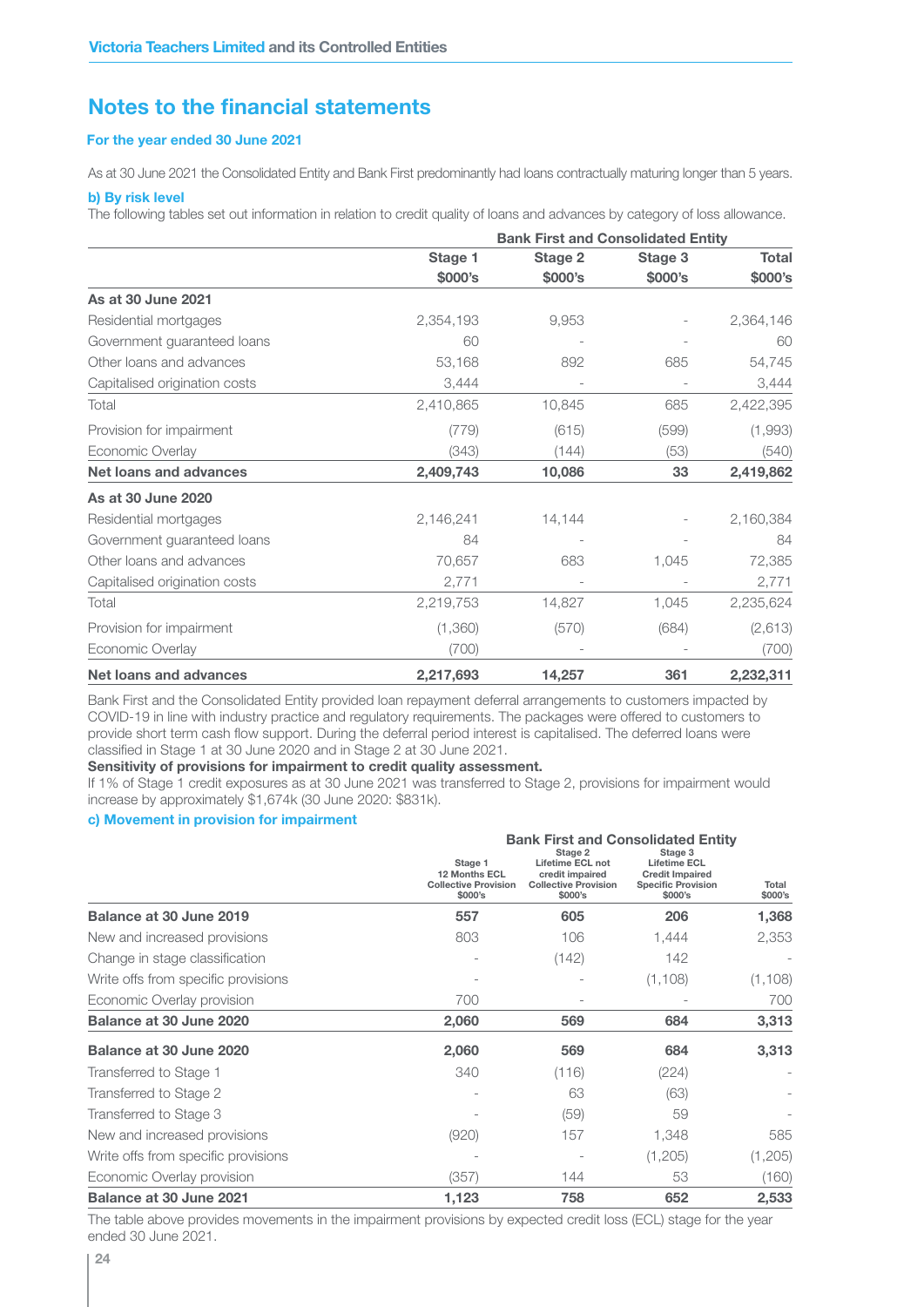### For the year ended 30 June 2021

- New and increased provisions reflect provision movements for new accounts, movements in balances and the net movement of loans between the stages during the period;
- Change in stage classification reflects a change in categorisation of certain loan products as stage 3 when past due 90 days based on review of historical loss information available;
- Write-offs from specific provisions reflects accounts written off when there is no reasonable expectation of recovery; and
- Economic Overlay provision reflects the economic uncertainty associated with COVID-19 and likely impact of additional impairment of loans to our normal impairment methodology.

### d) Provision for impairment

|                                            | <b>Bank First</b> |         | <b>Consolidated Entity</b> |         |
|--------------------------------------------|-------------------|---------|----------------------------|---------|
|                                            | 30 June           | 30 June | 30 June                    | 30 June |
|                                            | 2021              | 2020    | 2021                       | 2020    |
|                                            | \$000's           | \$000's | \$000's                    | \$000's |
| Individual balances identified as impaired | 685               | 1.045   | 685                        | 1.045   |
| Individual impairment on the above         | 652               | 684     | 652                        | 684     |
| Collective impairment                      | 1,881             | 2,629   | 1.881                      | 2,629   |
|                                            | 2.533             | 3,313   | 2.533                      | 3,313   |

### 9. Due from controlled entities

A loan was provided by Bank First to VTMB Properties Pty Ltd in February 2013 for the purchase and fit out of a commercial property located at 117 Camberwell Road, Hawthorn East. VTMB Properties Pty Ltd is a wholly owned subsidiary of Bank First and was established to manage the Consolidated Entity's property portfolio. The loan was made on normal commercial terms and conditions.

### 10. Other assets

|                   |         | <b>Bank First</b> |         | <b>Consolidated Entity</b> |  |
|-------------------|---------|-------------------|---------|----------------------------|--|
|                   | 30 June | 30 June           | 30 June | 30 June                    |  |
|                   | 2021    | 2020              | 2021    | 2020                       |  |
|                   | \$000's | \$000's           | \$000's | \$000's                    |  |
| Prepayments       | 778     | 645               | 943     | 748                        |  |
| Intangible assets | 1,620   | 1,739             | 1,620   | 1,739                      |  |
| Other investments | 5.310   | 4.940             | 1.605   | 1,330                      |  |
|                   | 7.708   | 7.324             | 4.168   | 3.817                      |  |

Other Investments held by the Consolidated Entity comprise investments in Indue Ltd. These are measured at fair value and fall under the Level 2 category of the fair value hierarchy as defined in Note 23. The fair value of \$399 (2020: \$381) per share is based on the internal valuation provided by Indue Ltd.

Intangible assets are made up of computer software.

### 11. Property, plant and equipment

|                                           | <b>Bank First</b> |                 | <b>Consolidated Entity</b> |                 |
|-------------------------------------------|-------------------|-----------------|----------------------------|-----------------|
|                                           | 30 June<br>2021   | 30 June<br>2020 | 30 June<br>2021            | 30 June<br>2020 |
|                                           | \$000's           | \$000's         | \$000's                    | \$000's         |
| Cost or fair value at date of revaluation | 35,300            | 35,218          | 55,526                     | 54,844          |
| Accumulated depreciation                  | (11, 733)         | (8, 728)        | (9, 794)                   | (8,655)         |
| Net carrying amount                       | 23,567            | 26,490          | 45,732                     | 46,189          |
| Land and buildings                        |                   |                 | 40,000                     | 39,400          |
| Office equipment                          | 1,376             | 1,627           | 1,396                      | 1,659           |
| Furniture and fittings                    | 240               | 252             | 936                        | 1,141           |
| Motor vehicles                            | 519               | 888             | 519                        | 888             |
| Leasehold improvements                    | 1,227             | 1,329           | 1,227                      | 1,329           |
| Right-of-use lease assets                 | 20,205            | 22,394          | 1.654                      | 1,772           |
| Net carrying amount                       | 23,567            | 26,490          | 45,732                     | 46,189          |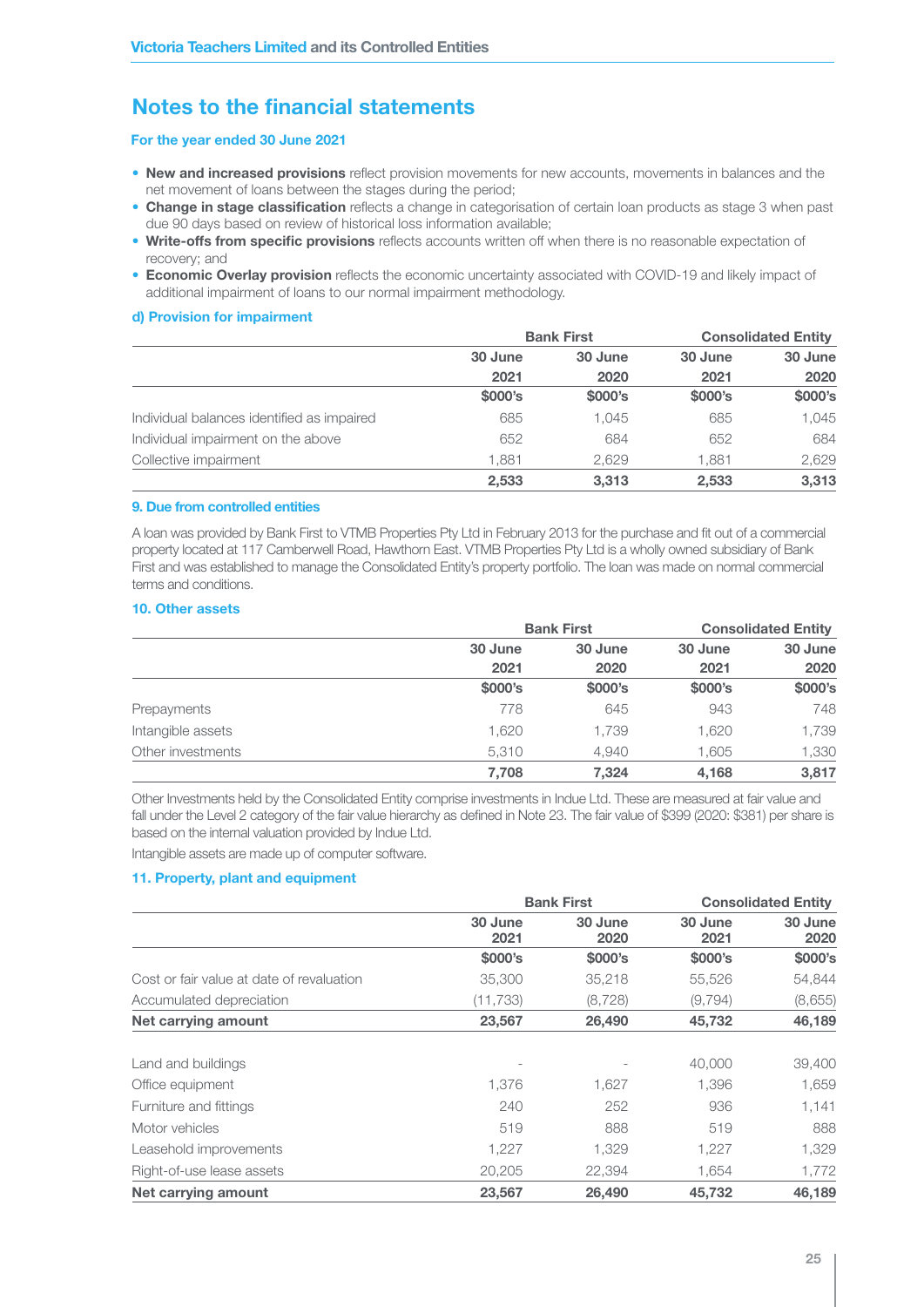### For the year ended 30 June 2021

Property, plant and equipment primarily comprised of land and buildings. Land and buildings movement for the year is detailed in table below:

|                             | <b>Bank First</b>        |                          | <b>Consolidated Entity</b> |         |
|-----------------------------|--------------------------|--------------------------|----------------------------|---------|
|                             | 30 June                  | 30 June                  | 30 June                    | 30 June |
|                             | 2021                     | 2020                     | 2021                       | 2020    |
|                             | \$000's                  | \$000's                  | \$000's                    | \$000's |
| <b>Land and buildings</b>   |                          |                          |                            |         |
| Opening net carrying amount | $\overline{\phantom{a}}$ | $\overline{\phantom{a}}$ | 39,400                     | 36,931  |
| Revaluation                 | $\overline{\phantom{a}}$ | $\overline{\phantom{a}}$ | 1,421                      | 3,274   |
| Depreciation                | $\overline{\phantom{a}}$ |                          | (821)                      | (805)   |
| Closing net carrying amount | -                        | ۰                        | 40,000                     | 39,400  |

If land and buildings were measured using the cost model the carrying amounts would be:

| Land and buildings if measured using the cost model |  | 26.154 | 27.034 |
|-----------------------------------------------------|--|--------|--------|
|                                                     |  |        |        |

### Fair value hierarchy

Land and buildings carried at revalued amount fall under the Level 2 category of the fair value hierarchy as defined in Note 23.

### Valuation techniques used to derive Level 2 fair values

The Consolidated Entity engaged qualified valuers from Jones Lang LaSalle, to determine the fair value of its land and buildings. The valuation assumptions in respect of investment parameters, market growth outlook, and relating assumptions have sought to consider the impact of COVID-19 on economic conditions, albeit in an environment where significant market uncertainty exists. Due to the level of uncertainty that the COVID-19 outbreak has caused, the valuation is current at the date of the valuation only, which was 30 June 2021.

The valuation was derived by adopting two valuations techniques, the capitalisation of market rental approach and the discounted cash flow approach. The capitalisation approach involves the addition of our valuer's opinion of market rent for the various components of the Property, and the deduction of outgoings (where appropriate) in order to determine the net market income of the Property. This net market income is capitalised at the adopted capitalisation rate to derive a core value. The discounted cash flow approach involves deriving the net present value of future estimated cash flows over a 10 year period.

### Valuation inputs

The following primary inputs have been used:

|                         |      | <b>Consolidated Entity</b> |  |
|-------------------------|------|----------------------------|--|
|                         | 2021 | 2020                       |  |
| Capitalisation rate (%) | 5.75 | 5.75                       |  |
| Terminal rate (%)       | 6.25 | 6.25                       |  |
| Discount rate $(\%)$    | 6.50 | 6.50                       |  |

### Sensitivity to significant changes in unobservable inputs within Level 2 of the hierarchy

A significant increase in the capitalisation, terminal or discount rates would result in lower fair value of land and buildings at fair value, while a significant decrease in the capitalisation, terminal or discount rates would result in a higher fair value.

### Accounting for fair value revaluation gain

The 117 Camberwell Road property held by the VTMB Properties Pty Ltd subsidiary was valued at \$40,000k as at 30 June 2021. The revaluation gain of \$1,421k (2020: \$3,274k) was booked to the asset revaluation reserve.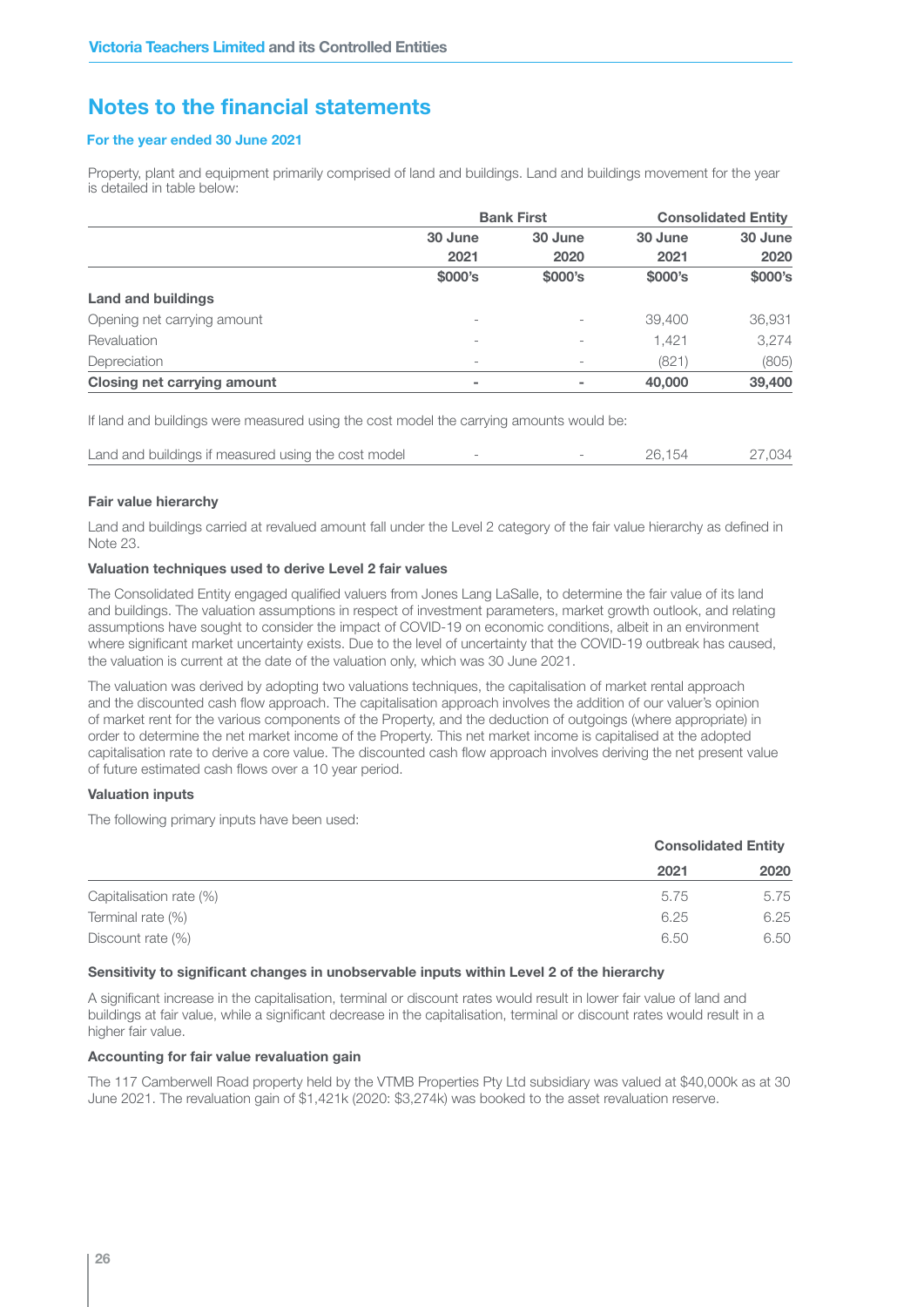### For the year ended 30 June 2021

|                                                              |           | <b>Bank First</b> | <b>Consolidated Entity</b> |           |
|--------------------------------------------------------------|-----------|-------------------|----------------------------|-----------|
|                                                              | 30 June   | 30 June           | 30 June                    | 30 June   |
|                                                              | 2021      | 2020              | 2021                       | 2020      |
|                                                              | \$000's   | \$000's           | \$000's                    | \$000's   |
| 12. Deferred tax assets and liabilities                      |           |                   |                            |           |
| The balance comprises temporary differences attributable to: |           |                   |                            |           |
| Deferred tax assets                                          |           |                   |                            |           |
| Accruals not currently deductible                            | 47        | 49                | 146                        | 136       |
| Deferred Income currently assessable                         | 577       | 577               | 577                        | 577       |
| Provisions for impairment on loans                           | 760       | 994               | 760                        | 994       |
| Provision for impairment on investments                      | 71        |                   | 71                         |           |
| Provisions and accruals for staff entitlements               | 1,703     | 1,800             | 1.703                      | 1,800     |
| Right-of-use lease assets                                    | 90        | 62                | 90                         | 62        |
| Amortisation of in-house software                            | 412       |                   | 412                        |           |
| <b>Total deferred tax assets</b>                             | 3,660     | 3,482             | 3,759                      | 3,569     |
| <b>Deferred tax liabilities</b>                              |           |                   |                            |           |
| Revaluation of equity investments                            | 215       | 193               | 215                        | 193       |
| Carrying value of property, plant and equipment              | 36        | 71                | 4,130                      | 3,736     |
| <b>Total deferred tax liabilities</b>                        | 251       | 264               | 4,345                      | 3,929     |
| 13. Deposits and other borrowings                            |           |                   |                            |           |
| Term deposits                                                | 899,164   | 927,816           | 899,164                    | 927,816   |
| Deposits on call                                             | 1,951,719 | 1,676,900         | 1,950,044                  | 1,675,811 |
| Withdrawable member shares                                   | 698       | 716               | 698                        | 716       |
| Securities sold under repurchase agreements                  | 66,139    |                   | 66.139                     |           |
|                                                              | 2,917,720 | 2,605,432         | 2,916,045                  | 2,604,343 |

Securities sold under repurchase agreements relate to funds drawn under the RBA's Term Funding Facility (TFF). The facility provides three-year secured funding at a fixed rate to ADIs. The funds are initially recognised at fair value and are subsequently measured at amortised cost using the effective interest rate method.

Refer to financial risk management Note 22(c) for the maturity profile of deposits and other borrowings.

| <b>14. Trade and other payables</b> |        |        |        |        |
|-------------------------------------|--------|--------|--------|--------|
| Creditors and accruals              | 3.703  | 3.410  | 4.115  | 3.796  |
| Settlement accounts                 | 7.705  | 259    | 7.705  | 259    |
| Accrued deposit interest            | 2.765  | 5.331  | 2.765  | 5.331  |
| Lease liabilities                   | 21.061 | 22,925 | 1.953  | 2,009  |
|                                     | 35,234 | 31.925 | 16,538 | 11,395 |

### 15. Derivative financial instruments

The net movement on derivatives during the year was as follows:

|                                                                            | <b>Bank First and</b>      |         |
|----------------------------------------------------------------------------|----------------------------|---------|
|                                                                            | <b>Consolidated Entity</b> |         |
|                                                                            | 30 June                    | 30 June |
|                                                                            | 2021                       | 2020    |
|                                                                            | \$000's                    | \$000's |
| Net gain/(loss) on cash flow hedges reported in other comprehensive income | $\overline{\phantom{a}}$   | 48      |
|                                                                            | ۰                          | 48      |

There were no derivative financial instruments held by Bank First or the Consolidated Entity during the year ended 30 June 2021.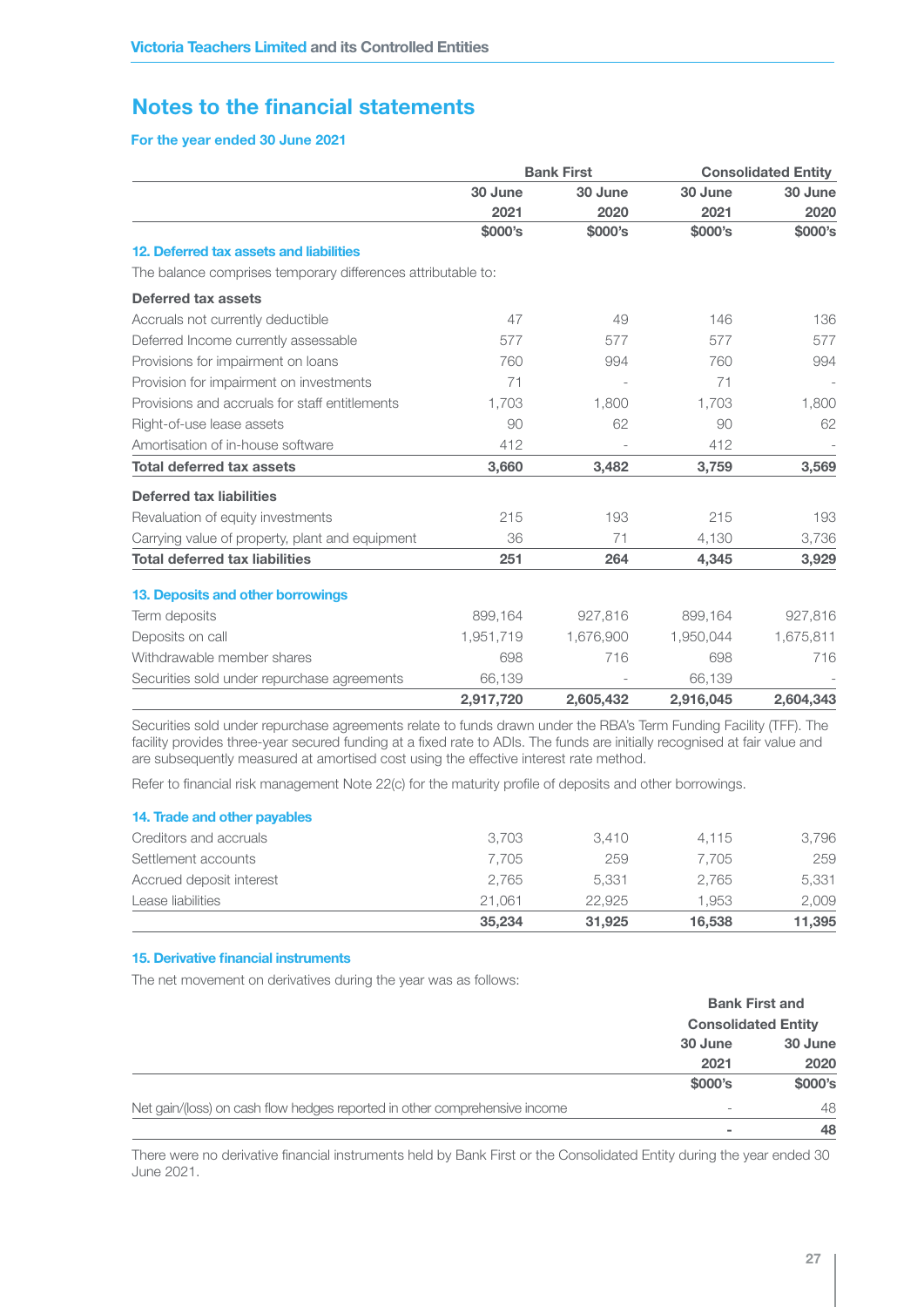### For the year ended 30 June 2021

### 16. Provisions

|                              | <b>Bank First</b> |         | <b>Consolidated Entity</b> |         |
|------------------------------|-------------------|---------|----------------------------|---------|
|                              | 30 June           | 30 June | 30 June                    | 30 June |
|                              | 2021              | 2020    | 2021                       | 2020    |
|                              | \$000's           | \$000's | \$000's                    | \$000's |
| Long service leave provision | 3.488             | 4.091   | 3.488                      | 4,091   |
| Annual leave provision       | 1.767             | 1.691   | 1.767                      | 1,691   |
|                              | 5,255             | 5.782   | 5,255                      | 5,782   |

### 17. Equity

#### General reserve

The balance of retained profits at the end of each year is transferred to the general reserve. The general reserve also includes the share redemption reserve. Redeemed capital reserve represents the amount of redeemable preference shares (member shares) redeemed since 1 July 1999.

### Asset revaluation reserve

The asset revaluation reserve is used to record increases in the fair value of buildings and decreases to the extent that such decreases relate to an increase on the same asset previously recognised in equity.

#### Reserve for credit losses

The reserve for credit losses is used to recognise an additional allowance for credit losses as required when reporting financial results to APRA. This reserve is not permitted by Australian Accounting Standards to be recognised as an impairment charge against assets or recognised as an expense in the statement of comprehensive income.

### Cash flow hedge reserve

The cash flow hedge reserve represents hedging gains and losses recognised on the effective portion of cash flow hedges. The cumulative deferred gain or loss on the hedge is recognised in profit or loss when the hedged transaction impacts the profit and loss consistent with the applicable accounting policy.

#### Fair value reserve

The fair value reserve is used to recognise the increases and decreases in the fair value of equity investments (held in Other assets). The cumulative gains and/or losses recognised in the reserve are never subsequently reclassified from equity to profit or loss even on the disposal of the investment.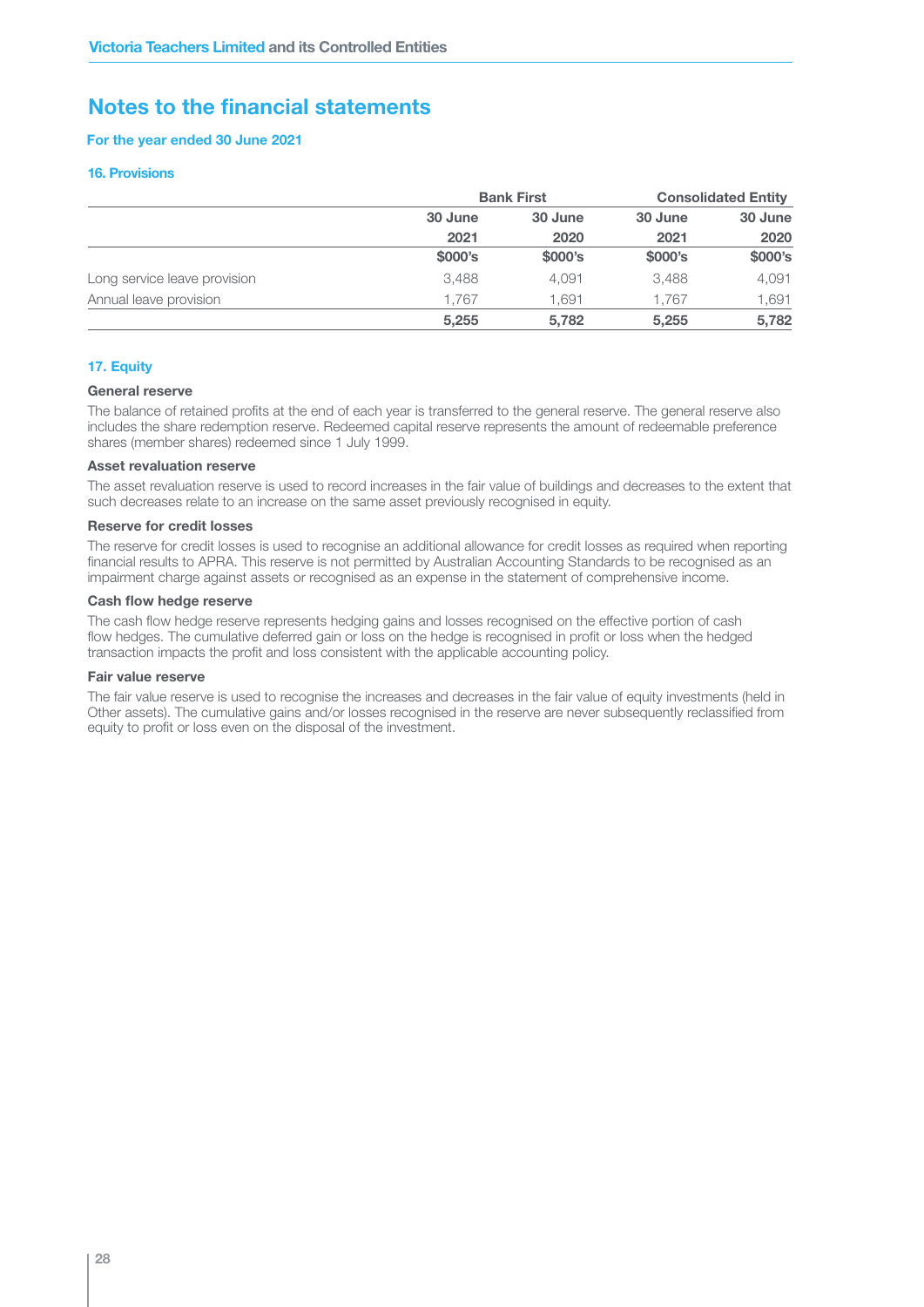### For the year ended 30 June 2021

|                                                            | <b>Bank First</b> |         | <b>Consolidated Entity</b> |         |
|------------------------------------------------------------|-------------------|---------|----------------------------|---------|
|                                                            | 30 June           | 30 June | 30 June                    | 30 June |
|                                                            | 2021              | 2020    | 2021                       | 2020    |
|                                                            | \$000's           | \$000's | \$000's                    | \$000's |
| 18. Statement of cash flows                                |                   |         |                            |         |
| <b>Cash flows from operating activities:</b>               |                   |         |                            |         |
| Net profit                                                 | 11,559            | 9,010   | 11,942                     | 9,364   |
| <b>Adjustments for:</b>                                    |                   |         |                            |         |
| Net loss/(gain) on sale of non-current assets              | (68)              | 9       | (68)                       | 9       |
| Provisions for loan impairment                             | 663               | 3,063   | 663                        | 3,063   |
| Depreciation/amortisation                                  | 2,003             | 2,283   | 3,029                      | 3,296   |
| Occupancy expenses (right-of-use lease asset depreciation) | 2,189             | 2,188   | 117                        | 117     |
| <b>Changes in assets and liabilities:</b>                  |                   |         |                            |         |
| (Increase)/decrease in accrued receivables                 | 106               | 40      | 108                        | 117     |
| (Increase)/decrease in accrued interest                    | 350               | 864     | 350                        | 864     |
| (Increase)/decrease in prepayments                         | (133)             | (278)   | (193)                      | (260)   |
| (Increase)/decrease in deferred tax asset                  | (178)             | (565)   | (190)                      | (608)   |
| Increase/(decrease) in trade creditors                     | 293               | (305)   | 319                        | (147)   |
| Increase/(decrease) in settlement accounts                 | 7,446             | 117     | 7,446                      | 117     |
| Increase/(decrease) in interest payable                    | (2,566)           | (1,660) | (2,566)                    | (1,660) |
| Increase/(decrease) in provisions                          | (527)             | 457     | (527)                      | 457     |
| Increase/(decrease) in income taxes payable                | 361               | (584)   | 438                        | (461)   |
| Increase/(decrease) in deferred tax liabilities            | (35)              | 2       | (32)                       | 13      |
| Net Cash from operating activities                         | 21,463            | 14,641  | 20,836                     | 14,281  |

### 19. Commitments and contingencies

### a) Contingent liabilities

There were no contingent liabilities at 30 June 2021 (2020: Nil).

### b)Credit commitments

Credit commitments are binding commitments to extend credit to a member as long as there is no violation of any condition established in the contract. Since many of the commitments are expected to expire without being drawn upon, the total commitment amounts do not necessarily represent future cash requirements.

### Irrevocable:

| <b>Total credit commitments</b>                    | 520,415 | 499,535 | 520,415 | 499,535 |
|----------------------------------------------------|---------|---------|---------|---------|
| Undrawn line of credit and credit card commitments | 76.716  | 81.543  | 76.716  | 81.543  |
|                                                    |         |         |         |         |
| Revocable:                                         |         |         |         |         |
|                                                    | 443.699 | 417.992 | 443.699 | 417,992 |
| Loans available for redraw                         | 373,556 | 351.743 | 373,556 | 351.743 |
| Approved but undrawn loans                         | 70.143  | 66,249  | 70.143  | 66,249  |
|                                                    |         |         |         |         |

All credit commitments are categorised within Stage 1 of the expected credit loss model. The allowance for the expected credit loss at 30 June 2021 is \$65k and has been reported as a deduction against the loans and advances balance reported on the balance sheet.

### c) Bank commitments

Bank First guarantees the performance of certain members by using guarantees or transaction negotiation authorities to third parties in relation to payroll processing. The credit risk involved is managed through holding term deposits as collateral.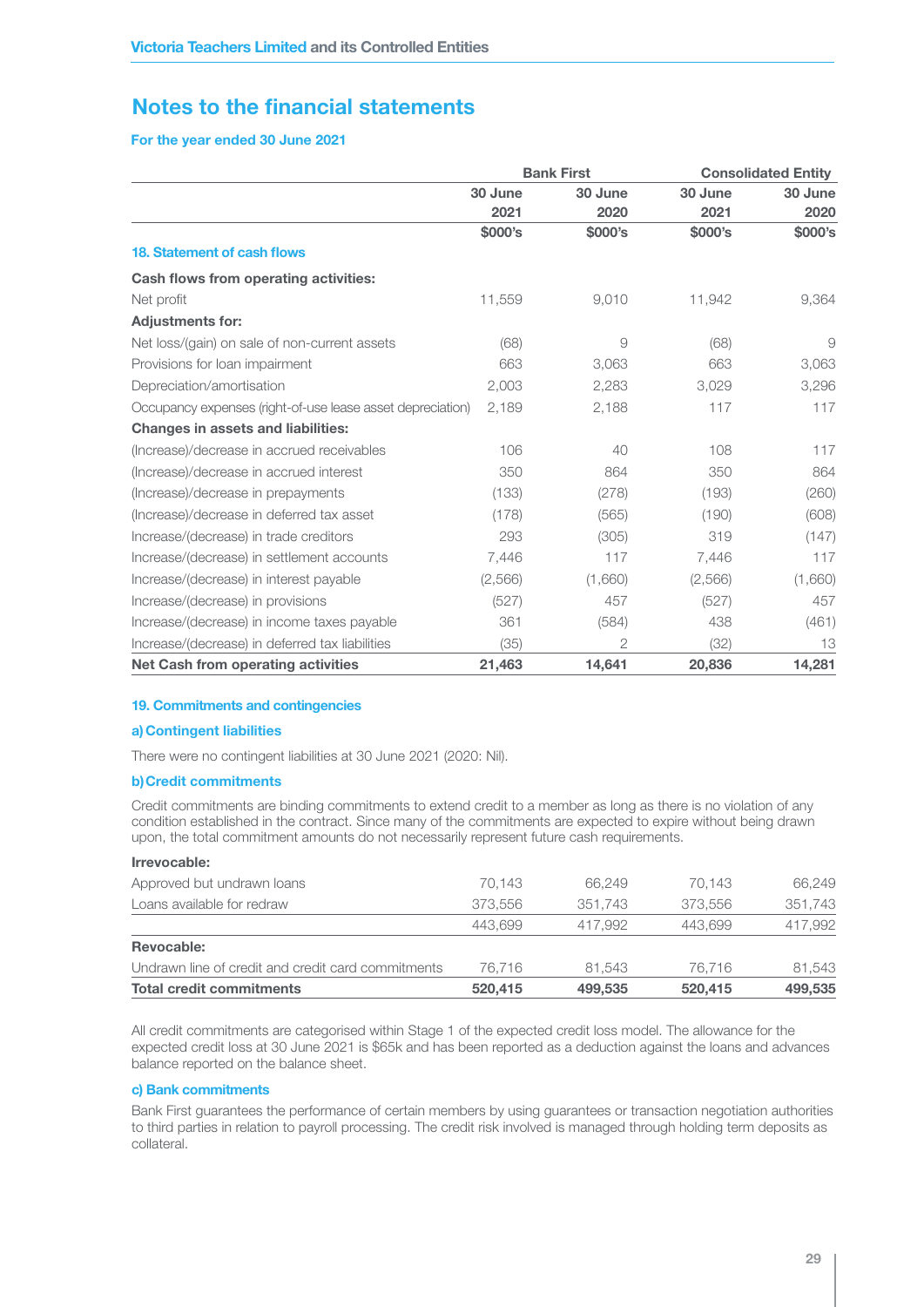### For the year ended 30 June 2021

#### d)Lease expenditure commitments

Bank First and the Consolidated Entity lease equipment and business continuity space on terms of up to 5 years. Future minimum lease expenditure commitments are as follows:

|               |         | <b>Bank First</b> |         | <b>Consolidated Entity</b> |  |
|---------------|---------|-------------------|---------|----------------------------|--|
|               | 30 June | 30 June           | 30 June | 30 June                    |  |
|               | 2021    | 2020              | 2021    | 2020                       |  |
|               | \$000's | \$000's           | \$000's | \$000's                    |  |
| Within 1 year | 322     | 412               | 322     | 412                        |  |
| 1 to 5 years  | 286     | 568               | 286     | 568                        |  |
|               | 608     | 980               | 608     | 980                        |  |

Bank First leases a property at 117 Camberwell Road, Hawthorn East, from VTMB Properties Ltd under an operating lease expiring February 2023. Bank First and the Consolidated Entity lease a property at 126 Puckle Street, Moonee Ponds, under an operating lease expiring June 2035. With the application of AASB 16 Leases from 1 July 2019 both of these property leases have been recognised on the balance sheet and therefore are not disclosed as lease commitments.

### e) Lease income receivables

The Consolidated Entity leases out part of one property under a non-cancellable operating lease expiring June 2023. Future minimum rental receivables are as follows:

|               |                          | <b>Bank First</b>        |         | <b>Consolidated Entity</b> |  |
|---------------|--------------------------|--------------------------|---------|----------------------------|--|
|               | 30 June                  | 30 June                  | 30 June | 30 June                    |  |
|               | 2021                     | 2020                     | 2021    | 2020                       |  |
|               | \$000's                  | \$000's                  | \$000's | \$000's                    |  |
| Within 1 year | $\overline{\phantom{a}}$ | $\overline{\phantom{a}}$ | 897     | 887                        |  |
| 1 to 5 years  | $\overline{\phantom{a}}$ | $\overline{\phantom{a}}$ | 906     | 1,782                      |  |
|               |                          | ۰                        | 1,803   | 2,669                      |  |

### 20. Auditor's remuneration

|                                                            | <b>Bank First</b> |                          | <b>Consolidated Entity</b> |         |
|------------------------------------------------------------|-------------------|--------------------------|----------------------------|---------|
|                                                            | 30 June           | 30 June                  | 30 June                    | 30 June |
|                                                            | 2021              | 2020                     | 2021                       | 2020    |
|                                                            | \$000's           | \$000's                  | \$000's                    | \$000's |
| Audit fees and audit related fees                          |                   |                          |                            |         |
| Fees for audit of the complete set of financial statements | 153               | 169                      | 153                        | 169     |
| Securitisation reviews                                     | 31                | 35                       | 31                         | 35      |
| Other audit related fees                                   | 39                | $\overline{\phantom{a}}$ | 39                         |         |
| Total audit and audit related fees                         | 223               | 204                      | 223                        | 204     |
| All other fees                                             |                   |                          |                            |         |
| Tax related services                                       | 30                | 39                       | 30                         | 39      |
| Other services                                             |                   | 76                       |                            | 76      |
| Total other fees                                           | 30                | 115                      | 30                         | 115     |
| <b>Total auditor's remuneration</b>                        | 253               | 319                      | 253                        | 319     |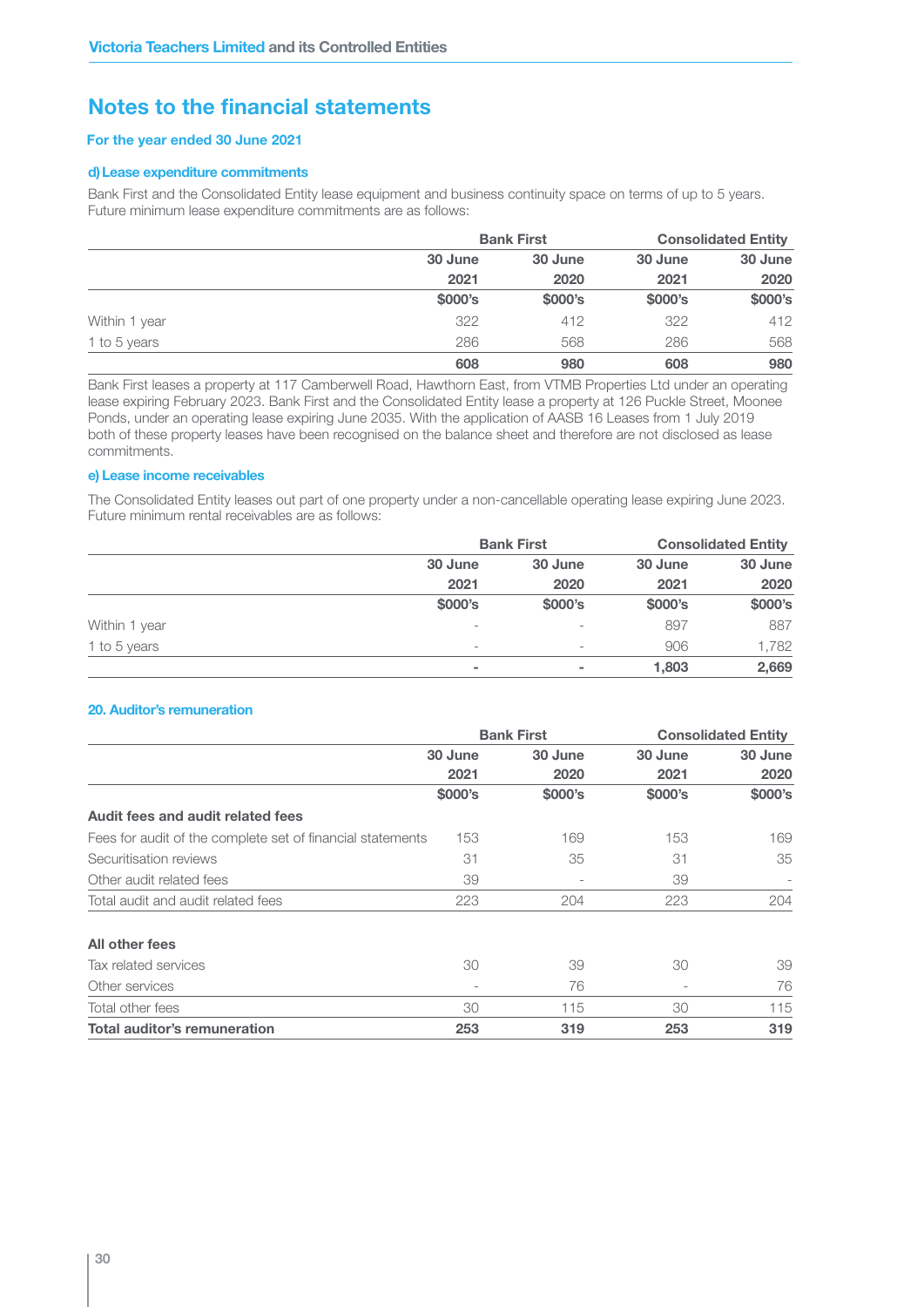### For the year ended 30 June 2021

### 21. Director and executive disclosures

### a) Details of Key Management Personnel

### (i) Directors

The following persons were Directors of Bank First during the financial year:

B. Lloyd J. Dawson G. Willis

S. Terry M. Monester J. Crowe

M. Devadason

### (ii) Executives

The following executives were those persons with authority for implementing the strategic plan, and management of Bank First and its subsidiaries during the financial year:

M. Bagnall - Chief Executive Officer (commenced 1 Feb 2021)

W. Wolke - Chief Executive Officer (retired 30 Oct 2020)

A. Alsbury - Chief Strategy & Marketing Officer (ceased 14 May 2021)

G. Borg - Chief People & Culture Officer

D. Percival - Chief Financial Officer

- M. Ricker Chief Distribution Officer
- M. Thomson Chief Technology Officer

E. Torelli - Chief Risk Officer (resigned 22 Jan 2021)

A. Hill - Chief Risk Officer (commenced 28 Jun 2021)

### b) Aggregate Compensation of Key Management Personnel

|                                                         | <b>Bank First</b> |         | <b>Consolidated Entity</b> |         |
|---------------------------------------------------------|-------------------|---------|----------------------------|---------|
|                                                         | 30 June           | 30 June | 30 June                    | 30 June |
|                                                         | 2021              | 2020    | 2021                       | 2020    |
|                                                         | \$000's           | \$000's | \$000's                    | \$000's |
| Short-term employee benefits                            | 3.114             | 3.296   | 3.114                      | 3,296   |
| Post-employment benefits - superannuation contributions | 193               | 200     | 193                        | 200     |
| Other long-term benefits - long service leave           | 74                | 62      | 74                         | 62      |
| Termination benefits                                    | 369               |         | 369                        |         |
| Total                                                   | 3,750             | 3.558   | 3.750                      | 3,558   |

Compensation includes all forms of consideration paid, payable or provided by Bank First and Consolidated Entity.

### c) Directors' Remuneration

(included in 21b above)

A formal policy for Directors' remuneration was passed at the 2018 Annual General Meeting. It stated that the aggregate maximum sum determined at that meeting to be paid to Directors as remuneration for their services be adjusted for each following year by an amount not exceeding the amount determined by applying the Annual Wage Price Index for the September quarter to the remuneration paid for the preceding year.

|                                          | <b>Bank First</b> |         | <b>Consolidated Entity</b> |         |
|------------------------------------------|-------------------|---------|----------------------------|---------|
|                                          | 30 June           | 30 June | 30 June                    | 30 June |
|                                          | 2021              | 2020    | 2021                       | 2020    |
|                                          | \$000's           | \$000's | \$000's                    | \$000's |
| Aggregate remuneration paid to Directors | 588               | 537     | 588                        | 537     |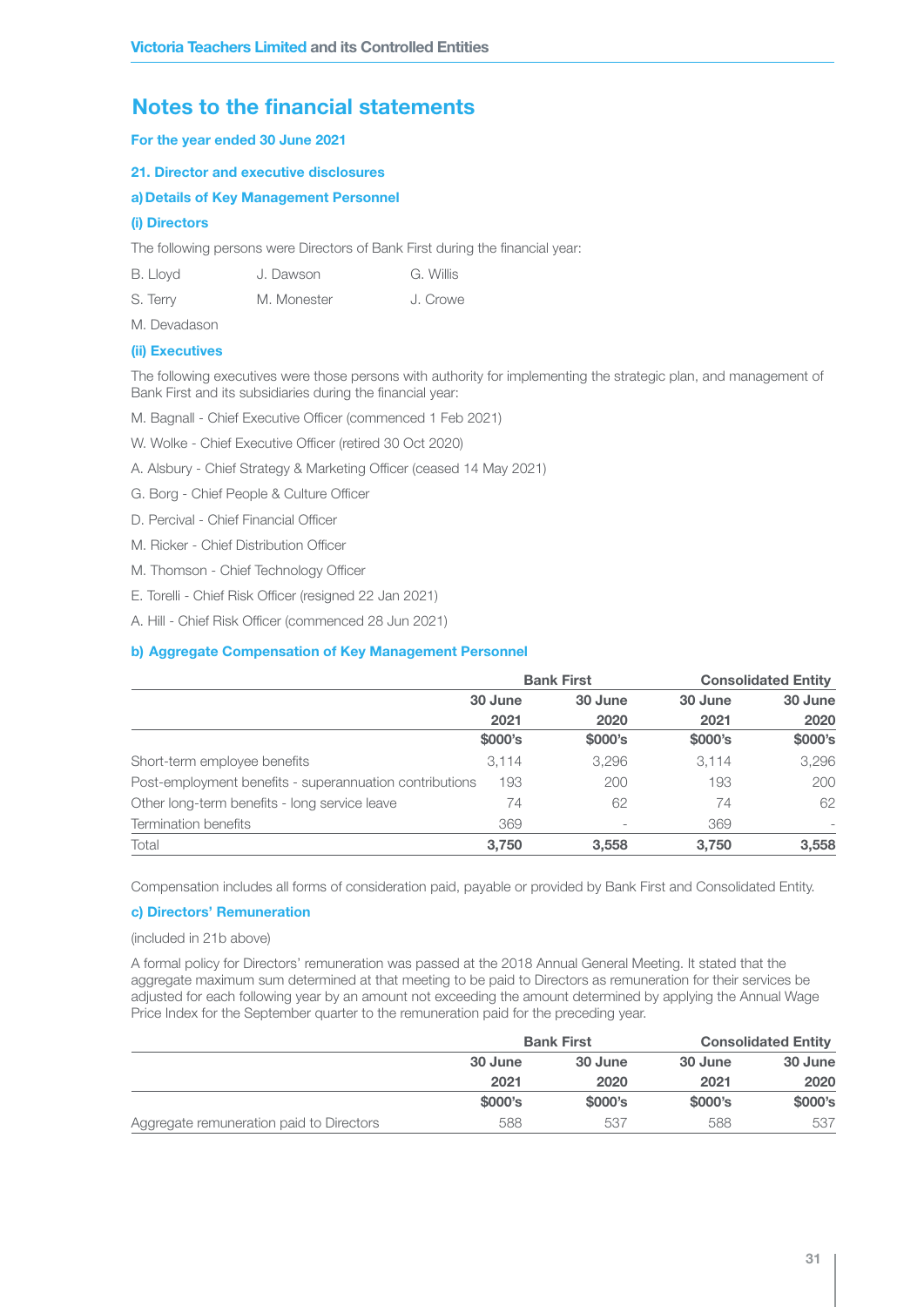### For the year ended 30 June 2021

#### d) Transactions with Key Management Personnel

|                                     |         | <b>Bank First</b> | <b>Consolidated Entity</b> |                |
|-------------------------------------|---------|-------------------|----------------------------|----------------|
|                                     | 30 June | 30 June           | 30 June                    | 30 June        |
|                                     | 2021    | 2020              | 2021                       | 2020           |
|                                     | \$000's | \$000's           | \$000's                    | \$000's        |
| Loans:                              |         |                   |                            |                |
| New loans advanced                  | 2,017   | 216               | 2,017                      | 216            |
| Repayments                          | (2,731) | (926)             | (2,731)                    | (926)          |
| Interest and fees                   | 136     | 199               | 136                        | 199            |
| Balance owing                       | 4,755   | 5,333             | 4,755                      | 5,333          |
| <b>Revolving credit facilities:</b> |         |                   |                            |                |
| Total value extended                | 51      | 51                | 51                         | 51             |
| Balance owing                       |         | $\overline{2}$    |                            | $\overline{2}$ |
| Loan and revolving credit services: |         |                   |                            |                |
| Balance owing                       | 4,756   | 5,335             | 4,756                      | 5,335          |
| Savings and term deposit services:  |         |                   |                            |                |
| Amounts deposited                   | 3,576   | 2,420             | 3,576                      | 2,420          |

Loans and revolving credit facilities are made to Key Management Personnel (KMP) in the course of ordinary business on normal commercial terms and conditions. These include secured and unsecured loans. Loans must be repaid and paid out in cash or cash equivalents. No loan or credit facility is impaired and no loan or credit facility has been written off as a bad debt.

Savings and term deposit services are extended to KMP in the course of ordinary business on normal commercial terms and conditions.

Transactions with KMP relate to the KMP in place at any time in each financial year.

The KMP have declared that they have no influence over, or are influenced by, close family members or other related parties that have lending or banking relationships with the Consolidated Entity. These close family members or related parties conduct transactions with the Consolidated Entity on normal terms and conditions offered to all other members.

### e) Shareholdings

Each of the Directors and executives comprising the KMP of the Consolidated Entity hold one withdrawable share as a member of the Consolidated Entity. No dividends have been declared or paid by the Consolidated Entity on the withdrawable member shares.

### 22. Financial risk management

Effective risk management is fundamental to the operations of the Consolidated Entity. A comprehensive risk management process is in place which involves identifying, understanding and managing the risks associated with its activities. Risk awareness, controls and compliance is embedded into day-to-day activities and each individual is accountable for the risk exposures relating to his or her role and responsibilities. The Consolidated Entity's risk management is underpinned by a sound risk culture and an integrated framework of responsibilities and functions driven from the Board level down to operational levels, covering all material risks.

The material risks associated with the Consolidated Entity's core activities include the financial risks of credit risk, non-traded market risk and liquidity risk; operational risks such as regulatory & legal, outsourcing, information technology, people, and processes; governance risks such as corporate conduct; and strategic risks which are focused on current strategic plans and performance.

The Consolidated Entity's overall risk management approach seeks to minimise potential adverse effects on the financial performance of the Consolidated Entity and to protect the interests of its Members.

All activities undertaken are consistent with the Consolidated Entity's purpose and objectives.

This note presents information about the Consolidated Entity's exposure to material risks mentioned above and the objectives, policies and processes for measuring and managing these risks. Further quantitative disclosures are included throughout this note and this complete set of financial statements.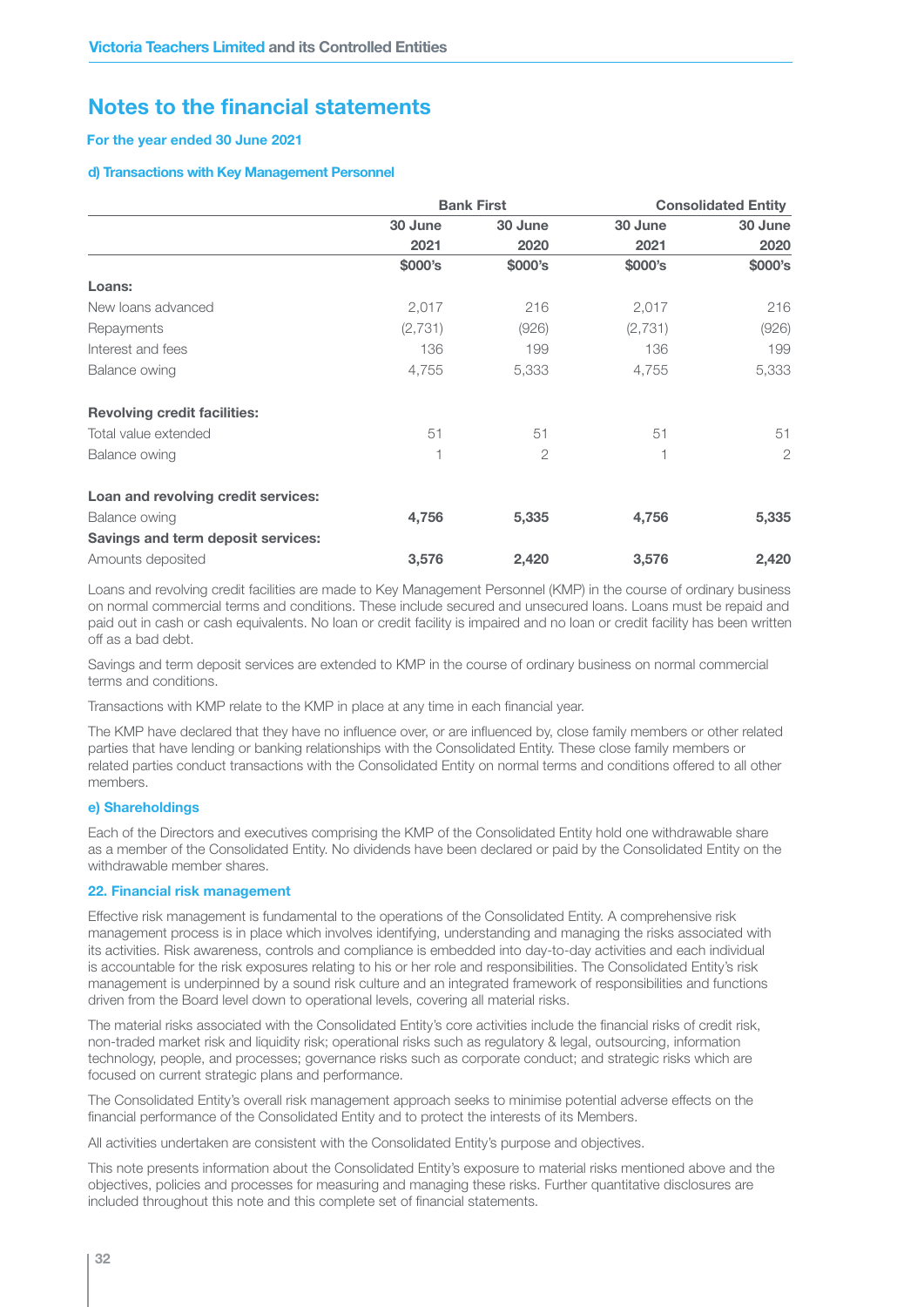### For the year ended 30 June 2021

#### Risk management structure

### Board of Directors:

The Board of Directors is responsible for the Bank's risk management framework and for oversight of its operation by management. This includes setting the Bank's risk appetite, approving the risk appetite statement and risk management strategy, forming a view of risk culture within the Bank, and ensuring management appropriately monitor and manage all material risks.

#### Risk Committee:

The Risk Committee has been delegated oversight of the risk management framework and the implementation of policies, strategies, systems and processes. It is responsible for monitoring key risk issues including compliance requirements and monitors relevant risk decisions.

#### Audit Committee:

The Audit Committee is responsible for the effectiveness and integrity of the financial reporting framework and ensuring the effectiveness of the internal control framework.

### Risk & Compliance Management Function:

The Risk & Compliance functional team is responsible for developing, implementing and maintaining defined risk, compliance and governance related frameworks, policies, and procedures, providing a sound 2nd Line of Defence function, and for regular reporting to the Board Risk Committee and Audit Committee.

#### Asset & Liability Committee (ALCO):

ALCO is a management committee responsible for oversight and decision making in relation to interest rate risk, and oversight of the structure and mix of, the Consolidated Entity's assets and liabilities. It is also responsible for managing the funding needs and liquidity risks of the Consolidated Entity.

#### Internal Audit:

Risk management processes throughout the Consolidated Entity are audited regularly by Internal Audit as an Independent 3rd Line of Defence assurance function, examining both the effectiveness and the adequacy of the policies, process, procedures and controls and the Consolidated Entity's compliance with the procedures. Internal Audit discuss the results of all assessments with management and report their findings and recommendations to the Board Audit Committee.

#### a) Credit risk management

Credit risk is the risk that the Consolidated Entity will incur a loss due to members, or other credit counterparties defaulting on their contractual obligations, or there is a deterioration in the credit quality of third party investment counterparties to which the Consolidated Entity is exposed. The Consolidated Entity manages and controls credit risk by setting limits on the amount of risk it is willing to accept for individual and related counterparties and by monitoring exposures in relation to such limits.

To manage, measure and mitigate credit risk, the Consolidated Entity has separate lending and credit control functions, which operate under Board approved delegated limits and policies and procedures that comply with the prudential standards issued by APRA, and responsible lending requirements issued by ASIC.

The major classes of financial assets that expose the Consolidated Entity to credit risk are loans to members (including undrawn and unused credit commitments), deposits with banks and other investments held with third parties.

The fundamental principles that the Consolidated Entity applies to mitigate credit risk include:

- loans are extended to Members on the basis of a consistent and comprehensive credit assessment process;
- deposits with banks and other financial institutions are governed by their external credit rating and the type of investment product;
- Board approved delegated limits, approval levels, policies and procedures. Policies are consistent with the prudential standards issued by APRA;
- regular monitoring of credit risk exposures once facilities have been approved;
- regular reporting of credit risk exposures to Executive Management and the Board;
- an analysis of related risks including concentration and large exposure risk; and
- credit hindsighting reviews.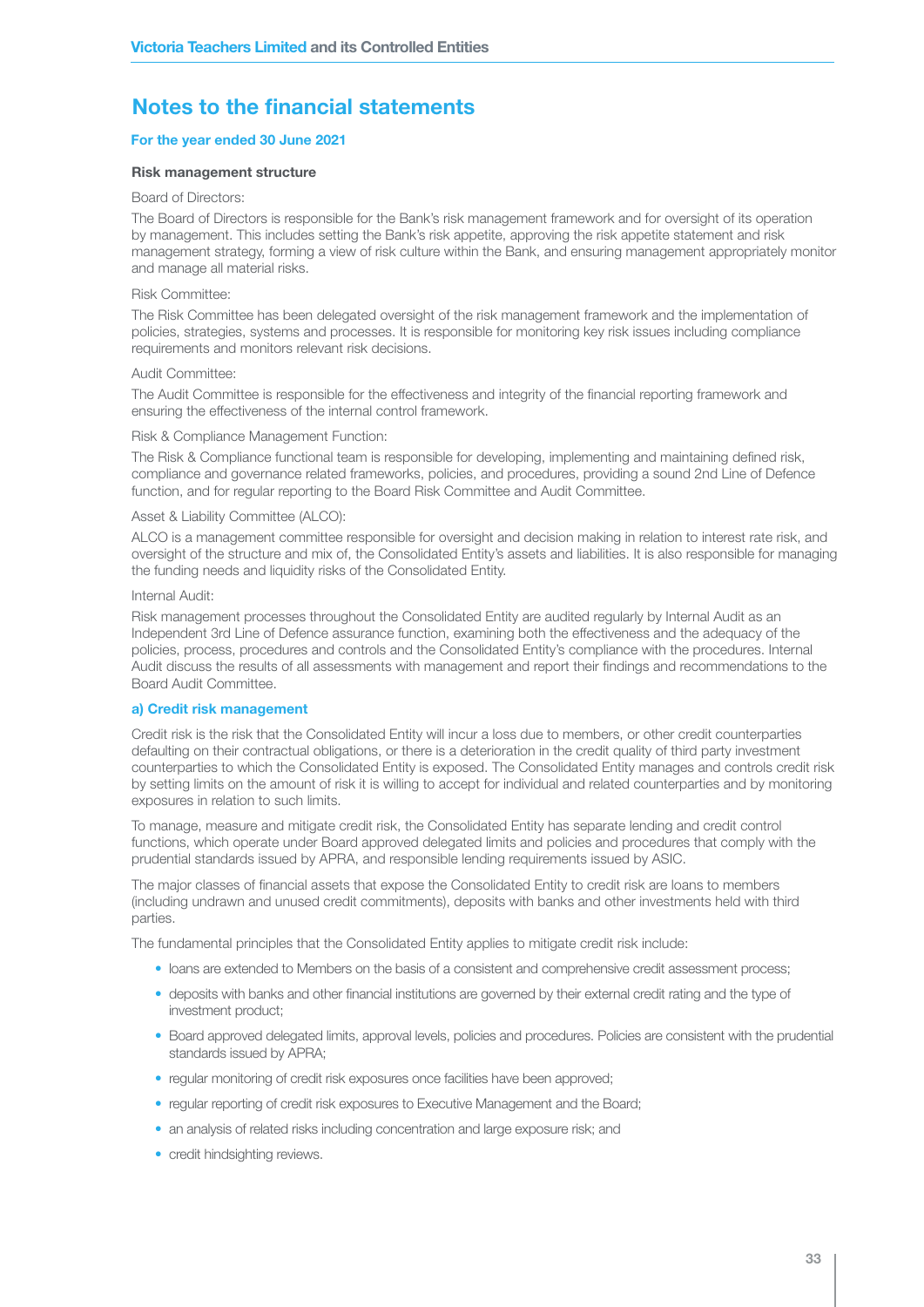### For the year ended 30 June 2021

### (i) Exposure to credit risk

The table below shows the maximum exposure to credit risk before taking into account any collateral or other credit enhancements.

|                                        |              | <b>Bank First</b> |           |           |           |  | <b>Consolidated Entity</b> |
|----------------------------------------|--------------|-------------------|-----------|-----------|-----------|--|----------------------------|
|                                        |              | 30 June           | 30 June   | 30 June   | 30 June   |  |                            |
|                                        |              | 2021              | 2020      | 2021      | 2020      |  |                            |
|                                        | <b>Notes</b> | \$000's           | \$000's   | \$000's   | \$000's   |  |                            |
| Cash and cash equivalents              | 5            | 120,373           | 108,541   | 120,373   | 108,541   |  |                            |
| Trade and other receivables            | 6            | 565               | 1,021     | 645       | 1,103     |  |                            |
| Investments with banks                 |              | 561,129           | 431,552   | 561,129   | 431,552   |  |                            |
| Investments with non-bank ADIs         |              | 33,456            | 31,645    | 33,456    | 31,645    |  |                            |
| Loans secured by real estate mortgages | 8            | 2,367,590         | 2,163,162 | 2,367,590 | 2,163,162 |  |                            |
| Government guaranteed loans            | 8            | 60                | 84        | 60        | 84        |  |                            |
| Other loans and advances               | 8            | 54.745            | 72,378    | 54.745    | 72,378    |  |                            |
| Due from controlled entities           | 9            | 23,749            | 24,437    |           |           |  |                            |
| Other investments                      | 10           | 5,310             | 4,940     | 1,605     | 1,330     |  |                            |
|                                        |              | 3,166,977         | 2,837,760 | 3,139,603 | 2,809,795 |  |                            |
| Irrevocable credit commitments         | 19           | 443,699           | 417,992   | 443,699   | 417,992   |  |                            |
| Total credit risk exposure             |              | 3,610,676         | 3,255,752 | 3,583,302 | 3,227,787 |  |                            |

### (ii) Collateral and other credit enhancements

The amount and type of collateral required depends on an assessment of the credit risk of the counterparty and the requirements of the Consolidated Entity's policies. Guidelines are implemented regarding the acceptability of type of collateral and valuation parameters. Real estate mortgages are held for all loans classified as loans secured by real estate mortgages.

Goods mortgages are held as collateral over certain other loans and advances, primarily motor vehicle loans, totalling \$23.6m (2020: \$28.4m) but the realisable or fair value of the related assets is impracticable to determine.

The maximum exposure to credit risk at the reporting date is the carrying amount of the financial assets. The credit risk on financial assets which have been recognised in the balance sheet, other than investments in shares, is generally the carrying amount, net of any provisions for impairment, and is shown gross before the effect of mitigation through use of collateral. Credit risk relating to investments is monitored and controlled by exposure limits to counterparties. These limits are determined by reference to third party credit ratings.

Loan receivables are largely secured by physical property and advanced on a conservative Loan to Value Ratio (LVR) portfolio allocation basis. Lenders Mortgage Insurance is generally taken out for any residential mortgages with a LVR in excess of 80%. At the end of the reporting period, the weighted average LVR (measured as current exposure divided by recorded collateral value) on mortgage loans is: 65.56% (2020: 65.53%). Accordingly, the financial effect of these measures is that remaining credit risk on loans receivable is very low. Some lending products are unsecured (e.g. personal loans). The Consolidated Entity manages its exposure to these unsecured products by making an internal assessment in relation to the credit quality of the customer, taking into account their financial position, past experience and other factors. For financial (liquid) investments, only those securities assessed as being of at least a satisfactory credit grade are accepted.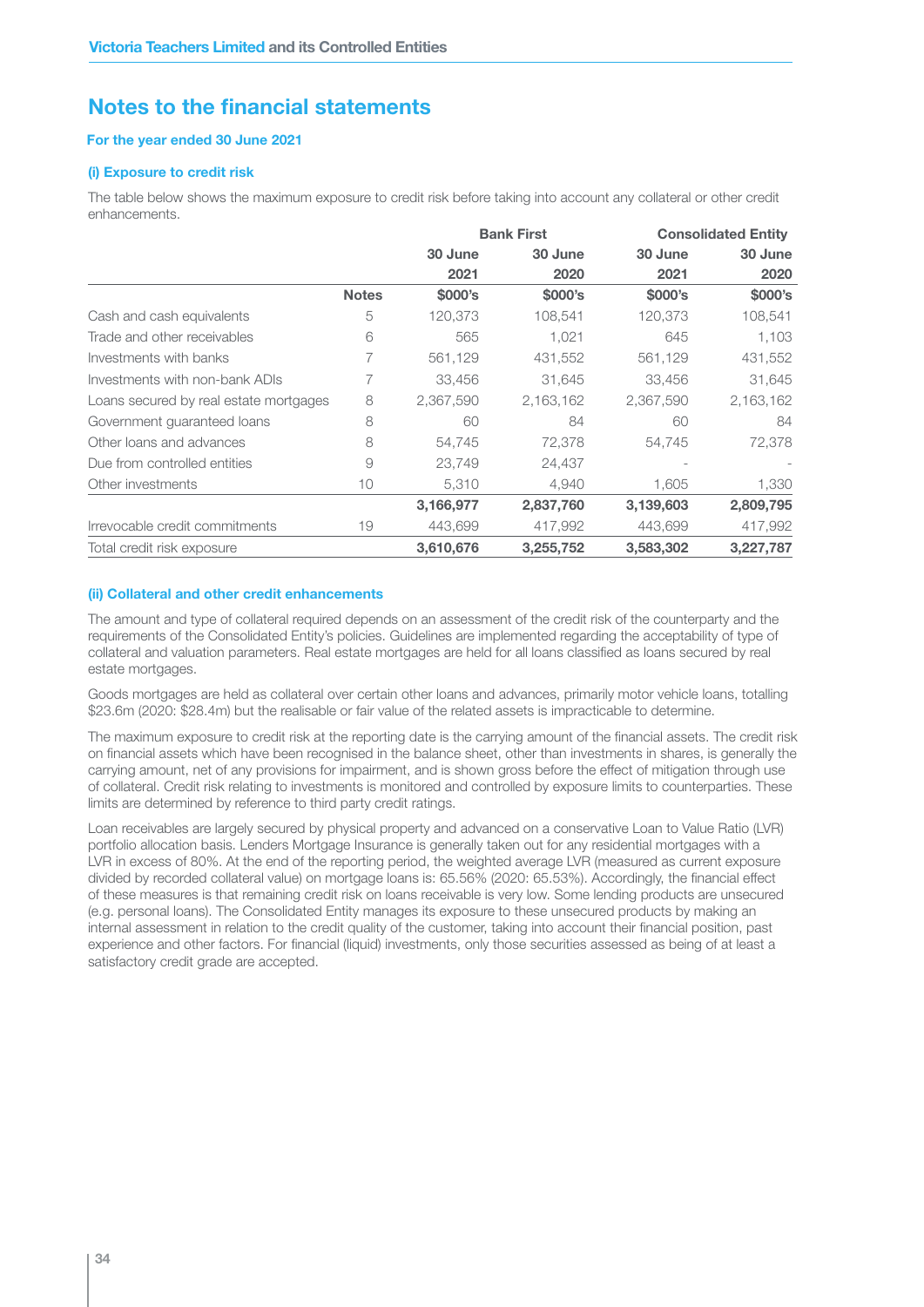### For the year ended 30 June 2021

### (iii) Concentration of Risk

The loan portfolio of the Consolidated Entity does not include individual loans or groups of related loans that represent greater than 10% of capital. An analysis of the concentration of the loans and advances by geographic location is provided below.

|                                         | <b>Bank First</b> |         | <b>Consolidated Entity</b> |         |
|-----------------------------------------|-------------------|---------|----------------------------|---------|
|                                         | 30 June           | 30 June | 30 June                    | 30 June |
|                                         | 2021              | 2020    | 2021                       | 2020    |
| Victorian residents                     | 75%               | 82%     | 75%                        | 82%     |
| Other Australian and overseas residents | 25%               | 18%     | 25%                        | 18%     |
|                                         | 100%              | $100\%$ | 100%                       | 100%    |

### (iv) Credit quality

Information on the credit quality of the loan portfolio for Bank First and the Consolidated Entity is shown in Note 8(b).

### (v) Credit risk exposure - investments with banks and other ADIs

|                                                  |                                                     | <b>Bank First</b> |         | <b>Consolidated Entity</b> |         |  |
|--------------------------------------------------|-----------------------------------------------------|-------------------|---------|----------------------------|---------|--|
| <b>Standard &amp; Poors or equivalent rating</b> |                                                     | 30 June           | 30 June | 30 June                    | 30 June |  |
|                                                  |                                                     | 2021              | 2020    | 2021                       | 2020    |  |
| Long-term                                        | Short-term                                          | \$000's           | \$000's | \$000's                    | \$000's |  |
| <b>Banks</b>                                     |                                                     |                   |         |                            |         |  |
| AA-to AA                                         | $A1+$                                               | 70,485            | 70,005  | 70,485                     | 70,005  |  |
| $A - to A +$                                     | A <sub>2</sub> to A <sub>1</sub>                    | 238,038           | 162,029 | 238,038                    | 162,029 |  |
| BBB- to BBB+                                     | A3 to A2                                            | 129,102           | 153,013 | 129,102                    | 153,013 |  |
| Unrated                                          | Unrated                                             | 123,504           | 46,505  | 123,504                    | 46,505  |  |
| <b>Credit unions and building societies</b>      |                                                     |                   |         |                            |         |  |
| BBB- to BBB+                                     | A2                                                  | 13,500            | 24,428  | 13,500                     | 24,428  |  |
| <b>Indue Ltd</b>                                 |                                                     |                   |         |                            |         |  |
| Unrated                                          | Unrated                                             | 19,956            | 7,217   | 19,956                     | 7,217   |  |
|                                                  |                                                     | 594,585           | 463,197 | 594,585                    | 463,197 |  |
| By type of investment                            |                                                     |                   |         |                            |         |  |
| Negotiable certificates of deposit               |                                                     | 182,322           | 113,583 | 182,322                    | 113,583 |  |
| Term deposits                                    |                                                     | 51,956            | 42,217  | 51,956                     | 42,217  |  |
|                                                  | Fixed rate notes and floating / variable rate notes | 360,307           | 307,397 | 360,307                    | 307,397 |  |
|                                                  |                                                     | 594,585           | 463,197 | 594,585                    | 463,197 |  |

Unrated investments are deposits held with counterparties that have not obtained an external rating with Moody's, Standard & Poors or similar rating agencies. These investments have been assessed and are considered a high grade investment.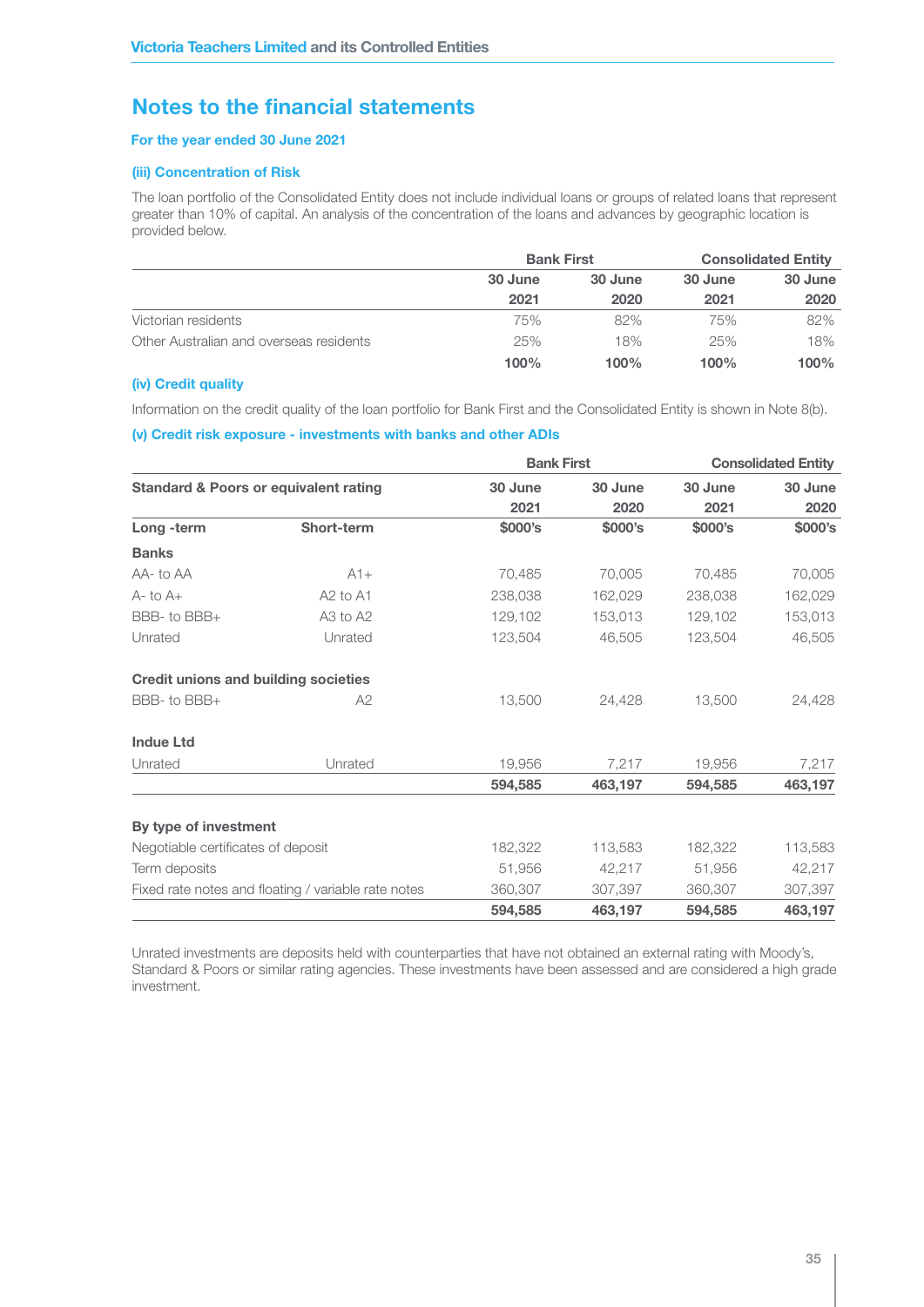### For the year ended 30 June 2021

### (vi) Ageing analysis of past due loans (Bank First and Consolidated Entity)

The table below shows the ageing analysis of past due and impaired loans (excluding loans under credit hardship arrangements) and is grouped according to credit risk exposure under AASB.

|                                                  | Past due days            |           |              |         |  |  |
|--------------------------------------------------|--------------------------|-----------|--------------|---------|--|--|
| <b>Note</b>                                      | $0 - 30$                 | $30 - 90$ | Over 90 days | Total   |  |  |
|                                                  | \$000's                  | \$000's   | \$000's      | \$000's |  |  |
| 2021                                             |                          |           |              |         |  |  |
| Loans secured by real estate mortgages (Stage 2) |                          | 1,805     | 2,104        | 3,909   |  |  |
| Other loans and advances (Stage 2)               |                          | 593       |              | 593     |  |  |
| Loans considered individually                    |                          |           |              |         |  |  |
| impaired (Stage 3)<br>8                          | $\overline{\phantom{a}}$ |           | 685          | 685     |  |  |
|                                                  |                          | 2,398     | 2,789        | 5,187   |  |  |
| 2020                                             |                          |           |              |         |  |  |
| Loans secured by real estate mortgages (Stage 2) |                          | 2,319     | 3,025        | 5,344   |  |  |
| Other loans and advances (Stage 2)               |                          | 580       | 20           | 600     |  |  |
| Loans considered individually                    |                          |           |              |         |  |  |
| impaired (Stage 3)<br>8                          | $\overline{\phantom{a}}$ | 115       | 929          | 1,044   |  |  |
|                                                  |                          | 3,014     | 3,974        | 6,988   |  |  |

#### b) Market risk - Interest rate risk

Market risk is a measure of potential change in the value of a portfolio of instruments as a result of changes in the financial environment (changes in underlying market risk factors such as interest rates, equity markets, bond markets, commodity markets and exchange rates) between now and a future point in time.

As the Consolidated Entity does not participate in the bond or equities market or engage in foreign exchange transactions, it is the non-traded interest rate risk in our banking book, resulting from increases or decreases in interest rates arising from the execution of our core business strategies and the delivery of products and services to Members, which has the potential for major risk impact on the Consolidated Entity's net interest earnings and sensitivity to changes in economic value.

Interest rate risk arises from the possibility that changes in interest rates will affect future cash flows, the fair value of financial instruments, or the net interest margin.

The fundamental principles that the Consolidated Entity applies to mitigate interest rate risk are:

- maintaining a net interest margin that is adequate for the achievement of short and longer-term objectives with respect to profitability and capital accumulation;
- Board approved delegated limits, approval levels, policies and procedures;
- maintaining an Asset Liability Committee (ALCO) to review portfolio growth, economic conditions and markets, review interest rate risk metrics reports, determine pricing and advise interest rate changes to the Board;
- forecasting and scenario modelling of growth and interest rates:
- monitoring current and future interest rate yields on its loans, deposits and investments portfolio and effect on profit and equity; and
- use of hedging techniques, including through the use of interest rate swaps (derivatives).

#### Sensitivity to interest rate risk:

The Consolidated Entity also measures on a monthly basis the stress sensitivity of earnings to interest rate movements, utilising an Earnings at Risk (EaR) sensitivity calculation. The calculation involves the measuring of the static interest rate repricing gaps arising as a result of the varying interest rate repricing characteristics of assets, liabilities and capital, and the impact, over a 12 month period, of a 1% and 2% interest rate increase and 1% and 2% interest rate decrease on earnings arising from the static gap position. The table below shows the potential unfavourable change to post tax earnings due to interest rates utilising EaR sensitivity (+/-1% change):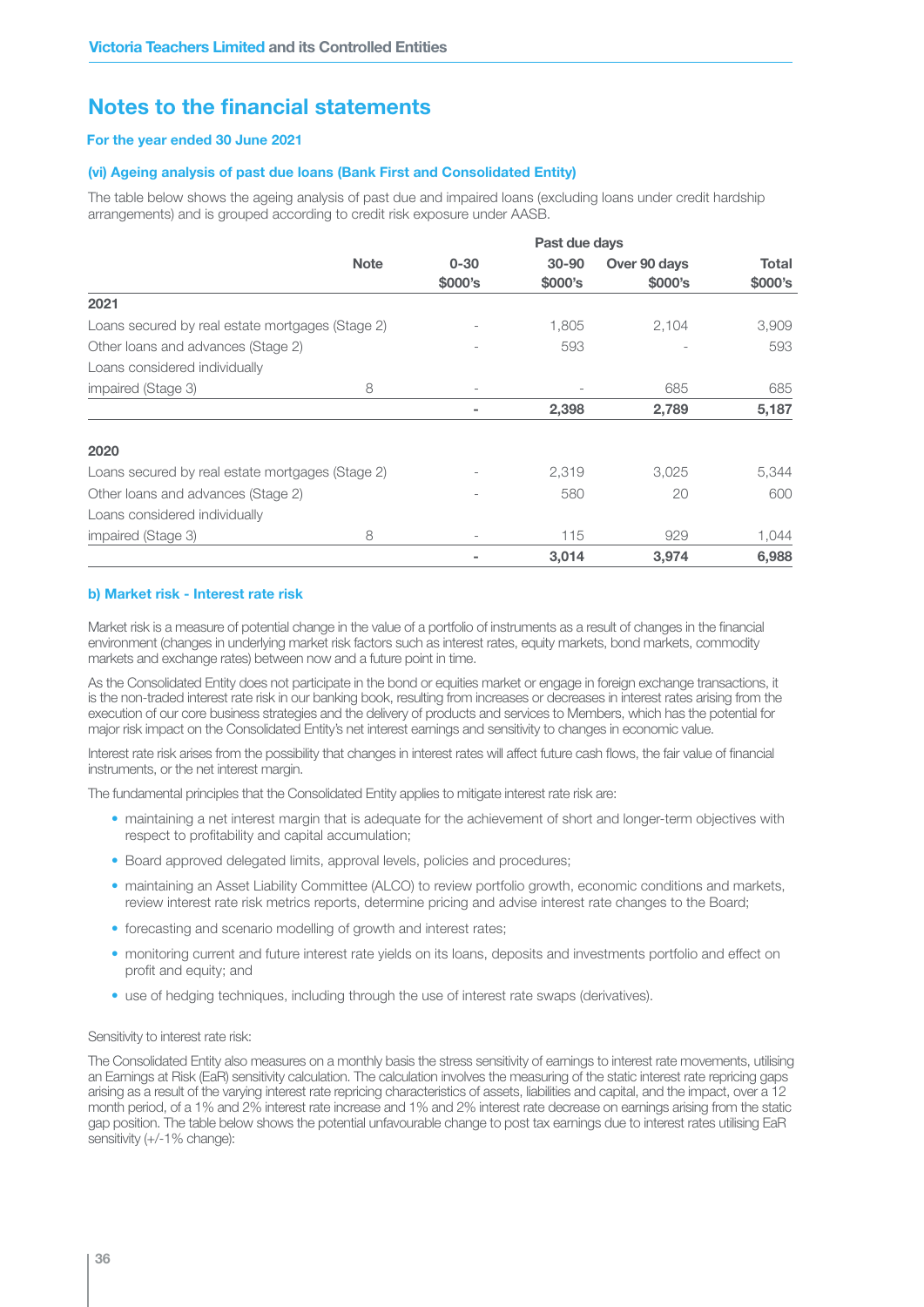### For the year ended 30 June 2021

|                           |                | Interest rate movement<br><b>Bank First and Consolidated Entity</b> |                |                |  |  |
|---------------------------|----------------|---------------------------------------------------------------------|----------------|----------------|--|--|
|                           | $+1\%$<br>2021 | $+1\%$<br>2020                                                      | $-1\%$<br>2021 | $-1\%$<br>2020 |  |  |
|                           | \$000's        | \$000's                                                             | \$000's        | \$000's        |  |  |
| Post Tax Earnings at risk | (2.134)        | (3.639)                                                             | 186            | 546            |  |  |

The major classes of financial assets and liabilities that are subject to interest rate variation are loans to Members, cash with banks, investments and deposits from Members. The interest rates on the major proportion of these assets and liabilities can be adjusted in the short-term to minimise any significant impact of mis-match on interest margins.

### c)Liquidity risk

Liquidity risk is the risk that the Consolidated Entity will encounter difficulty in meeting obligations, both in the short term and the long term associated with financial and certain other liabilities that are settled by delivering cash or another financial asset. Sources of liquidity risk include unforeseen withdrawals of demand deposits, restricted access to new funding sources with appropriate maturity and interest rate characteristics, inability to liquidate a marketable asset and a sudden increased demand for loans.

The fundamental principles that the Consolidated Entity applies to mitigate liquidity risk are to:

- maintain a significant portfolio of readily redeemable high quality liquid investments consistent with the prudential standards issued by APRA;
- maintain a prudent balance of cash and cash equivalents to meet its operational needs;
- measure liquidity levels on a daily basis and report to management:
- manage assets with their liquidity in mind and monitor future cash flows and liquidity on a monthly basis;
- Board approved delegated limits, approval levels, policies and procedures;
- report liquidity levels and future trends to the Asset and Liability Committee and Board; and
- maintain a liquidity contingency plan, liquidity contingency facilities and a retain run plan.

The Consolidated Entity is required by APRA to maintain at least 9% of total adjusted liabilities as Minimum Liquidity Holdings (MLH). MLH includes deposits held with other Authorised Deposit Taking Institutions capable of being converted to cash within 2 business days under APRA prudential standards. The Consolidated Entity policy is to maintain at least 12% as MLH. The MLH ratio at 30 June 2021 was 18.28% (2020: 16.41%).

### Maturity profile of financial liabilities

The tables below summarise the maturity profile of Bank First and Consolidated Entity's financial liabilities at balance sheet date based on contractual undiscounted repayment obligations. Bank First and Consolidated Entity do not expect the majority of Members to request repayment on the earliest date that Bank First and Consolidated Entity could be required to pay, and the tables do not reflect the expected cash flows indicated by Bank First and Consolidated Entity's deposit retention history.

|                    | On<br>demand | <b>Within 1</b><br>month | $1$ to $3$<br>months | 3 months<br>to 1 year | 1 to $5$<br>years | >5<br>years              | Total     |
|--------------------|--------------|--------------------------|----------------------|-----------------------|-------------------|--------------------------|-----------|
|                    | \$000's      | \$000's                  | \$000's              | \$000's               | \$000's           | \$000's                  | \$000's   |
| 2021               |              |                          |                      |                       |                   |                          |           |
| Deposits and other |              |                          |                      |                       |                   |                          |           |
| borrowings         | 1,952,198    | 176,708                  | 296,051              | 360,953               | 131,810           | $\overline{\phantom{a}}$ | 2,917,720 |
| Trade and other    |              |                          |                      |                       |                   |                          |           |
| payables           |              | 12,111                   | 1,226                | 2,520                 | 6,537             | 12,840                   | 35,234    |
|                    | 1,952,198    | 188,819                  | 297,277              | 363,473               | 138,347           | 12,840                   | 2,952,954 |
| 2020               |              |                          |                      |                       |                   |                          |           |
| Deposits and other |              |                          |                      |                       |                   |                          |           |
| borrowings         | 1,677,616    | 177,892                  | 303,551              | 371,025               | 75,348            | $\overline{\phantom{a}}$ | 2,605,432 |
| Trade and other    |              |                          |                      |                       |                   |                          |           |
| payables           |              | 4,849                    | 2,056                | 3,526                 | 5,519             | 15,975                   | 31,925    |
|                    | 1,677,616    | 182,741                  | 305,607              | 374,551               | 80,867            | 15,975                   | 2,637,357 |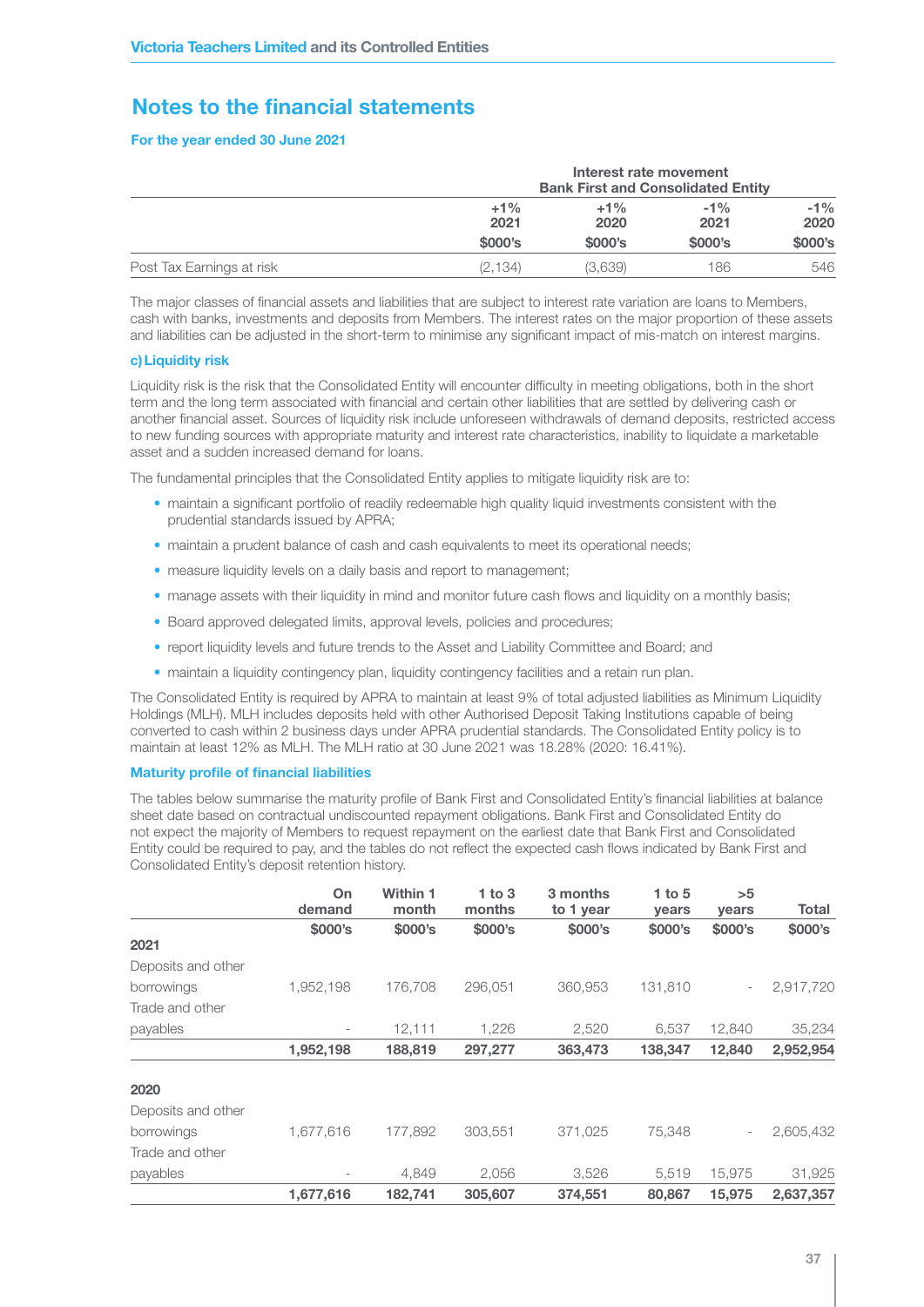### For the year ended 30 June 2021

| <b>Consolidated Entity</b> | On                       | <b>Within 1</b> | 1 to $3$ | 3 months  | 1 to $5$ | > 5                      |              |
|----------------------------|--------------------------|-----------------|----------|-----------|----------|--------------------------|--------------|
|                            | demand                   | month           | months   | to 1 year | years    | years                    | <b>Total</b> |
|                            | \$000's                  | \$000's         | \$000's  | \$000's   | \$000's  | \$000's                  | \$000's      |
| 2021                       |                          |                 |          |           |          |                          |              |
| Deposits and other         |                          |                 |          |           |          |                          |              |
| borrowings                 | 2,016,662                | 176,708         | 296.051  | 360,953   | 65.671   | $\overline{\phantom{a}}$ | 2,916,045    |
| Trade and other            |                          |                 |          |           |          |                          |              |
| payables                   | $\overline{\phantom{a}}$ | 12,368          | 921      | 1,158     | 549      | 1.542                    | 16,538       |
|                            | 2,016,662                | 189,076         | 296,972  | 362,111   | 66,220   | 1.542                    | 2,932,583    |
| 2020                       |                          |                 |          |           |          |                          |              |
| Deposits and other         |                          |                 |          |           |          |                          |              |
| borrowings                 | 1,676,527                | 177.892         | 303.551  | 371.025   | 75,348   | $\overline{\phantom{a}}$ | 2.604.343    |
| Trade and other            |                          |                 |          |           |          |                          |              |
| payables                   |                          | 5,081           | 1.754    | 2,175     | 652      | 1.733                    | 11,395       |
|                            | 1,676,527                | 182,973         | 305,305  | 373,200   | 76,000   | 1.733                    | 2.615.738    |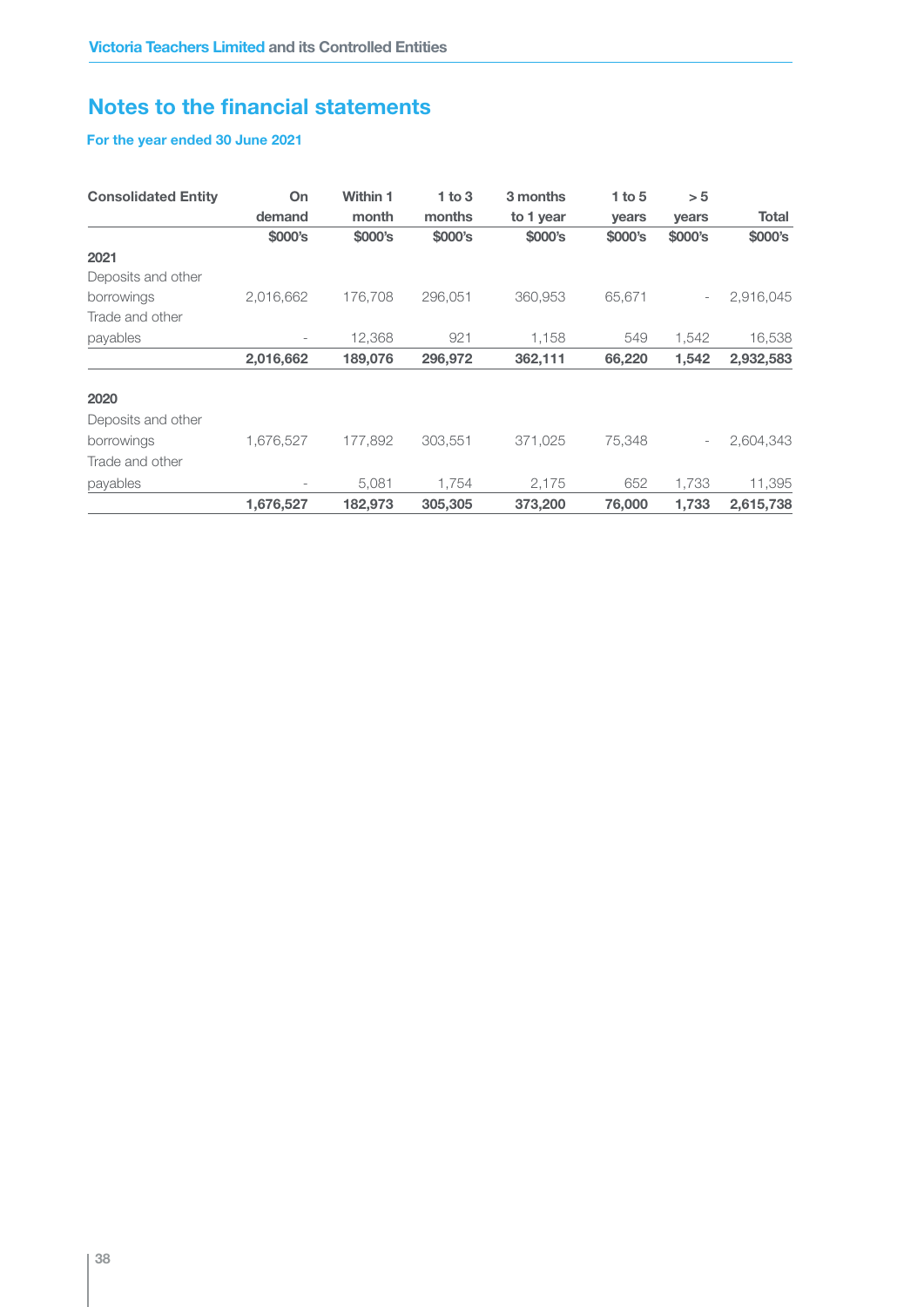### For the year ended 30 June 2021

#### Maturity profile of commitments

The table below shows the contractual expiry of Bank First and Consolidated Entity credit commitments. The contractual expiry of Bank First and Consolidated Entity lease commitments is detailed in note 19(d). The Consolidated Entity does not expect all of the commitments to be drawn before the expiry of the commitments.

| <b>Credit Commitments</b>                          | <b>Within</b>            | More than |         |
|----------------------------------------------------|--------------------------|-----------|---------|
|                                                    | 1 year                   | 1 year    | Total   |
|                                                    | \$000's                  | \$000's   | \$000's |
| 2021                                               |                          |           |         |
| Approved but undrawn loans                         | 70,143                   |           | 70,143  |
| Undrawn line of credit and credit card commitments | $\overline{\phantom{0}}$ | 76.716    | 76.716  |
| Loans available for redraw                         |                          | 373,556   | 373,556 |
|                                                    | 70,143                   | 450,272   | 520,415 |
| 2020                                               |                          |           |         |
| Approved but undrawn loans                         | 66,249                   |           | 66,249  |
| Undrawn line of credit and credit card commitments |                          | 81,543    | 81,543  |
| Loans available for redraw                         |                          | 351,742   | 351,743 |
|                                                    | 66,250                   | 433,285   | 499,535 |

### Geographic concentration of members' deposits

|                                         | <b>Bank First</b> |         | <b>Consolidated Entity</b> |         |
|-----------------------------------------|-------------------|---------|----------------------------|---------|
|                                         | 30 June           | 30 June | 30 June                    | 30 June |
|                                         | 2021              | 2020    | 2021                       | 2020    |
| Victorian residents                     | 93%               | 93%     | 93%                        | 93%     |
| Other Australian and overseas residents | 7%                | 7%      | 7%                         | 7%      |
|                                         | 100%              | 100%    | 100%                       | 100%    |

### Concentration of Financial Liability Risk

The deposit portfolio of the Company does not include any deposits or groups of deposits that represents a material concentration in terms of the source of liability.

### 23. Fair value measurement

According to AASB 13 'Fair Value Measurement', fair value is a price that would be received to sell an asset or paid to transfer a liability in an orderly transaction between market participants in the principal or most advantageous market at measurement date.

The best evidence of fair value is a quoted market price in an active market. Where no quoted market price for an instrument is available, the fair value is based on present value estimates or other valuation techniques based on current market conditions. These valuation techniques rely on market observable inputs wherever possible, or rely on inputs which are reasonable assumptions based on market conditions.

Under AASB 13 all financial assets and liabilities measured or disclosed at fair value are categorised into one of the following three fair value hierarchy levels:

Level 1: quoted (unadjusted) prices in active markets for identical assets or liabilities;

Level 2: other techniques for which all inputs which have a significant effect on the recorded fair value are observable, either directly or indirectly; and

Level 3: techniques which use inputs which have a significant effect on the recorded fair value that are not based on observable market data.

Other than derivatives being categorised in level 2, all other financial assets and financial liabilities measured at fair value are categorised in level 3.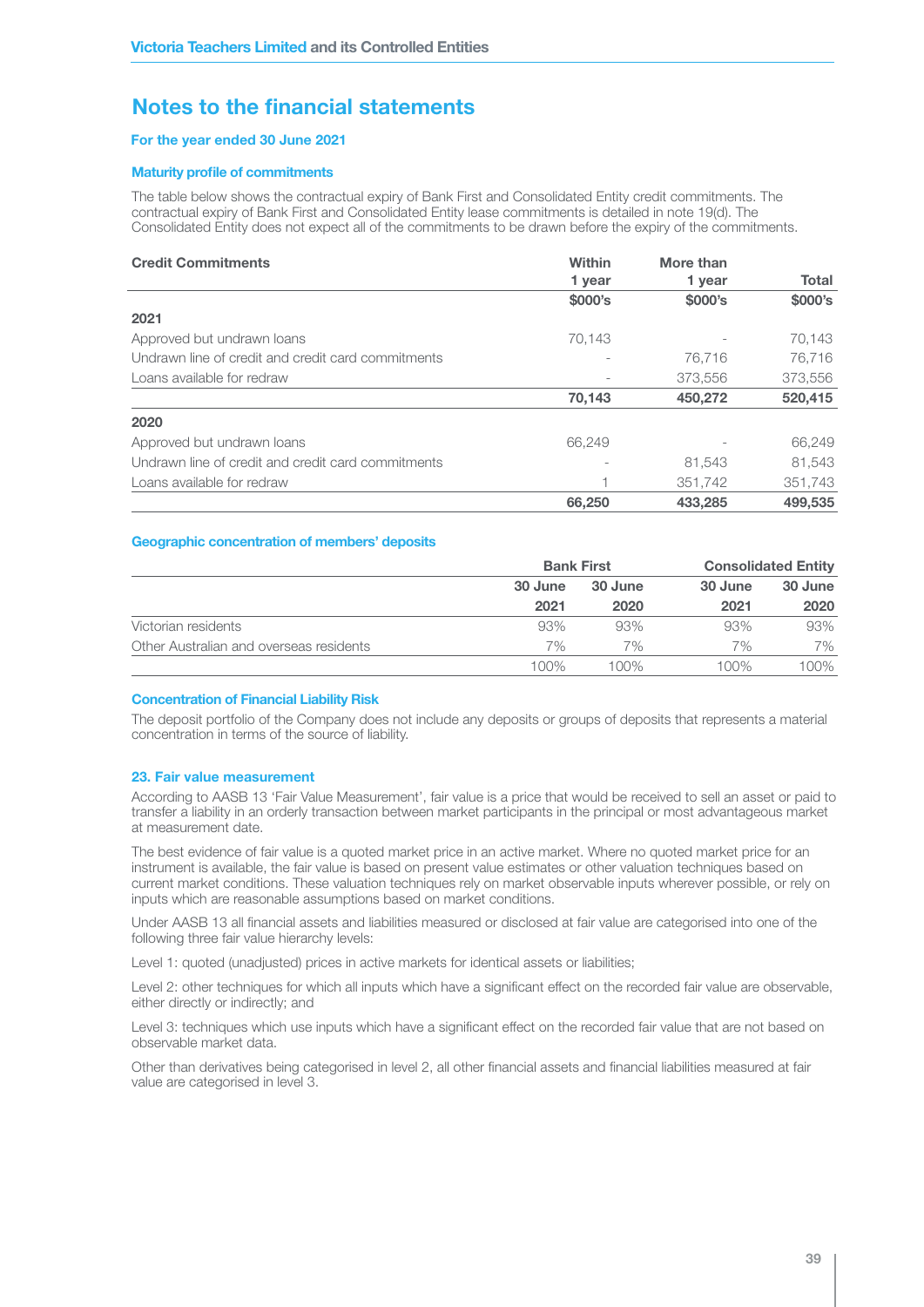### For the year ended 30 June 2021

### 24. Regulatory Capital

The regulatory capital requirements of Bank First comprises Victoria Teachers Limited and its APRA approved subsidiary (as an Extended Licence Entity), effectively the Consolidated Entity.

Common Equity Tier 1 (CET1) Capital comprises the highest quality components of Capital. For Bank First and Consolidated Entity Tier 1 Capital is primarily comprised of retained earnings.

Tier 2 Capital includes other components of capital that, to varying degrees, fall short of the quality of Tier 1 Capital but nonetheless contribute to the overall strength of an ADI and its capacity to absorb losses. Tier 2 Capital is primarily comprised of the reserve for credit losses.

The capital ratio can be affected by growth in assets relative to growth in retained earnings and by changes in the quality and mix of assets. The Consolidated Entity manages capital through reviewing the ratio monthly and monitoring major movements in asset levels. Further, capital projections are undertaken to assess how strategic decisions or trends may impact on the level of capital.

The primary objectives of the Consolidated Entity's capital management plan are to ensure that the Consolidated Entity complies with APRA's capital requirements and that the Consolidated Entity maintains sound capital ratios in order to manage its business risks and to maximise Member value.

The Consolidated Entity manages its internal capital levels for both current and future activities by conducting an Internal Capital Adequacy Assessment Process (ICAAP) and maintaining a Capital Management Plan. The plan addresses the capital requirements prescribed by APRA, the strategy for managing capital resources over time, a capital target, how the required capital requirement is to be met and actions and procedures for monitoring compliance with minimum capital adequacy requirements. The capital strategy primarily focuses on building accumulated retained earnings.

Capital adequacy is determined as a ratio of the capital base to the Consolidated Entity's risk weighted exposures. Risk weighted exposures comprises all assets and certain other credit commitments, discounted by regulatory prescribed factors as appropriate, to reflect the lower risk profile of certain assets and commitments. APRA requires all regulated entities, including the Consolidated Entity to also include an amount of capital to recognise exposure to operational risk.

The Consolidated Entity manages as capital the following:

|                                                                          |           | <b>Consolidated Entity</b> |
|--------------------------------------------------------------------------|-----------|----------------------------|
|                                                                          | 30 June   | 30 June                    |
|                                                                          | 2021      | 2020                       |
|                                                                          | \$000's   | \$000's                    |
| Comprehensive income & other Reserves                                    | 227,386   | 217,819                    |
| Current year retained earnings                                           | 11,942    | 9,364                      |
| <b>Common Equity Tier 1 Capital (CET1) before regulatory adjustments</b> | 239,328   | 227,183                    |
| Capitalised expenses and intangibles                                     | (5,069)   | (4, 515)                   |
| Equity exposures to other financial institutions                         | (1,605)   | (1,330)                    |
| <b>Common Equity Tier 1 Capital (CET1)</b>                               | 232,654   | 221,338                    |
| <b>Tier 1 Capital</b>                                                    | 232,654   | 221,338                    |
| <b>Total Tier 2 Capital</b>                                              | 8,089     | 7,947                      |
| <b>Total Regulatory Capital</b>                                          | 240,743   | 229,285                    |
| <b>Risk weighted exposures</b>                                           | 1,531,561 | 1,467,986                  |
| Capital adequacy ratio (%)                                               | 15.72     | 15.62                      |

During the year, Bank First and the Consolidated Entity has complied in full with all capital requirements and met its capital targets.

Full details on the disclosure required under APS 330 Public Disclosure are provided on the Bank First website.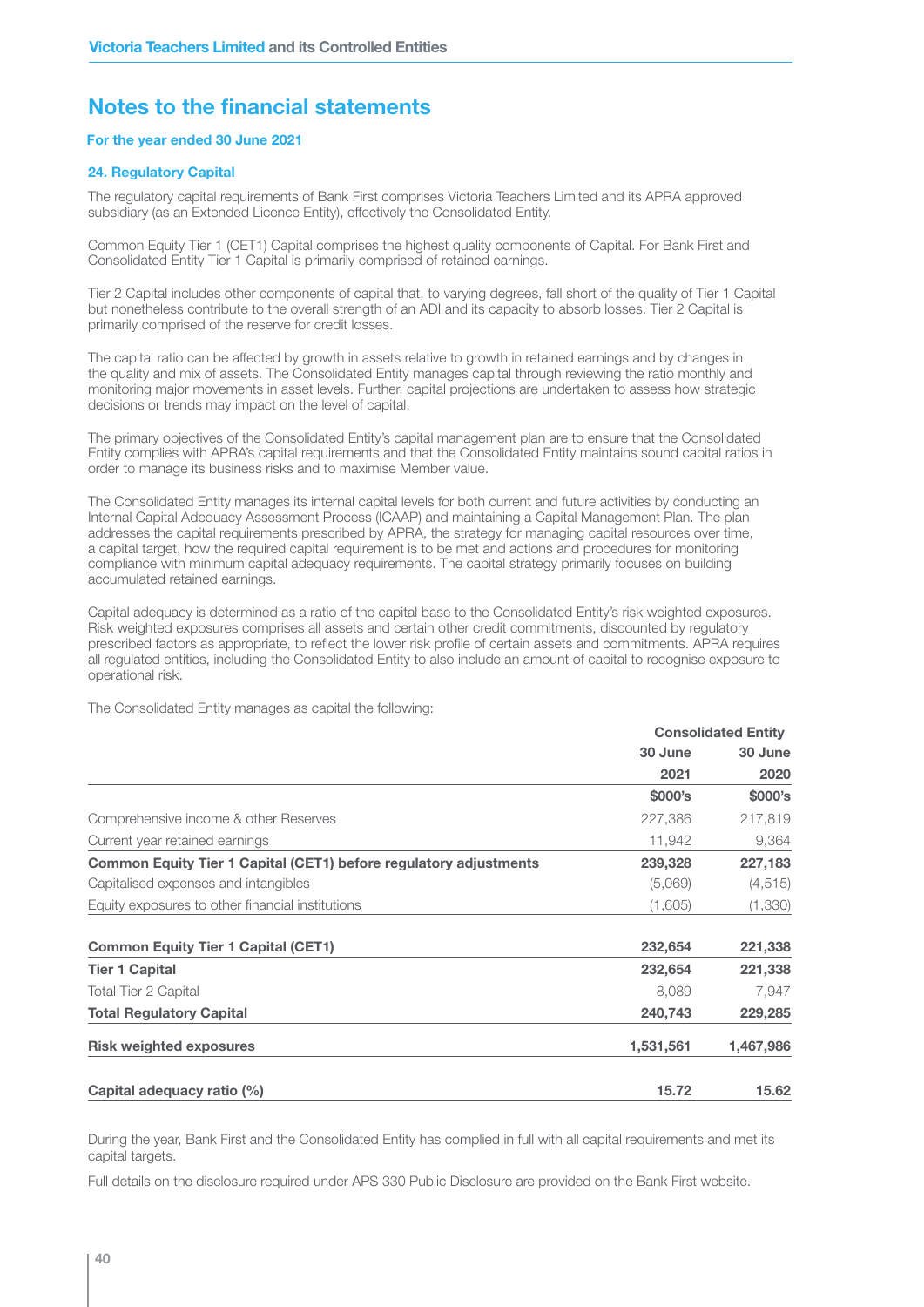### For the year ended 30 June 2021

### 25. Events after the reporting period

There are no transactions or events of a material nature likely, in the opinion of the Directors, to affect significantly the operations of the Consolidated Entity, the results of those operations, or the state of affairs of the Consolidated Entity, in subsequent financial years.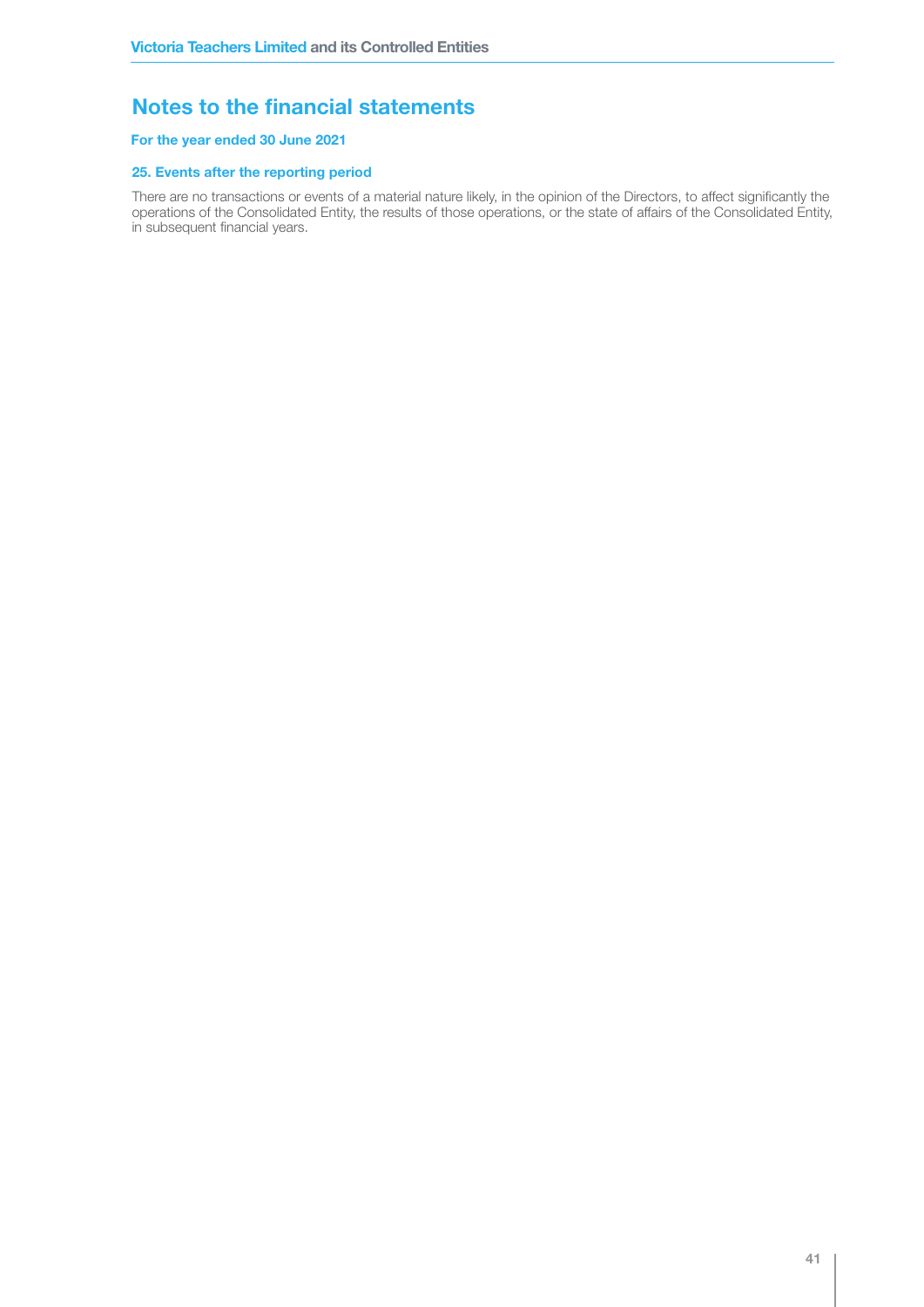Deloitte Touche Tohmatsu ABN 74 490 121 060

477 Collins Street Melbourne VIC 3000 GPO Box 78 Melbourne VIC 3001 Australia

Tel: +61 3 9671 7000 Fax: +61 3 9671 7001 www.deloitte.com.au

## **Independent Auditor**'s Report to the Members of Victoria and Victoria and Victoria and Victoria and Victoria and V<br>Teachers Limited Independent Auditor's Report to the Members of Victoria

### Report on the Audit of the Financial Report

#### $C$ pinion  $\mathcal{L}$ *Opinion*

*Opinion* subsidiaries (the "Group") which comprise the Group and the Company's statements of financial position as at 30 June 2021 , the statements of comprehensive income, the statements of changes in equity and the statements of cash flows for the year then ended, and notes to the financial statements, including a summary of significant accounting policies and other explanatory information, and the directors' declaration. We have audited the financial reports of Victoria Teachers Limited trading as Bank First (the "Company") and its

In our opinion, the accompanying financial reports of the Group and the Company are in accordance with the Corporations Act 2001, including:

- Giving a true and fair view of the Group and the Company's financial position as at 30 June 2021 and of their financial performance for the year then ended; and
- Complying with Australian Accounting Standards and the *Corporations Regulations 2001*. financial performance for the year then ended; and

#### • Complying with Australian Accounting Standards and the *Corporations Regulations 2001*. *Basis for Opinion*

*Basis for Opinion* standards are further described in the *Auditor's Responsibilities for the Audit of the Financial Reports* section of our report. We are independent of the Group in accordance with the auditor independence requirements of the Corporations Act 2001 and the ethical requirements of the Accounting Professional & Ethical Standards Board's APES 110 *Code of Ethics for Professional Accountants (including Independence Standards)* (the Code) that are relevant to our audit of the financial reports in Australia. We have also fulfilled our other ethical responsibilities in APES 110 *Code of Ethics for Professional Accountants (including Independence Standards)* (the Code) that are accordance with the Code. We conducted our audit in accordance with Australian Auditing Standards. Our responsibilities under those

We confirm that the independence declaration required by the Corporations Act 2001, which has been given to the directors of the Company, would be in the same terms if given to the directors as at the time of this auditor's We confirm that the independence declaration required by the *Corporations Act 2001, which has been* given to the *Corporations Act 2001, which has been given to the act 2001, which has been given to the sense which has be* report.

We believe that the audit evidence we have obtained is sufficient and appropriate to provide a basis for our opinion.

### We believe that the audit evidence we have obtained is sufficient and appropriate to provide a basis for our opinion. *Other Information*

in the Group and Company's annual report for the year ended 30 June 2021 but does not include the financial reports and our auditor's report thereon. The information included  $\alpha$ The directors are responsible for the other information. The other information comprises the information included

Our opinion on the financial reports does not cover the other information and we do not express any form of assurance conclusion thereon.

In connection with our audit of the financial reports, our responsibility is to read the other information and, in doing so, consider whether the other information is materially inconsistent with the financial reports or our knowledge obtained in the audit, or otherwise appears to be materially misstated. If, based on the work we have

Liability limited by a scheme approved under Professional Standards Legislation.

Member of Deloitte Asia Pacific Limited and the Deloitte organisation.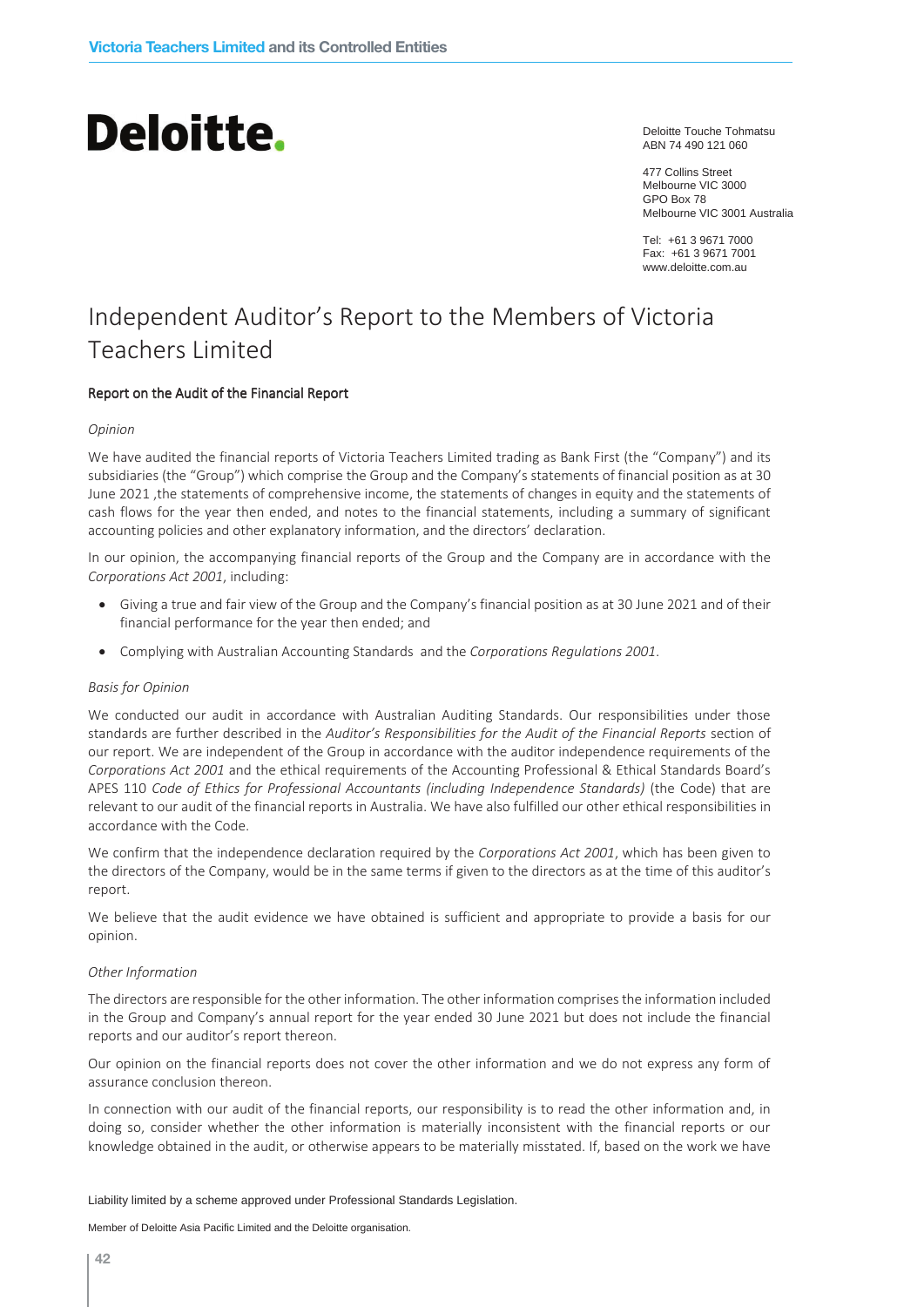performed, we conclude that there is a material misstatement of this other information, we are required to report that fact. We have nothing to report in this regard.

### *Responsibilities of the Directors for the Financial Reports*

The directors of the Company are responsible for the preparation of the financial reports that give a true and fair view in accordance with Australian Accounting Standards and the *Corporations Act 2001* and for such internal control as the directors determine is necessary to enable the preparation of the financial reports that give a true and fair view and are free from material misstatement, whether due to fraud or error.

In preparing the financial reports, the directors are responsible for assessing the ability of the Group and the Company to continue as going concerns, disclosing, as applicable, matters related to going concern and using the going concern basis of accounting unless the directors either intend to liquidate the Group or the Company or to cease operations, or has no realistic alternative but to do so.

#### *Auditor's Responsibilities for the Audit of the Financial Reports*

Our objectives are to obtain reasonable assurance about whether the financial reports as a whole are free from material misstatement, whether due to fraud or error, and to issue an auditor's report that includes our opinion. Reasonable assurance is a high level of assurance, but is not a guarantee that an audit conducted in accordance with the Australian Auditing Standards will always detect a material misstatement when it exists. Misstatements can arise from fraud or error and are considered material if, individually or in the aggregate, they could reasonably be expected to influence the economic decisions of users taken on the basis of the financial reports.

As part of an audit in accordance with the Australian Auditing Standards, we exercise professional judgement and maintain professional scepticism throughout the audit. We also:

- Identify and assess the risks of material misstatement of the financial reports, whether due to fraud or error, design and perform audit procedures responsive to those risks, and obtain audit evidence that is sufficient and appropriate to provide a basis for our opinion. The risk of not detecting a material misstatement resulting from fraud is higher than for one resulting from error, as fraud may involve collusion, forgery, intentional omissions, misrepresentations, or the override of internal control.
- Obtain an understanding of internal control relevant to the audit in order to design audit procedures that are appropriate in the circumstances, but not for the purpose of expressing an opinion on the effectiveness of the Group or the Company's internal control.
- Evaluate the appropriateness of accounting policies used and the reasonableness of accounting estimates and related disclosures made by the directors.
- Conclude on the appropriateness of the directors' use of the going concern basis of accounting and, based on the audit evidence obtained, whether a material uncertainty exists related to events or conditions that may cast significant doubt on the Group or the Company's ability to continue as a going concern. If we conclude that a material uncertainty exists, we are required to draw attention in our auditor's report to the related disclosures in the financial reports or, if such disclosures are inadequate, to modify our opinion. Our conclusions are based on the audit evidence obtained up to the date of our auditor's report. However, future events or conditions may cause the Group or the Company to cease to continue as going concerns.
- Evaluate the overall presentation, structure and content of the financial reports, including the disclosures, and whether the financial reports represent the underlying transactions and events in a manner that achieves fair presentation.
- Obtain sufficient appropriate audit evidence regarding the financial information of the entities or business activities within the Group to express an opinion on the Group and Company financial report. We are responsible for the direction, supervision and performance of the Group's and Company's audit. We remain solely responsible for our audit opinion.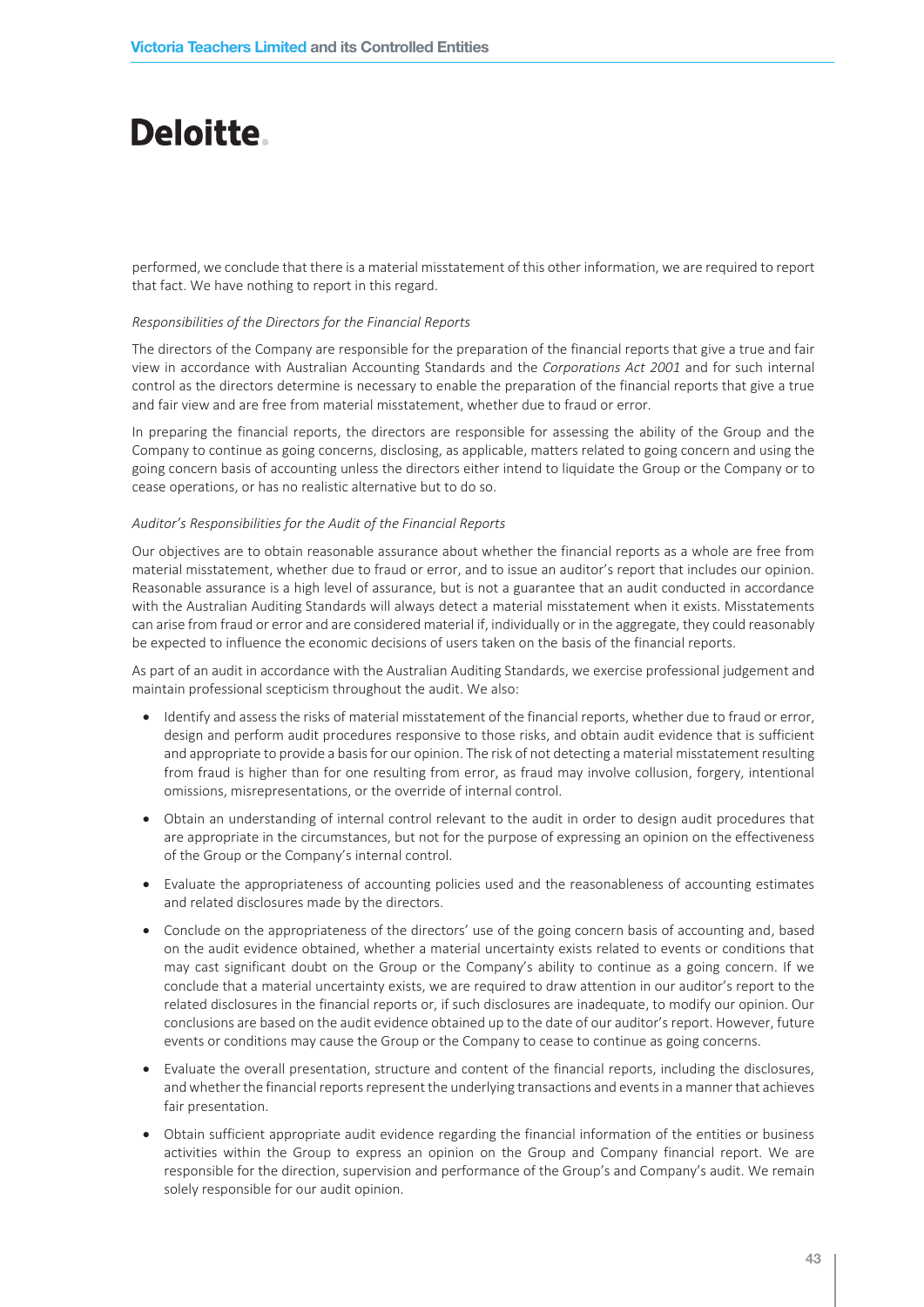We communicate with the directors regarding, among other matters, the planned scope and timing of the audit and significant audit findings, including any significant deficiencies in internal control that we identify during our audit.

Deloible Touche Pohmaton

DELOITTE TOUCHE TOHMATSU

Strath

Mark Stretton Partner Chartered Accountants

Melbourne, 28 September 2021